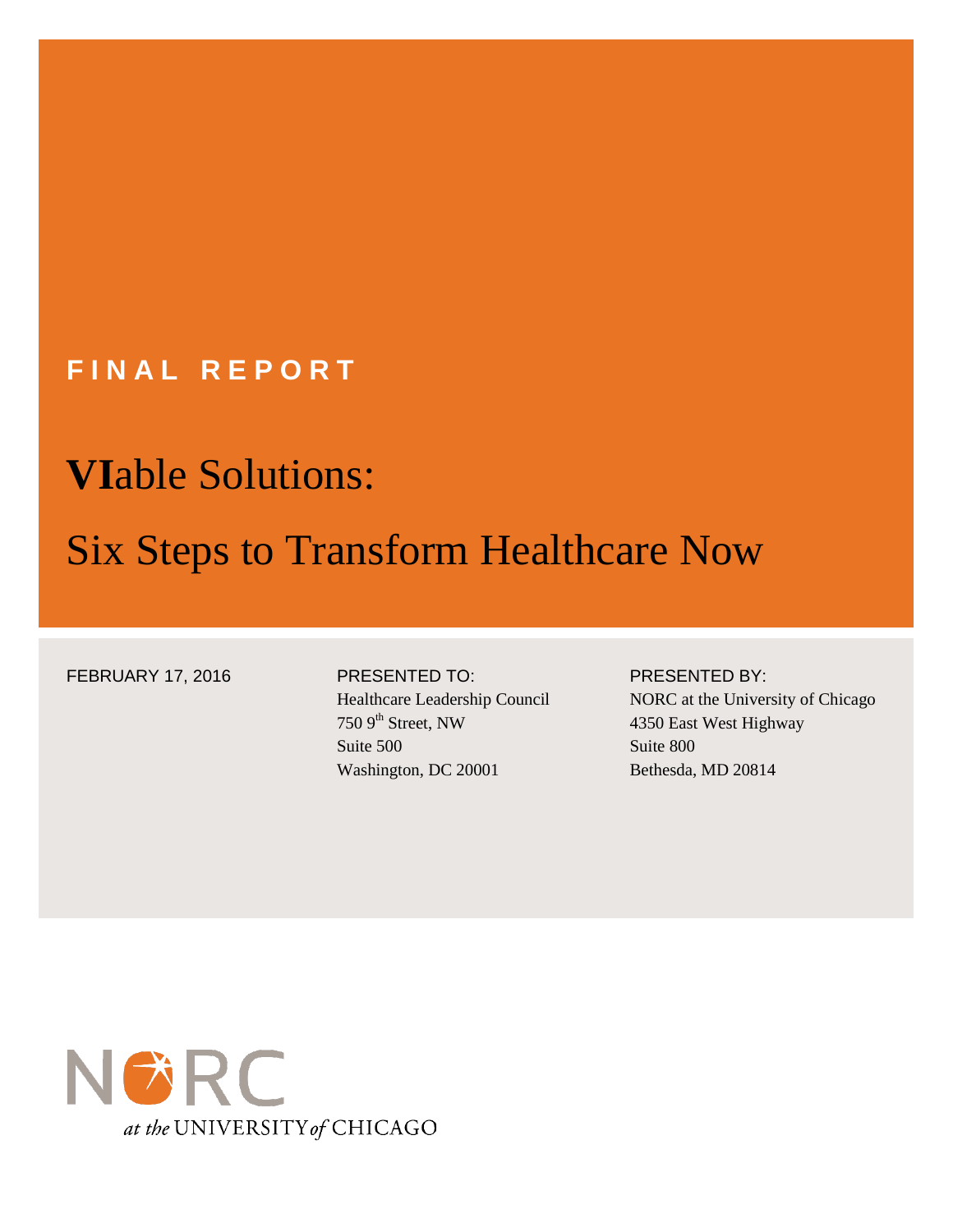### **Executive Summary**

There is a broad consensus in the United States among healthcare providers, payers, clinicians, patients, and consumers that the nation's healthcare system does not operate at a level that generates optimal value. There is significant room for improvement in elevating quality, cost-efficiency, and sustainability. There is a gap between the innovations being developed in all sectors of healthcare and the ability to deliver those improved products and practices to patients.

While the Affordable Care Act focused on extending health coverage to tens of millions of Americans, a comparable effort is needed to address the health system's continuing cost, quality, and value challenges.

Through the Healthcare Leadership Council's National Dialogue for Healthcare Innovation (NDHI) initiative, companies from all sectors of healthcare joined with leaders of patient advocacy organizations, federal government officials, and academic health policy experts to build consensus on a broad spectrum of steps necessary to strengthen health system value and enable health innovation to have a greater positive impact on the entirety of the healthcare continuum.

NDHI participants came to the conclusion that healthcare in the U.S. can be significantly improved by focusing on actions that are readily achievable via legislation, regulation, or voluntary actions by various health system players. Positive health system transformation does not require a wholesale remaking of health delivery structures, but rather the enabling and acceleration of patient-centered innovation.

The diverse companies, organizations, and policy experts participating in the NDHI process agreed that focused actions in the following areas can significantly elevate health system value:

- Comprehensive care planning
- Medication therapy management
- Health information interoperability
- Changes to federal anti-kickback and physician self-referral (Stark) laws
- Health information flow improvements focused on patient privacy laws and regulations
- Food and Drug Administration (FDA) reforms

In these areas, there is consensus that the following actions should take place:

#### **Comprehensive Care Planning**

Today, over 80% of older adults have at least one chronic condition such as diabetes, congestive heart failure or hypertension, and one of every two seniors have at least two of these illnesses. The need for coordinated care for these individuals is clear. Yet, integrated, comprehensive care has been lacking. This fragmentation can lead to a myriad of difficulties such as lack of patient adherence. For decades,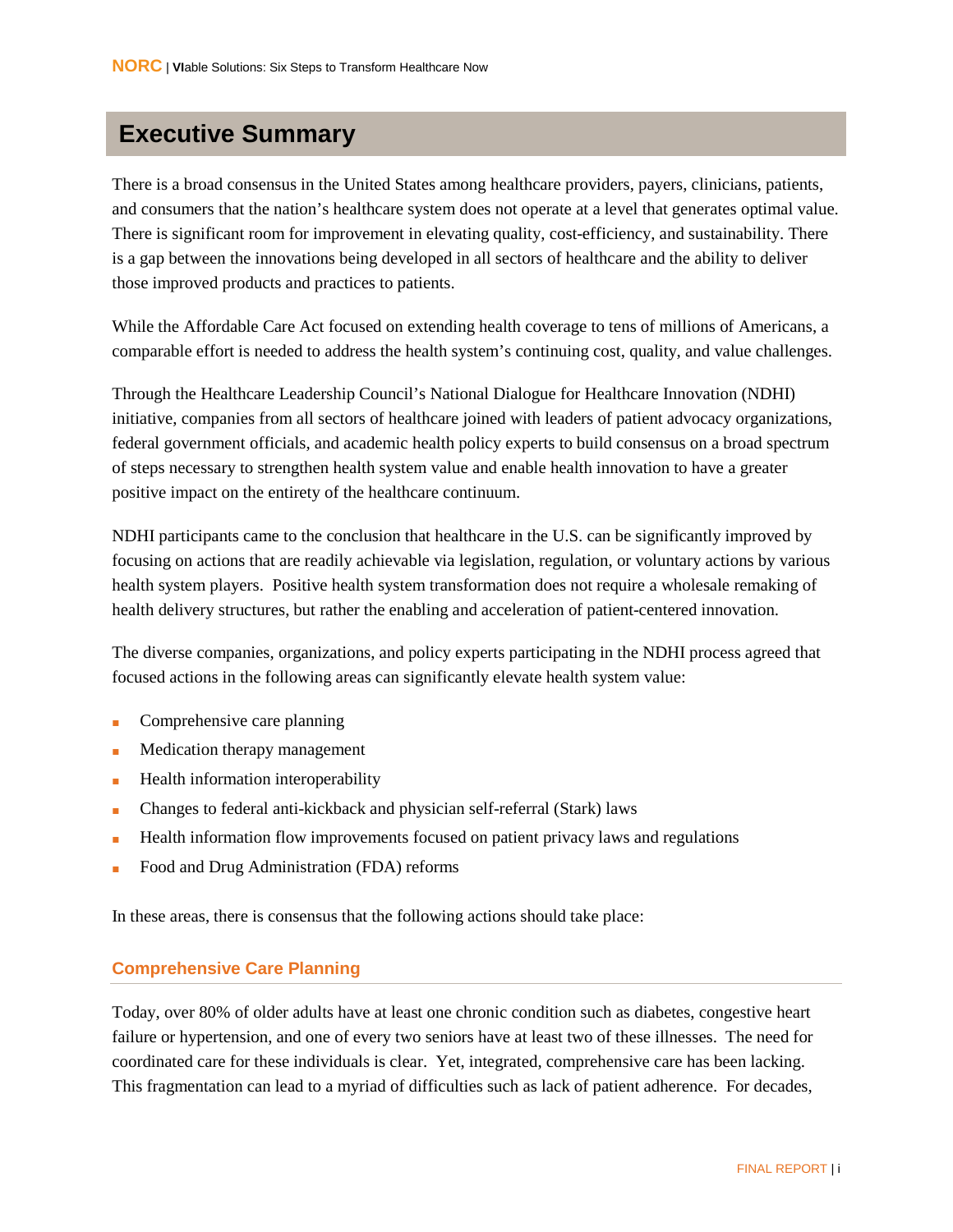significant numbers of patients have failed to take the medications prescribed by healthcare professionals. Studies have shown that, on average, 50% of medications for chronic disease are not taken as prescribed. This non-adherence problem may be costing the healthcare system as much as \$300 billion annually. Improved care coordination and adherence can have a dramatic effect on population health while significantly reducing health system costs.

In evaluating the most effective mechanisms to address the care coordination challenge, NDHI participants focused on diabetes – a disease with rapidly growing incidence rates and a patient population with consistently poor care coordination and adherence practices. Current Medicare reimbursement practices exacerbate this problem by, among other flaws, not paying for care coordination or coaching for diabetes management (including remote services), not reimbursing for participating in National Diabetes Prevention Programs, and not recognizing continuous glucose monitoring as a covered benefit.

NDHI participants believe there are three principles that should inform comprehensive care plans and serve as the rationale for government reimbursement of care activities. They are:

- *Comprehensive care planning must address the population's multiple co-morbidities and complex care needs.* This principle addresses the fragmentation of the health delivery system for people with diabetes (and other chronic illnesses). Team-based care should be viewed as essential in care planning.
- *Chronic disease programs must address these illnesses across the entire continuum of care.* Care planning must promote not only screening and identification of risk factors for patients all along the disease spectrum, but also focus on hospital-to-home care transitions for chronic disease patients.
- Comprehensive care planning must be cognizant of issues related to the individual and community*level context.* Care plans must equip patients with tools they need to successfully manage their conditions and proactively address the challenge of inadequate health literacy in the patient population as well as specific cultural beliefs about health.

#### **Medication Therapy Management**

Misaligned incentives have prevented the medication therapy management (MTM) program, part of the Medicare Part D prescription drug program, from achieving significant benefits. In September 2015, the Centers for Medicare & Medicaid Services (CMS) announced its intent to form a Part D Enhanced MTM Model to better align prescription drug plan sponsor and government financial interests while creating incentives for robust investment and innovation in better MTM targeting and interventions.

There are many ways this Enhanced MTM Model should be optimized to achieve greater levels of patient adherence and, thus, improved health outcomes. These include:

An accelerated implementation of the Enhanced MTM Model. As it currently stands, the model does *not start until 2017, will run for five years and then be evaluated. This means a potential delay of seven to 10 years before the model's benefits can be extended to all Medicare beneficiaries.*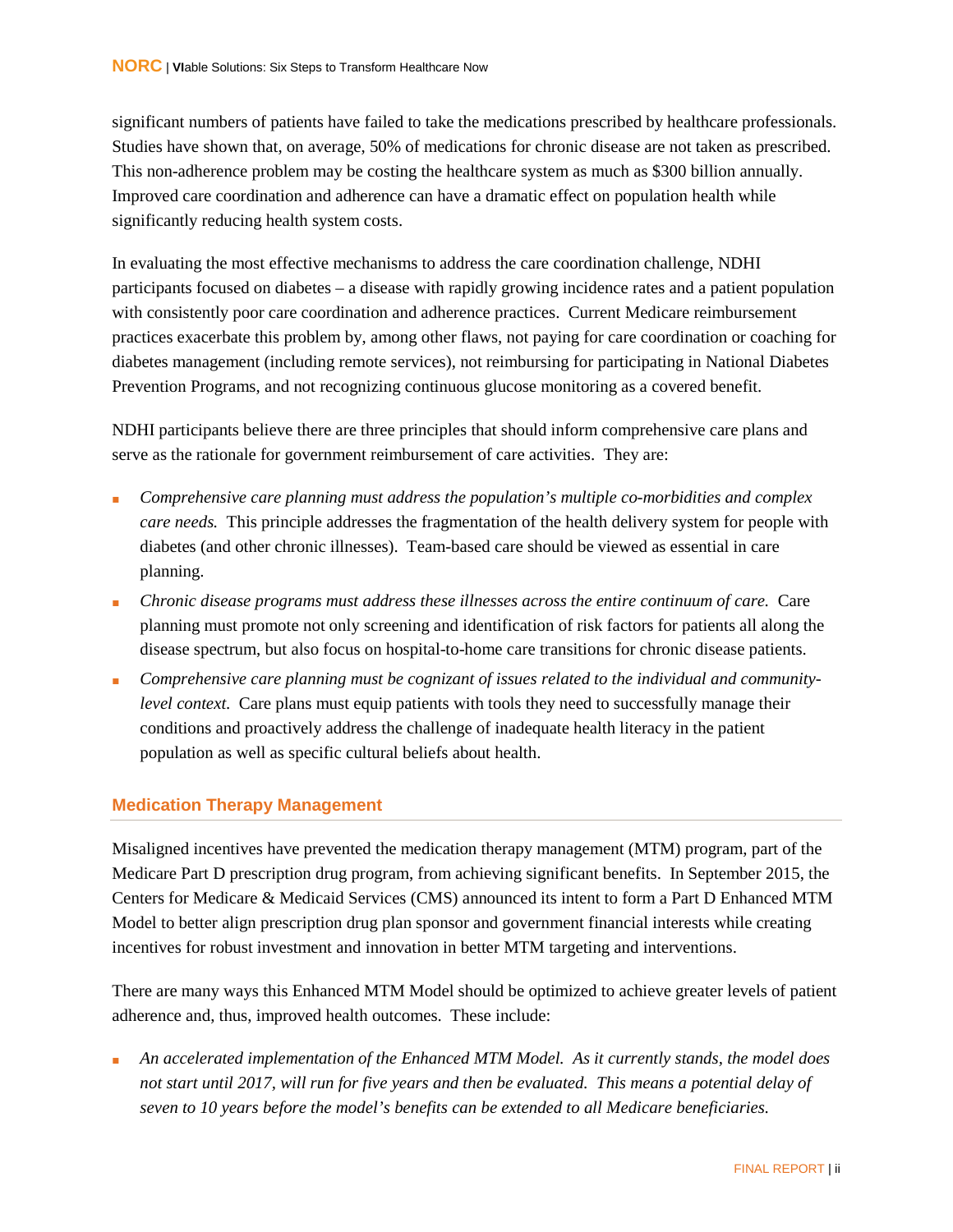- *The design should be expanded to offer benefits to all Part D members, including those in Medicare Advantage plans, to better align the financial interests of government and prescription drug plan sponsors.*
- *CMS should provide participating plans an opportunity to participate in developing quality measures, measures that should be formed through an intensive, transparent development and evaluation process.*
- *CMS should conduct robust education of providers and pharmacies on the Enhanced MTM model to better achieve optimal therapeutic outcomes.*
- *CMS should reconsider its stance regarding collaboration between pharmaceutical manufacturers and health plans. Such collaboration can encourage appropriate interactions that will result in improved medication adherence.*

#### **Health Information Interoperability**

Achieving high-value care requires a system that provides relevant health data to the right individuals at the right time. Comprehensive, readily accessible data is essential for both individual care decisions and population health management. A 2015 report by the Bipartisan Policy Center noted that billions of dollars are being invested in new healthcare delivery and payment systems that will reward better costs and quality outcomes, but that these arrangements will only be successful if greater information sharing and interoperable systems are in place.

Progress in this area had been lagging. As of 2013, only 62% of hospitals had reported being able to exchange electronic health information with any provider outside their organization; but recently the private sector has been driving improvements at a rapid pace. In fact, over the past 18 months the private sector has demonstrated through efforts such as the CommonWell Health Alliance, the Sequoia Project, and the Argonaut Project, among others, that there is a will to make progress toward interoperability through innovative efforts that are not driven solely by government regulation. The participants of NDHI believe that the private sector should continue to lead this progress with a limited role for government. Appropriate government involvement could include a governance structure that defines the "rules of the road," such as prohibiting information blocking through certification authority or requiring a basic set of standards that the private sector could innovate from (such as open, publicly-available application program interfaces or APIs). Importantly, the participants of NDHI agree that any interoperability incentives from the federal government should be "technology neutral" and focused on outcomes in order to promote accessible and rapid innovation in health information connectivity.

NDHI participants identified challenges to achieving full-system interoperability, including conflicting and competing standards, the need for dissemination of emerging best practices in patient identification and matching, the lack of consensus on clinical workflow and payment reform best practices, and the complex provider collaborations involved in new delivery and payment models.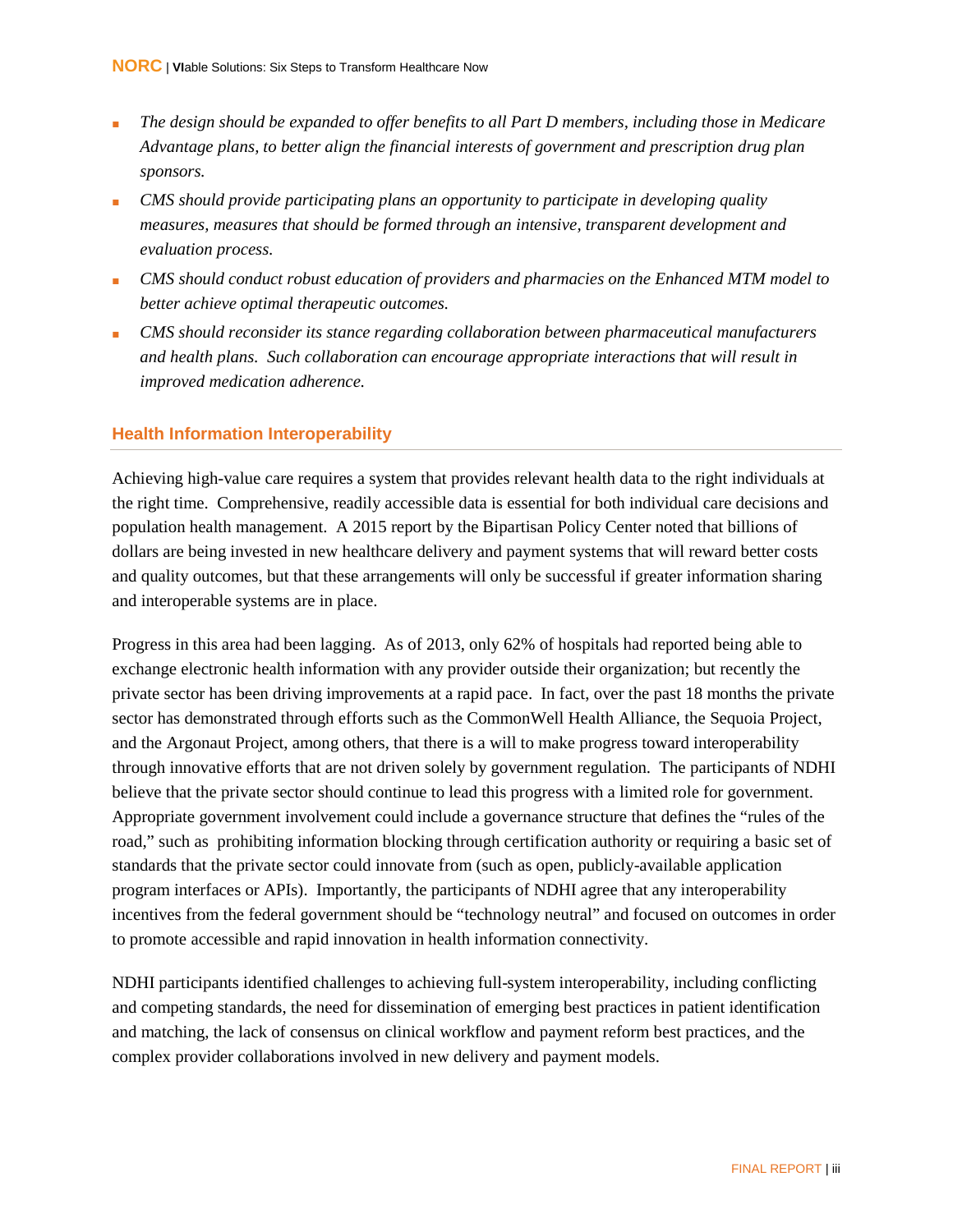All of the companies and organizations involved in the NDHI initiative support the establishment of a December 31, 2018 deadline for health information interoperability, on or before which the nation must achieve nationwide exchange of health information through interoperable certified electronic health records (EHR) technologies. According to NDHI participants, this date of December 31, 2018 is achievable if driven by the private sector and the parameters and barriers noted above are sufficiently addressed.

Consumers should also have easy and secure access to their electronic health information, be able to direct it to any desired location, learn how their information can be shared and used, and be assured that this information will be effectively and safely used to benefit their health and that of their community.

#### **Federal Anti-Kickback and Physician Self-Referral (Stark) Laws**

To achieve improved care quality and cost containment, new healthcare delivery and payment models are designed to encourage greater integration among providers and other healthcare stakeholders. This raises the need to address the current federal fraud and abuse legal framework to make it more compatible with value-focused, integration-oriented health system transformation.

NDHI participants have focused on two of the primary fraud and abuse laws – the Federal Anti-Kickback Statute and Physician Self-Referral (Stark) Law – and prioritized both regulatory and legislative options that should be pursued, independently or concurrently, to better support innovative payment and delivery reforms.

The regulatory options include:

- *Create Federal Anti-Kickback Statute and Stark Law waivers for all Accountable Care Organizations that meet certain conditions.*
- *Extend existing Anti-Kickback and Stark Law exceptions for donation and financial support of EHR software, and related interoperability-enabling technologies and training beyond 2021.*
- *Clarify how to establish, document and apply the "volume or value of referrals" standard within the changing healthcare payment environment.*
- *Expand and revise the definition of fair market value to account for new payment models that incentivize performance.*
- *Eliminate the "one-purpose" test for Anti-Kickback Statute liability and replace with a balancing test that would require the HHS Office of Inspector General (OIG) to prove either increased costs or actual harm to patients.*
- *When considering potential regulatory changes to the Federal Anti-Kickback Statute, stakeholders should also consider related changes to the Civil Monetary Penalties (CMP) Law, where appropriate, to ensure consistency in interpretation and application across both laws to encourage patient engagement and improved outcomes.*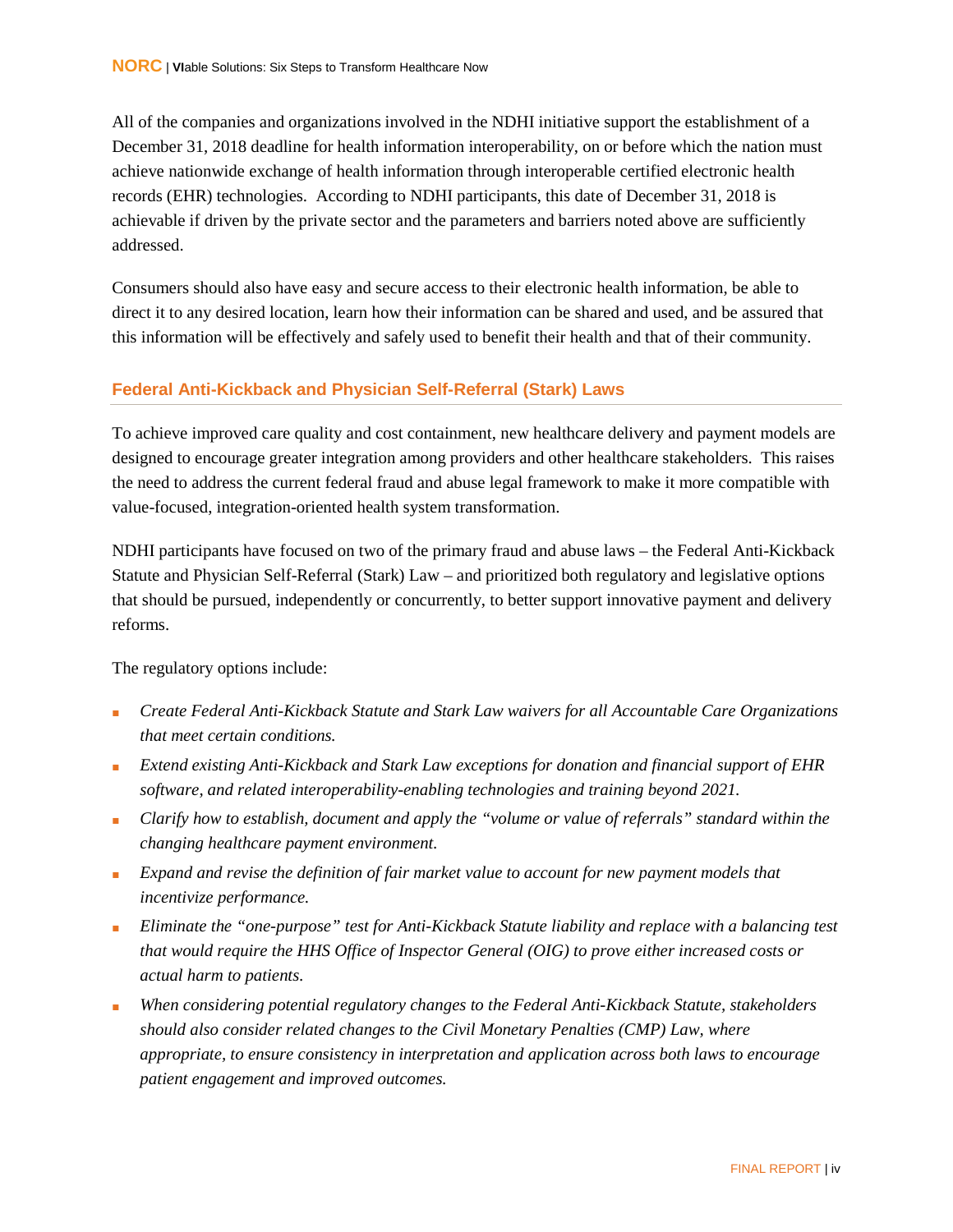#### The legislative options include:

- *Require the Department of Health and Human Services Secretary to review and assess the Federal Anti-Kickback Statute and Stark Law as well as the Civil Monetary Penalties (CMP) Law (expansion of current MACRA requirements) in the context of health system transformation, specifically addressing whether the laws create unnecessary barriers to new integrated care models and whether these laws are effective in limiting fraudulent behavior. Changes identified through this assessment may yield opportunities to amend fraud and abuse laws to foster healthcare arrangements that promote increased quality and lower costs.*
- *Grant OIG and CMS broader flexibility and discretion to develop exceptions and safe harbors to the Federal Anti-Kickback Statute and the Stark Law consistent with current health policy objectives (e.g., increased efficiency and quality, decreased cost).*

#### **Health Information Flow Improvements**

As healthcare systems make the transition to value-based care, accessibility and use of data takes on an exponentially greater importance. Unnecessary barriers to data sharing may impede a physician's ability to accurately diagnose patients and prescribe the most effective treatments, can lead to workflow inefficiencies, and potential inaccuracies in matching records with the correct patient.

At the same time, in today's environment, it is essential that patients be assured that their personal health data is protected and only accessed by those with legitimate and essential reasons to view it. Today, inconsistent interpretations of federal privacy laws as well as varying state privacy laws are leading to confusion and, with it, counterproductive restrictions on the necessary movement and sharing of health data.

NDHI participants have the consensus view that there is a need for a national health privacy standard to mitigate problems deriving from the variation among state laws and regulations. There is also a need for updated and harmonized federal privacy rules to align with new and innovative healthcare research capabilities. All privacy structures must enable the matching of records to the right patients with minimal time and effort.

#### **FDA Reforms**

Today, there are unnecessary delays in bringing new, improved treatments and technologies to patients due to redundant and counter-productive regulations from the FDA. Encouraging policy changes that streamline the agency's responsibilities, while ensuring that manufacturers remain accountable, could enable FDA to focus on high-priority activities and speed the approval of new medicines and healthcare products. NDHI participants also identified a series of unnecessary and redundant regulations that, if addressed, can accelerate patient access to new innovations. These include: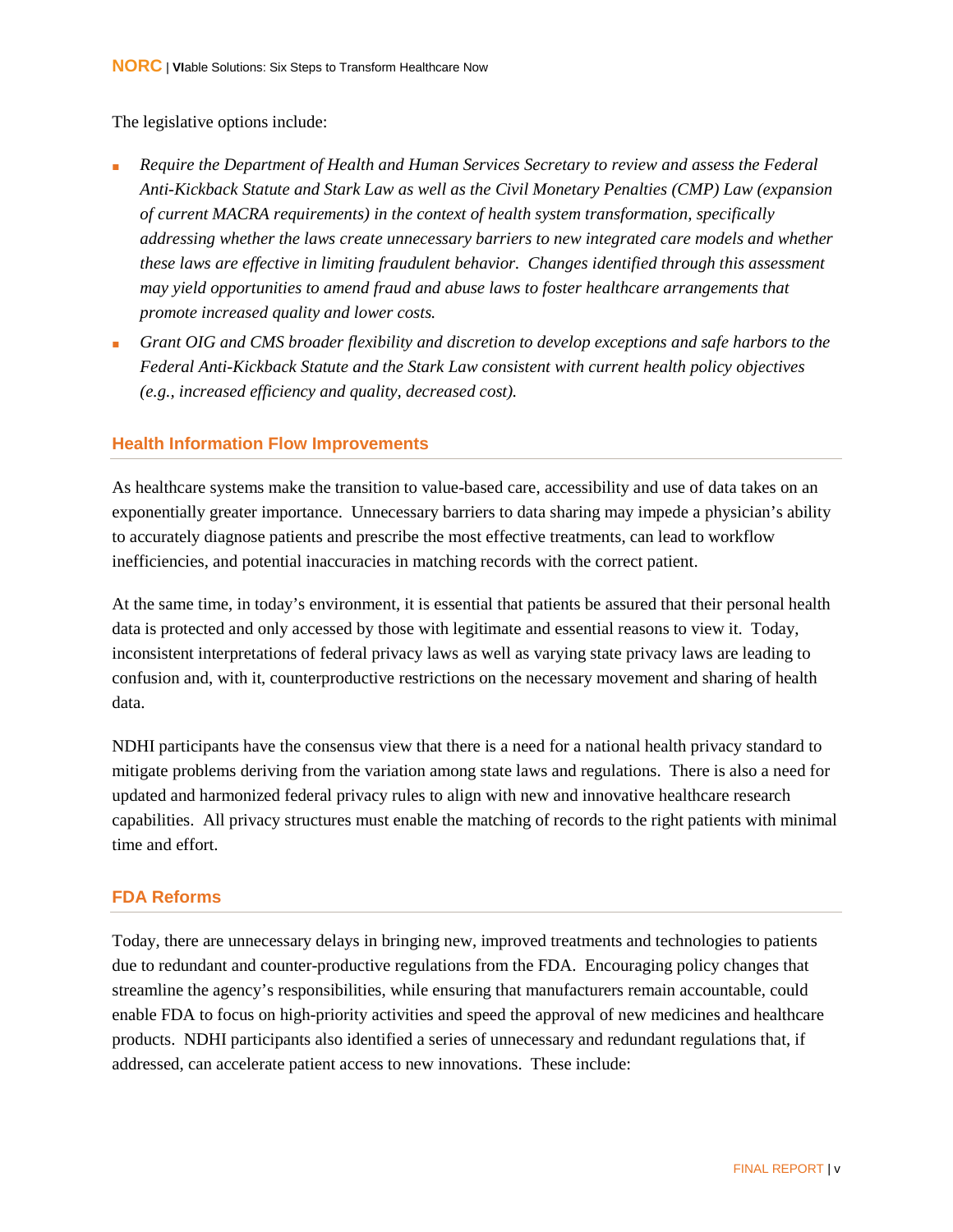- *Eliminate the prohibition on using a single Institution Review Board of record for medical device trials, reducing the cost and time involved in product approvals.*
- *Allow companies to make certain changes to devices without a premarket submission, as long as the companies' quality systems have been certified as capable of evaluating such changes.*
- *Timelier recognition of standards established by international or nationally-recognized standards organizations. This will improve regulatory efficiency and reduce the time to bring medical technology to patients.*
- *Expand the definition of valid scientific evidence to include evidence described in well-documented case histories, including registry data, studies published in peer-reviewed journals and data collected outside the U.S.*
- *Provide greater training and achieve improved understanding of the use of 'least burdensome provisions' to increase efficiency and consistency for the FDA and manufacturers.*
- *Increase the flexibility for biopharmaceutical manufacturers, payers and providers to share scientific and healthcare economic information in order to optimize the clinical benefits of prescribed treatments. This type of information is critical for developing value-based payment systems.*

Each of these recommended steps, implemented individually, will strengthen healthcare quality and improve cost-efficiency. Adopted collectively, they can usher in a new era of healthcare reform, one that will make our health systems more value-focused and financially sustainable while bringing about an unprecedented level of improved population health through greater access to innovative cures, treatments, and medical technologies.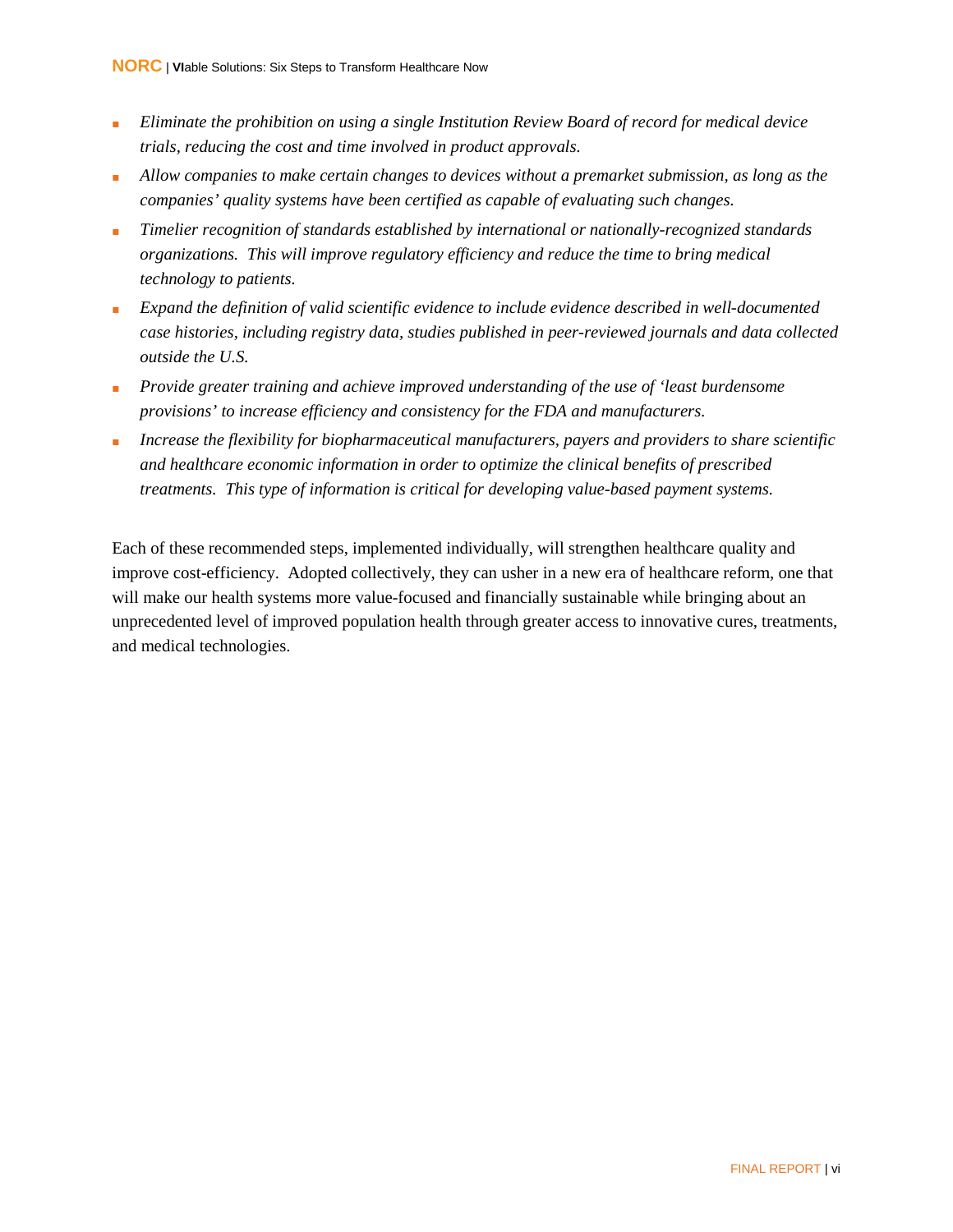## **Table of Contents**

| Medication Therapy Management (MTM) Models: Standard versus                                                                                               |     |
|-----------------------------------------------------------------------------------------------------------------------------------------------------------|-----|
|                                                                                                                                                           |     |
|                                                                                                                                                           |     |
|                                                                                                                                                           |     |
|                                                                                                                                                           |     |
| Possible Changes to the Federal Anti-Kickback Statute and Physician Self-<br>Referral (Stark) Law to Foster Integrated Care Delivery and Payment Models30 |     |
|                                                                                                                                                           |     |
| Federal Anti-Kickback Statute and Physician Self-Referral (Stark) Law 31                                                                                  |     |
|                                                                                                                                                           |     |
|                                                                                                                                                           |     |
|                                                                                                                                                           |     |
|                                                                                                                                                           |     |
|                                                                                                                                                           |     |
|                                                                                                                                                           |     |
|                                                                                                                                                           |     |
| <b>Conclusion</b>                                                                                                                                         | .41 |
|                                                                                                                                                           | .42 |
|                                                                                                                                                           |     |
|                                                                                                                                                           | 55  |

*This report was prepared based on research and discussions with the Healthcare Leadership Council and the National Dialogue for Healthcare Innovation conducted by Cheryl Austein Casnoff, MPH, Roy Ahn, ScD, and Nina Litton from NORC at the University of Chicago. Jane Hyatt Thorpe, JD and Elizabeth Gray, JD, MHA, CHC of the George Washington University Milken Institute School of Public Health contributed content related to the Federal Anti-Kickback Statute and the Physician Self-Referral (Stark) Law. Please note that the recommendations and conclusions included in this report represent those of the NDHI/HLC.*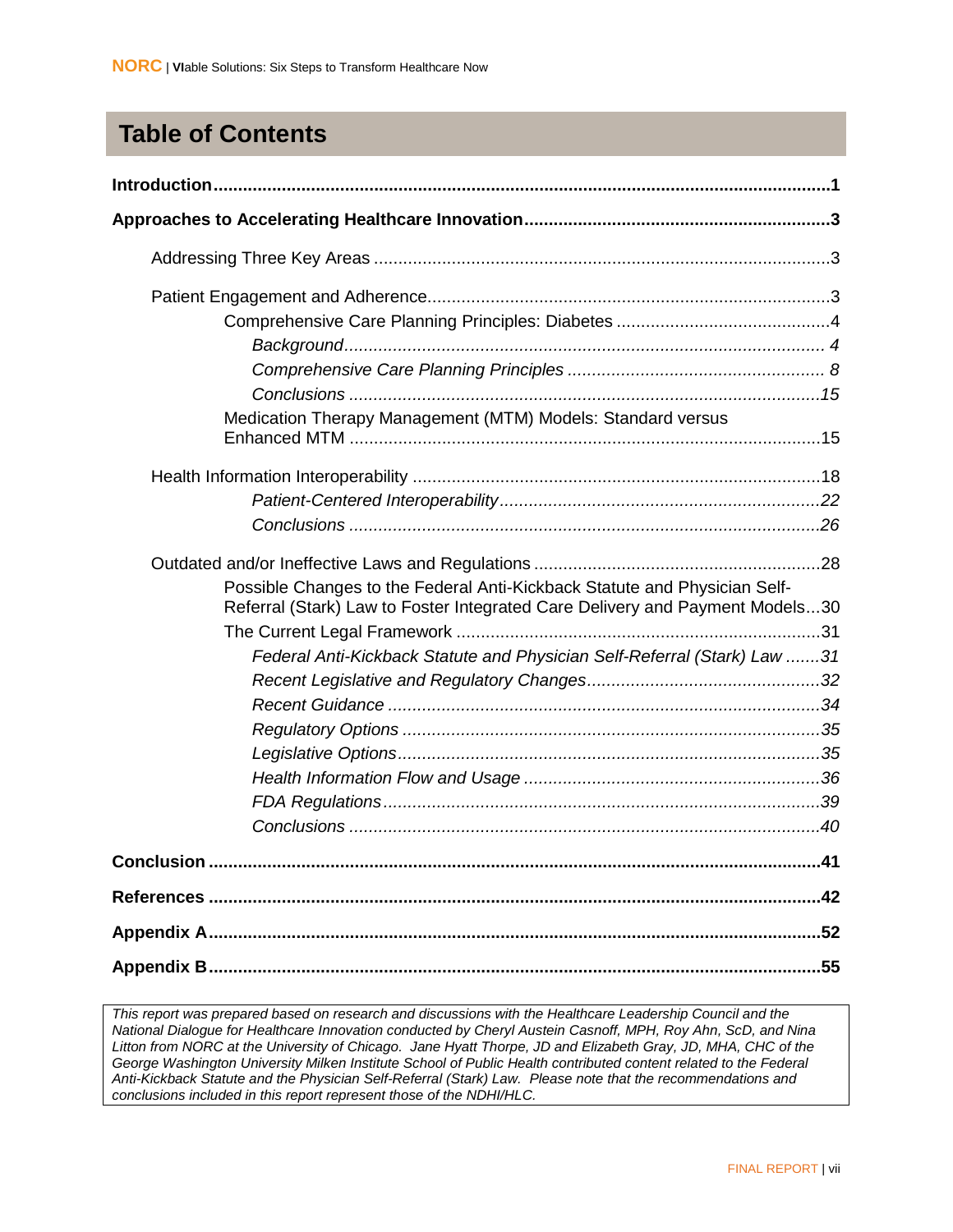# **List of Tables**

| Table 1. Part D Enhanced MTM Model: Positive Features and Areas for Improvement16             |
|-----------------------------------------------------------------------------------------------|
|                                                                                               |
|                                                                                               |
| 25. Table 4. Initiatives to Establish Common Standards and Governance for Trusted Exchange 25 |
|                                                                                               |
|                                                                                               |

# **List of Figures**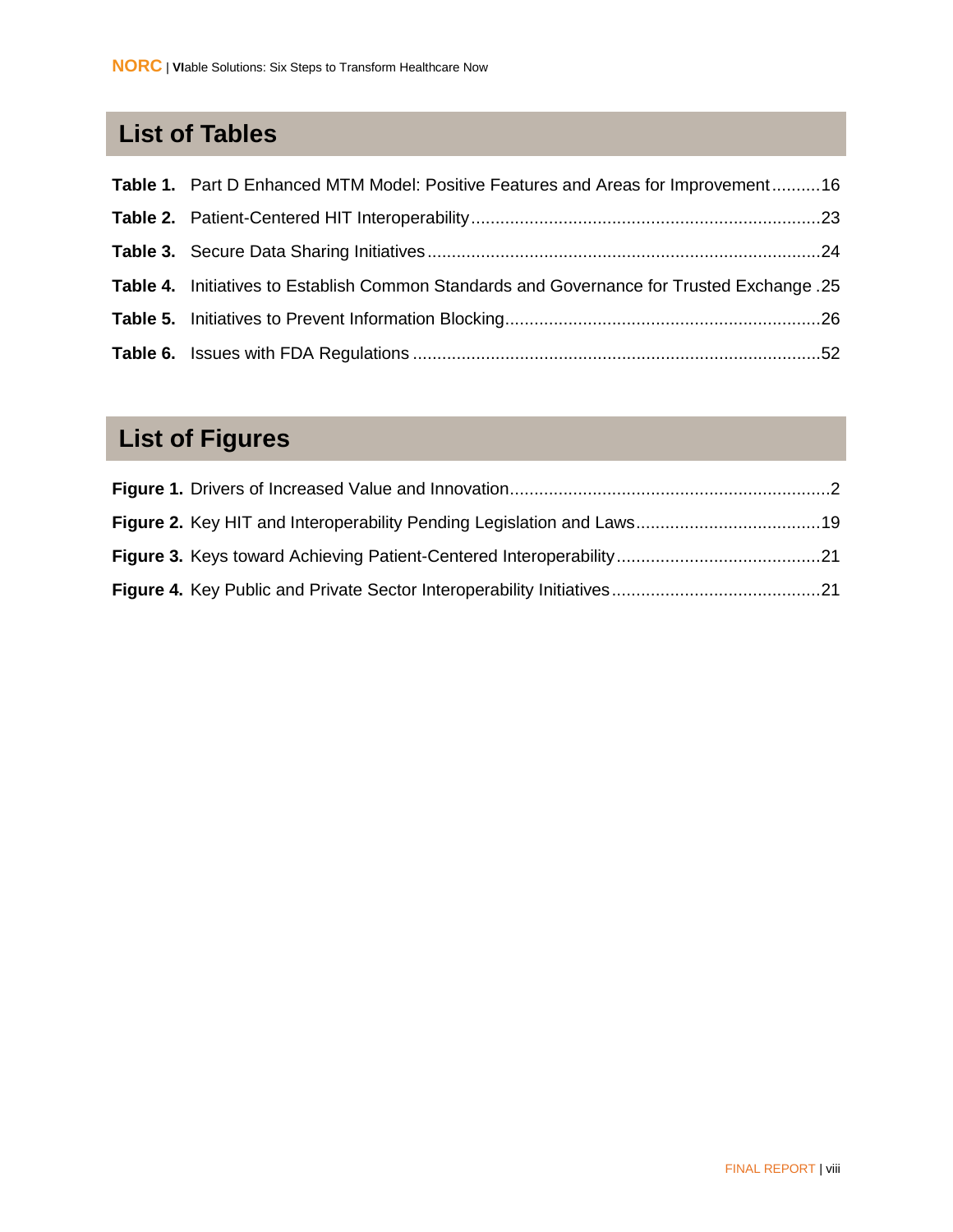### <span id="page-9-0"></span>**Introduction**

In 2010, the Healthcare Leadership Council (HLC), a coalition of chief executives from all sectors of healthcare – payers, providers, manufacturers, distributors, pharmacies, health information technology firms, and more – created the National Dialogue for Healthcare Innovation (NDHI). The purpose of NDHI is to create a platform through which these various health industry sectors can collaborate with patients, employers, academicians, and government to examine, discuss, and build consensus on how to address the most important issues affecting the course of  $21<sup>st</sup>$  century healthcare progress.

On March 2, 2015, under the auspices of NDHI, an unprecedented summit meeting took place in Washington, D.C. Leaders of more than 70 of the most influential organizations in healthcare – including high-ranking officials from the Department of Health and Human Services (HHS), the Centers for Medicare & Medicaid Services (CMS) and the Food and Drug Administration (FDA) – convened to identify the barriers impeding progress toward a high-value, innovation-driven healthcare system, and how to remove those barriers. This was a rare meeting focused not on a single, narrow healthcare issue, but rather on how to create a sustainable system equipped to address persistent cost and quality challenges.

As HLC President, Mary R. Grealy said at the March 2 summit, "There are a lot of voices out there talking about healthcare costs, value, affordability, and sustainability. We're never going to develop a pathway, though, that will incentivize innovation and strengthen health system value until we bring everyone to the same table."

Once leaders from across the healthcare spectrum came to the NDHI table, they decided to continue working to develop consensus solutions aimed at achieving greater healthcare quality and cost-efficiency. Following the summit, NDHI participants established three workgroups focusing on (1) Patient Engagement and Adherence, (2) Data Strategy and Electronic Health Records Interoperability, and (3) Outdated and/or Ineffective Laws and Regulations.

The workgroups collaborated throughout 2015 to agree upon policy approaches that transcend the theoretical and are viewed as clearly achievable, whether through legislation, regulatory action, or proactive steps initiated by healthcare organizations.

What emerged from this process is a blueprint that will be offered to executive and legislative branch policymakers and healthcare leaders. The recommendations in this paper, taken in total, can drive health system transformation and a movement toward value and innovation. The consensus viewpoints contained in this report are also consistent with steps currently being taken by the federal government to guide a health system transition from fee-for-service to pay-for-value and toward more integrated, coordinated care.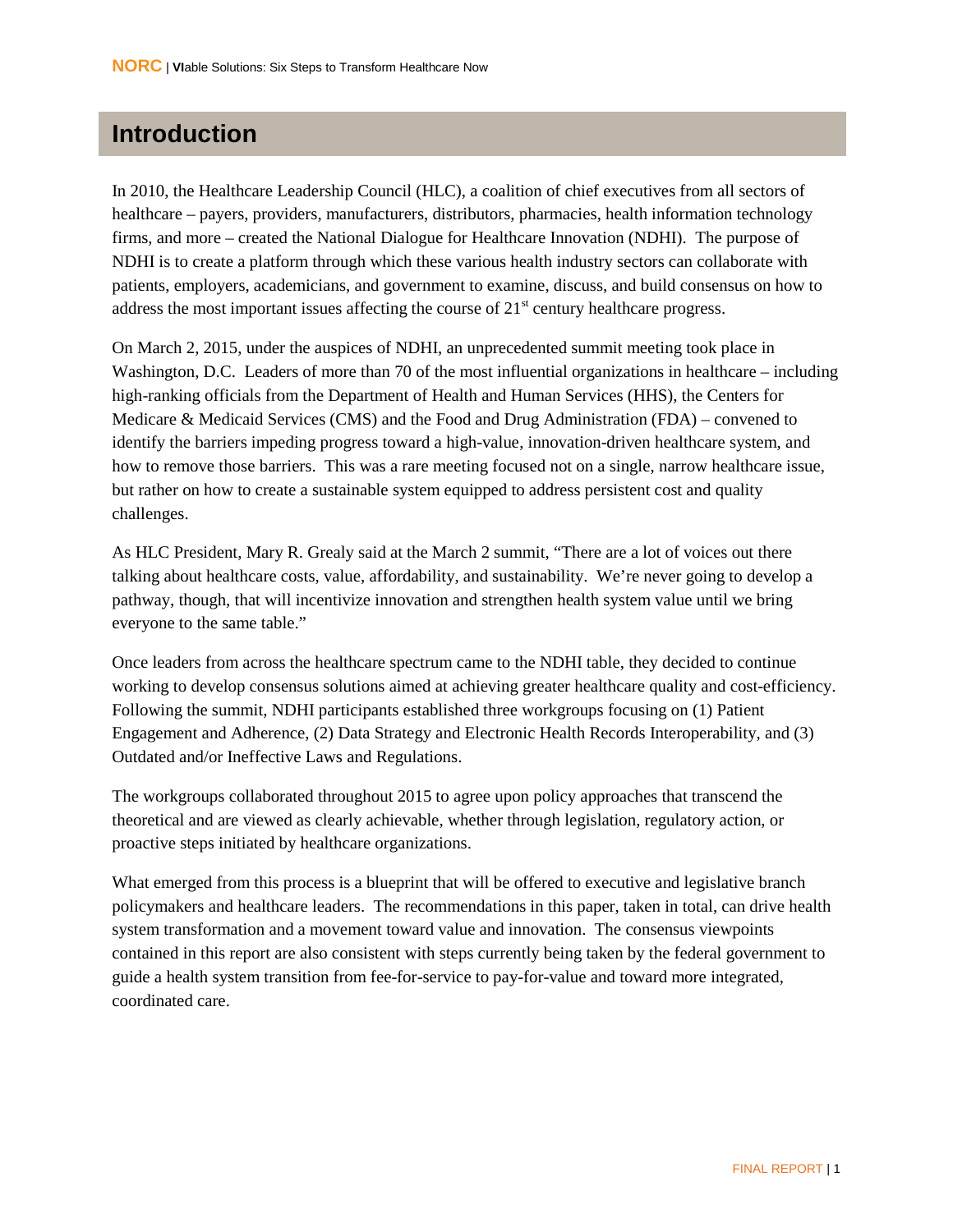<span id="page-10-0"></span>



Seldom have such diverse interests and perspectives reached a shared view on how to advance value and innovation within the healthcare system. These recommendations can serve as a catalyst for further debate and, optimally, decisive action.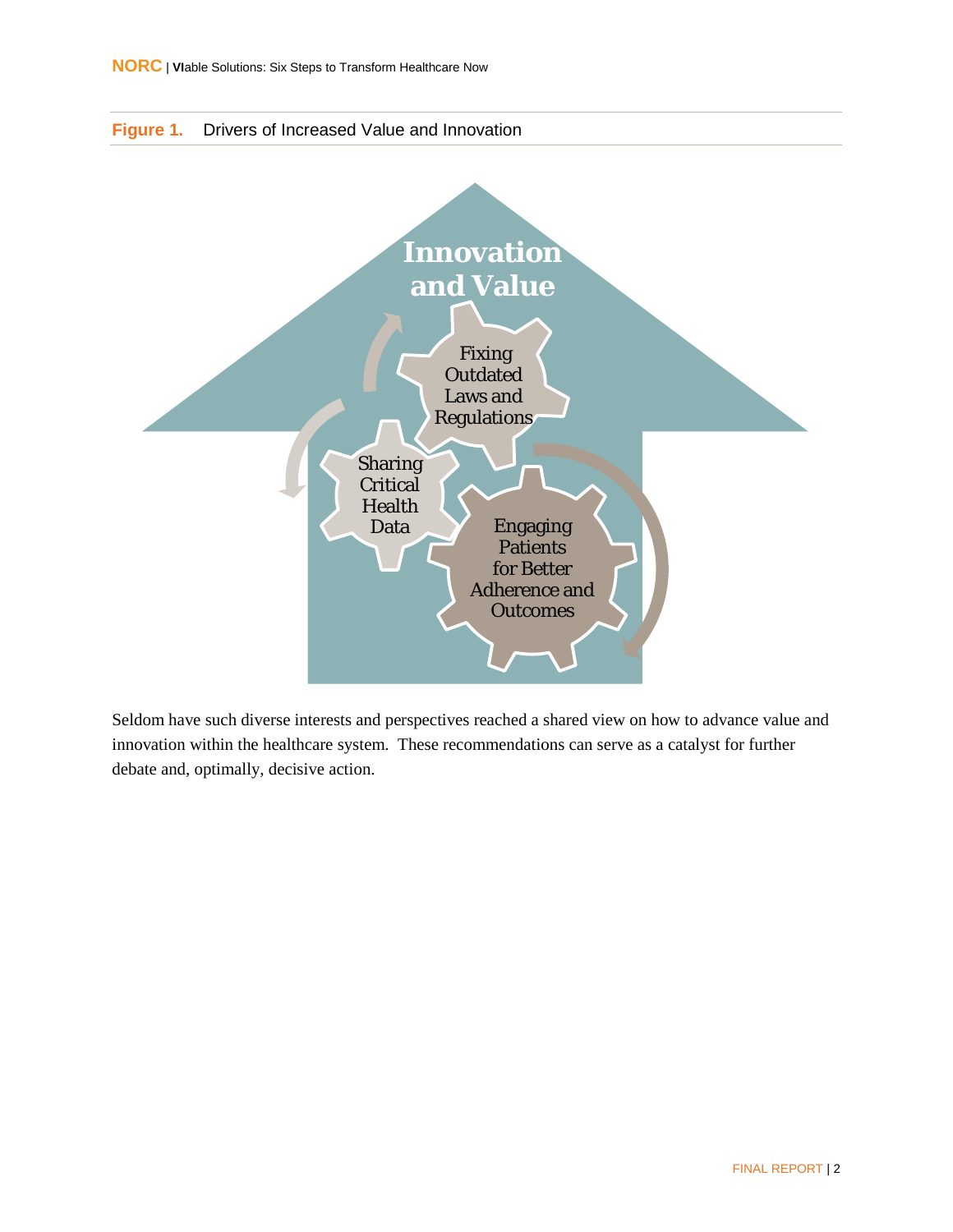### <span id="page-11-0"></span>**Approaches to Accelerating Healthcare Innovation**

#### <span id="page-11-1"></span>**Addressing Three Key Areas**

The following sections describe key findings from NDHI, which cover three key topic areas:

- Patient Engagement and Adherence;
- Data Strategy and Electronic Health Records Interoperability; and
- Outdated and/or Ineffective Laws and Regulations

Each section provides a framing of the salient issues, potential strategies for addressing these issues, and recommendations to elevate health system value.

#### <span id="page-11-2"></span>**Patient Engagement and Adherence**

Patient-centered care is the key to value-driven, quality healthcare. By asserting more responsibility in

healthcare planning and decision making, the consumer can drive change throughout the healthcare system. Likewise, without an engaged healthcare consumer, it is difficult for health organizations to drive patient-centered, coordinated quality care.

One key component of value driven care is **patient engagement and adherence**. Patient non-adherence can take many forms. These can include the failure to keep appointments, to follow recommended dietary or other lifestyle changes, or to follow other aspects of treatment or recommended preventive health practices. Medication

#### **Medication adherence and compliance are synonymous terms, while medication persistence is a related but distinct term.**

- *Compliance (or its synonym adherence)*: "the act of conforming to the recommendations made by the provider with respect to timing, dosage, and frequency of medication taking. Therefore prescription medication compliance may be defined as 'the extent to which a patient acts in accordance with the prescribed interval and dose of a dosing regimen.' Compliance is measured over a period of time and reported as a percentage…"
- *Persistence*: "the duration of time from [i](#page-50-1)nitiation to discontinuation of therapy"

non-adherence is a particularly complex and growing public health concern to clinicians, healthcare systems, and other stakeholders<sup>ii</sup>. The lack of adherence to a prescribed treatment regimen is associated with poorer patient outcomes, including unnecessary disease progression, reduced quality of life, and even premature death. It also creates a significant societal burden, including increasing healthcare costs from hospitalizations and invasive procedures to address complications that may have been prevented with continuous intervention.

Reasons for non-adherence are multifactorial and difficult to identify. Patient therapeutic compliance may be associated with certain types of diseases, for example. Evidence shows that non-compliance is less common in acute illness or illness of short duration. In contrast, patients who are suffering from chronic diseases, in particular those with fluctuation or absence of symptoms are more likely to be noncompliant.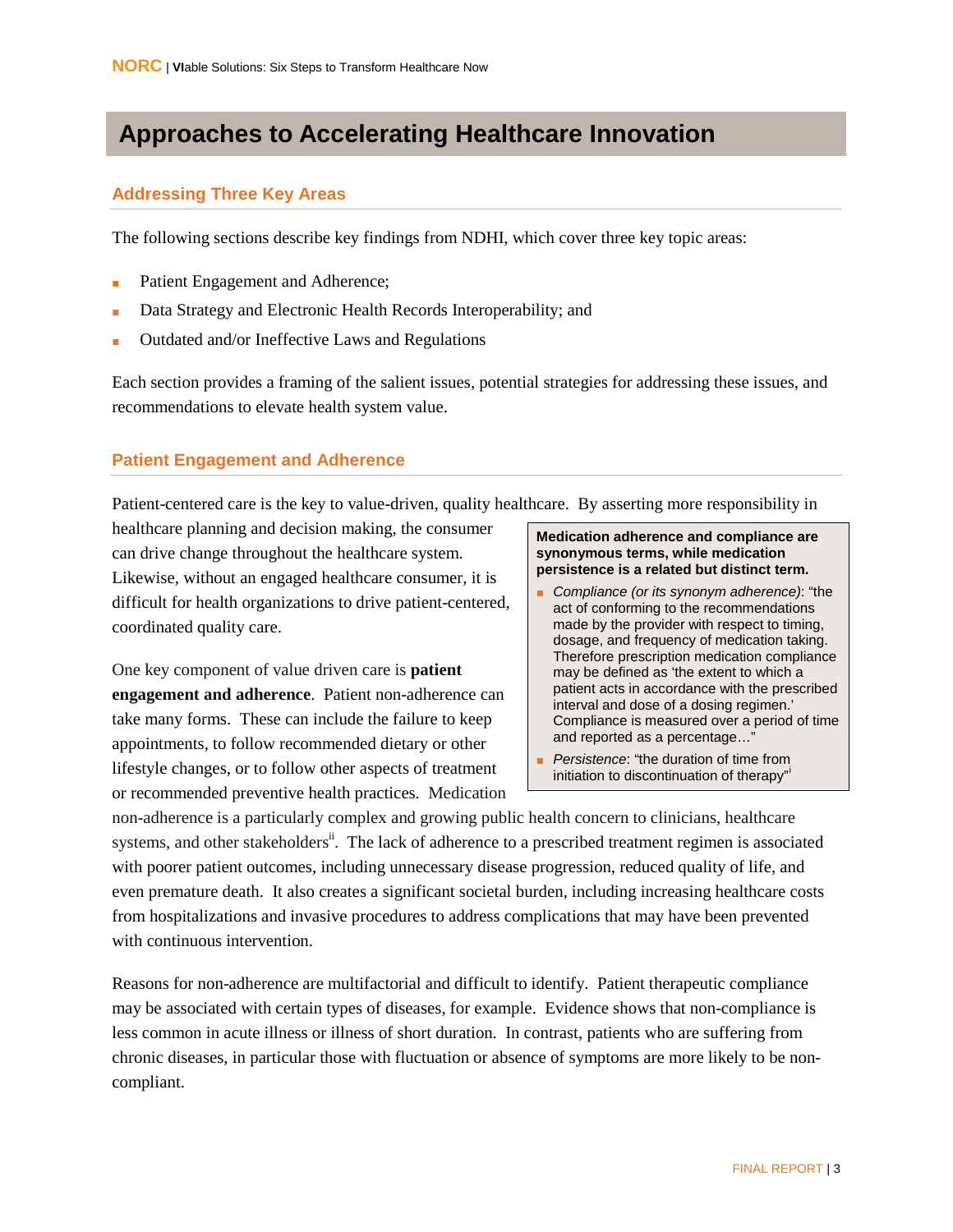While the issue of patient adherence has been extensively researched, the rates of non-adherence have not shown significant improvement in the past three decades.

Today, about 80% of older adults have at least one chronic condition, and 50% have at least two. Diabetes, congestive heart failure, and hypertension represent three of the top five most prevalent conditions among Medicare beneficiaries.<sup>iv</sup> Given that many chronic

#### **Scope of the Medication Adherence Issue**

"Studies have shown that 20 to 30 percent of medication prescriptions are never filled and that, on average, 50 percent of medications for chronic disease are not taken as prescribed. This lack of adherence to medications is not only prevalent but also has dramatic effects on individual- and population-level health. Nonadherence has been estimated to cost the U.S. healthcare system between \$100 billion and \$289 billion annually in direct costs. Strong evidence suggests that benefits attributable to improved selfmanagement of chronic diseases could result in a cost-to-savings ratio of approximately 1:10."<sup>iii</sup>

diseases can be treated and managed through behavior change and medication, this is a ripe area for action to promote patient adherence.

To address the complex issues described above, NDHI participants selected two key policy areas for further exploration**:**

- 1. Comprehensive Care Planning Principles (with diabetes as a case study); and
- 2. Medication Therapy Management (MTM) Models

The NDHI sought to identify specific opportunities to improve patient adherence through: (a) improving adherence along the continuum of care via the development of common principles that should be incorporated into any care plan for patients with diabetes; and (b) reforming federal MTM programs by reviewing and making recommendations for streamlining and/or improving these programs. Addressing these issues supports NDHI's overarching objective of enhancing value in healthcare by using innovative therapies, policies, and practices to support improved patient adherence that maximizes quality outcomes.

The next section describes the Comprehensive Care Planning Principles for diabetes in detail.

#### <span id="page-12-0"></span>**Comprehensive Care Planning Principles: Diabetes**

#### <span id="page-12-1"></span>*Background*

#### *Definitions and Policy Context*

The concept of comprehensive care planning is patient-centered, participatory, and nested within the broader concept of care coordination for people living with chronic illnesses.<sup>v</sup>

CMS offers a basic definition of a care plan: *"*A written plan for your care. It tells what services you will get to reach and keep your best physical, mental, and social wellbeing."vi CMS also provides an operational definition of a care plan that is more detailed and relevant for addressing the complexities facing patients who live with chronic illnesses: "It typically includes but is not limited to the following elements: problem list, expected outcome and prognosis, measurable treatment goals, symptom management, planned interventions, medication management, community and social services ordered,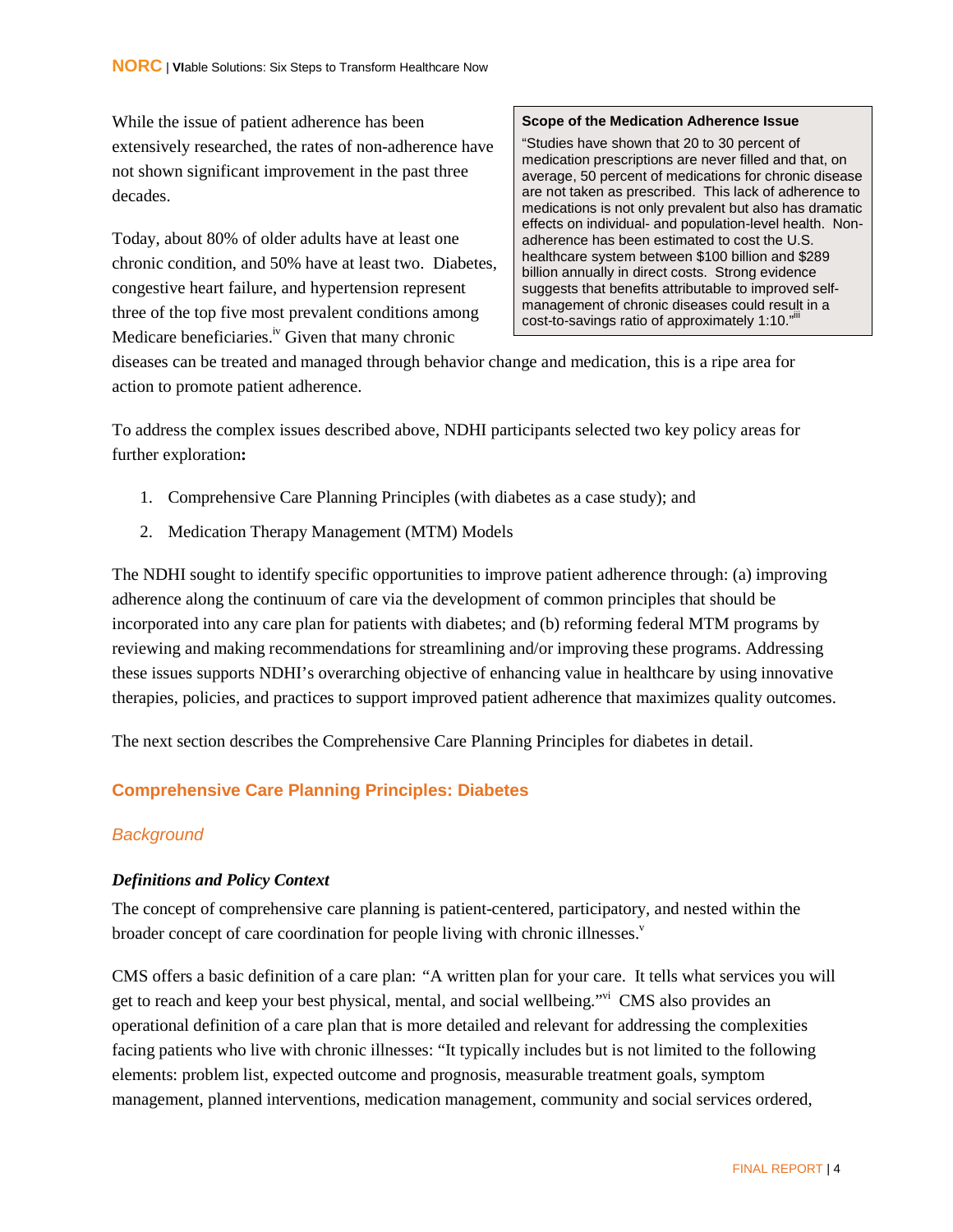direction and coordination of the services of agencies and specialists unconnected to the practice, identification of the individuals responsible for each intervention, requirements for periodic review, and, when applicable, any revisions."<sup>vii</sup> The issue of comprehensive care planning is receiving considerable attention among policymakers. For example, The Improving Medicare Post-Acute Care Transformation (IMPACT) Act of 2014,<sup>viii</sup> which mandates common patient assessment data and quality measure reporting requirements for post-acute care (PAC) providers, also establishes new discharge requirements for general acute-care, critical access hospitals, and post-acute providers that are intended to facilitate the flow of patient information to the next healthcare setting. Beginning in late 2016, CMS will require longterm care facilities to develop a care plan for each resident within 48 hours of admission.<sup>ix</sup> CMS also proposes to require long-term care facilities to document in a beneficiary's care plan their goals for admission, assess the potential for future discharge, and include discharge planning in the comprehensive care plan for the beneficiary. The agency also proposes to add to the post-discharge plan of care a summary of arrangements for a beneficiary's follow-up care and post-discharge services, and the discharge summary must include a reconciliation of a beneficiary's current medications with those that the beneficiary was taking before entering the facility. Additionally, the Care Planning Act of 2015 (S. 1549) is pending legislation that would help severely ill patients (e.g., patients with late-stage diabetes) improve care coordination through patient-centered care planning – via the establishment of "planning services" as a Medicare benefit. Separately, the Government Accountability Office (GAO) recently released a report noting that under the Patient Protection and Affordable Care Act (ACA), there remain concerns that low-income individuals transitioning from Medicaid to exchange coverage may experience coverage gaps, due to the complex nature of coordinating policies and procedures.<sup>x</sup> Furthermore, the U.S. Senate Committee on Finance announced in May 2015 the formation of a Chronic Care Working Group that aims to improve care coordination and ensure high quality care for people living with chronic illnesses; notably, the Committee will place a strong emphasis on care coordination. $x<sup>i</sup>$ 

There are a myriad of types of patient non-adherence (i.e., non-adherence related to medication, lifestyle, or exercise guidance from health providers), and the reasons for patient non-adherence are complex as well.<sup>xii</sup> For example, a 2009 systematic review by RAND<sup>xiii</sup> found four major types of barriers to medication adherence:

- cost-sharing
- regimen complexity
- medication beliefs
- depression (in patients with diabetes) $x<sup>xiv</sup>$

(However, it is important to note that much of this research predates the passage of the ACA, which has improved coverage to many individuals who were previously uninsured or underinsured.)

In response to concerns about patient adherence, CMS recently announced the Medicare Part D Enhanced MTM Model,<sup>xv</sup> which will place an emphasis on "right sizing" MTM and testing innovative regulatory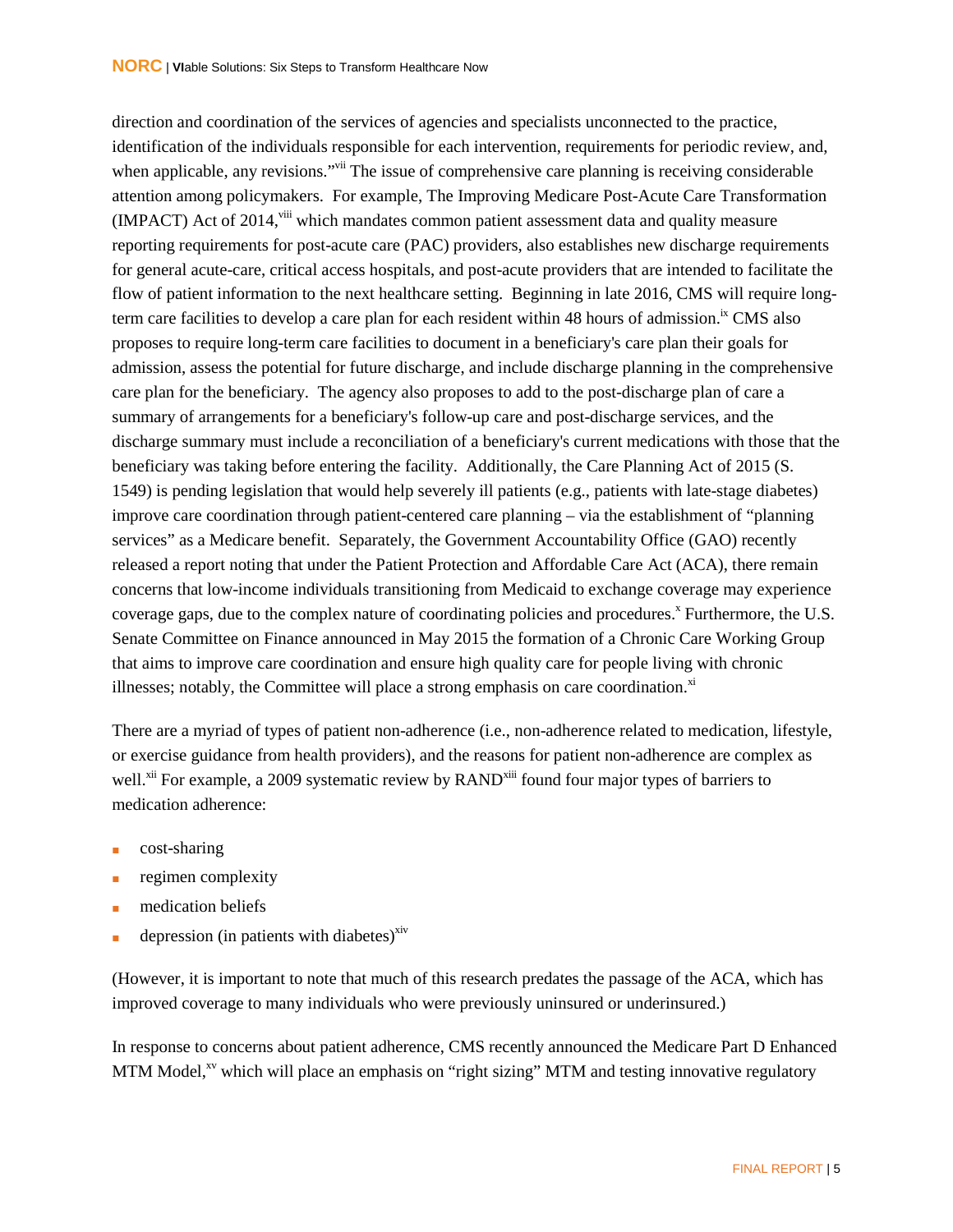flexibility and payment incentives to target high-risk beneficiaries and provide them with the appropriate level and intensity of services.

Maximizing the potential for coverage of therapies and care management and assuring that all payers, providers, and patients recognize the value of patient adherence is key to the long term solution to this complex issue.

#### *The Need to Focus on Diabetes*

The NDHI developed a set of policy principles on comprehensive care planning for patients living with chronic diseases, using diabetes as a case example. These principles will inform future efforts to provide legislators and policymakers with evidence-based recommendations for addressing the complex needs of people with diabetes – as well as other chronic diseases. Diabetes is an important test case for comprehensive care planning because of its complexity as well as prevalence in the United States (U.S.). Although diabetes is a well-understood disease, individual patients may encounter many different obstacles that would prevent them from reaching optimal health. These barriers range from socioeconomic factors or lack of diabetes management education to the competing demands of family responsibilities and dynamics.<sup>xvi</sup> Cost of care may also be a barrier to good adherence.

The American Diabetes Association (ADA) cites compelling national statistics in its *Standards of Medical Care in Diabetes—2015* report<sup>xvii</sup> that underscore the need for effective disease management interventions: "[B]etween 33 and 49% of patients [with diabetes] still do not meet targets for glycemic, blood pressure, or cholesterol control, and only 14% meet targets for all three measures and nonsmoking status." Furthermore, diabetes, along with congestive heart failure (CHF) and hypertension, represent three of the top five most prevalent conditions among Medicare beneficiaries. These conditions share many of the same common, modifiable risk factors and comorbidities, including obesity and physical inactivity.

Finally, diabetes presents opportunities to intervene at multiple stages of the disease continuum. Those at high risk for diabetes, even if they are asymptomatic, should be screened consistent with screening guidelines (The U.S. Preventive Services Task Force (USPSTF) recommends screening as part of cardiovascular risk assessment in adults aged 40 to 70 years who are overweight or obese.<sup>xviii</sup>) so that the disease does not progress unchecked before diagnosis. Even those diagnosed with prediabetes, a condition where blood sugar is higher than normal but not high enough to be diagnosed as diabetes, xix can take steps to delay or prevent progression to Type 2 diabetes.

#### *Diabetes Care Challenges*

In spite of the tremendous toll of diabetes, numerous challenges for reimbursement of diabetes-related care hamper efforts to improve patient health: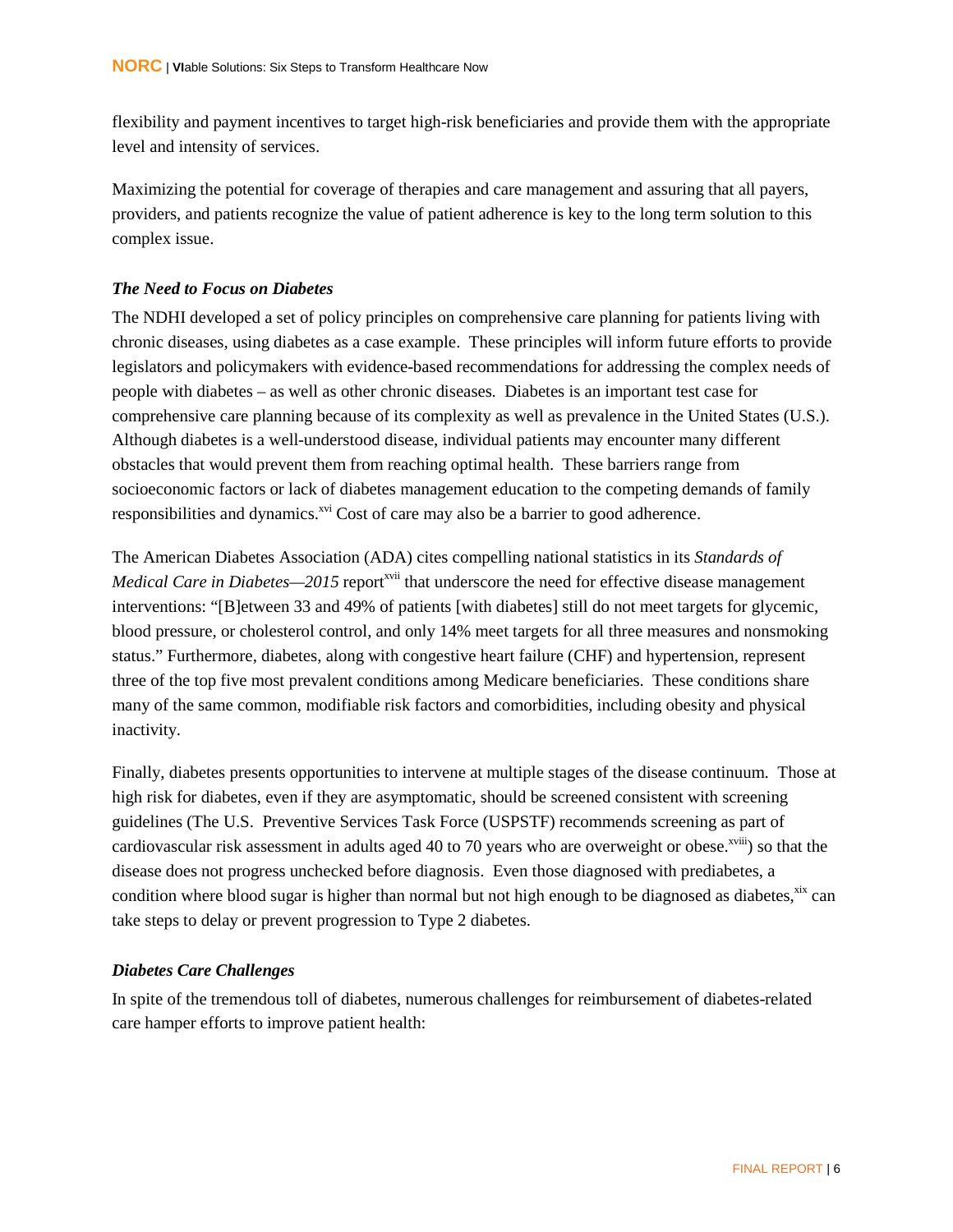- Currently in fee-for-service Medicare, CMS provides little or no reimbursement for remote care, care coordination, or coaching (e.g., phone visits, follow-up text messages, online) for the care and management of diabetes.
- Certified Diabetes Educators (CDEs) are not statutorily recognized providers of Diabetes Self-Management Training (DSMT) services, including DSMT by telehealth, under Medicare Part B. Additionally, diabetes case managers and educators receive differential reimbursement and medical nutrition therapy (MNT) and DSMT providers are not reimbursable on the same day.
- The new care coordination Healthcare Common Procedure Coding System (HCPCS) G-code has not been interpreted to include remote care coordination or coaching. Beyond basic evaluation and management services, few other avenues exist to compensate diabetes care providers for the intensive time and effort necessary to provide comprehensive management and support to patients with diabetes. This patchwork of regulation and reimbursement creates unnecessary gaps in patient care and makes healthcare more expensive overall.
- For patients with prediabetes, Medicare does not reimburse for participation in National Diabetes Prevention Programs (DPP, a lifestyle change program that can help prevent or delay the onset of type 2 diabetes) or MNT for people at high risk for developing diabetes.

In addition to undermining provider support, the current reimbursement structure makes it difficult for patients with diabetes to monitor the disease themselves. Medicare does not cover the tools and devices that some individuals need to most effectively monitor their diabetes:

- Medicare does not recognize continuous glucose monitoring (CGM) as a covered benefit. In numerous clinical trials, CGM systems have demonstrated improvement in overall glucose control and reductions in dangerous episodes of hypoglycemia when compared to self-monitoring of blood glucose (SMBG). Since CGM technology is covered widely outside of Medicare, beneficiaries entering Medicare may be forced to give up the diabetes blood glucose monitoring system that they had become accustomed to using with another payer.
- The 2013 competitive bidding program limits choices and access to certain types of diabetes testing supplies, such as blood glucose testing strips, purchased through mail order. If beneficiaries have difficulty finding replacements for familiar products, they may be inappropriately influenced to switch test systems. Product switching can have negative health and economic consequences.<sup>xx</sup>

Additional challenges include patient adherence for individuals with hypoglycemia, or abnormally low blood glucose levels. Hypoglycemia is the largest single barrier to achieving glycemic control in type 1 and type 2 diabetes<sup>xxi</sup> and is a significant cause of emergency department visits and hospitalizations, which increases the cost of treatment. Consideration of education and alternate therapies for individuals who experience hypoglycemia may help to alleviate the incidence of hypoglycemia.

Another care management challenge to consider in effective diabetes management are cases of clinical inertia – inadequate intensification of therapy by the provider. For example, newly diagnosed patients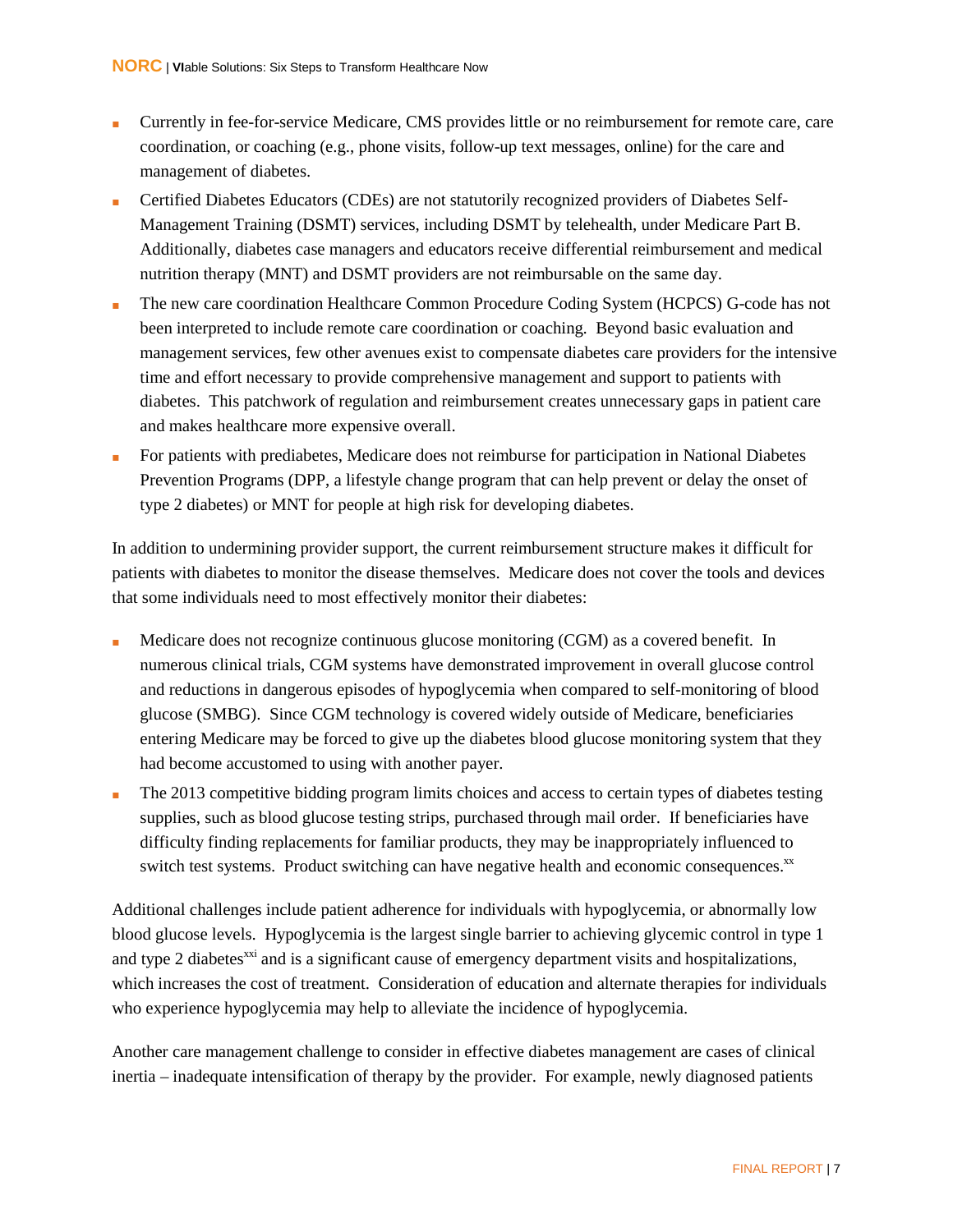often stay on a specific oral medication alone for about 14 months without additional agents (e.g., insulin) being added, even though they have not met their A1C goal.

Greater alignment between reimbursement structures and appropriate care steps could also lead to better outcomes for both patients and payers. At the healthcare system level, physicians of patients with multiple providers are not incentivized to work as a team, which creates challenges for persons with diabetes receiving coordinated, consistent care across numerous encounters. A 2014 RAND study of nearly 300,000 Medicare recipients<sup>xxii</sup> found that individuals with better continuity of care were less likely to be hospitalized, less likely to visit hospital emergency departments, had lower rates of complications, and had lower overall costs for their episodes of care.

Diabetes management also faces hurdles in the area of reporting and quality. There is a lack of uniform quality metrics across government programs, coupled with limited diabetes quality measures and alignment across Medicare Part A, B, and D. Payment is not currently tied to meeting appropriate standards of care for all services delivered. These gaps do not incentivize comprehensive diabetes care and make it harder for quality to be assessed and for providers and payers to monitor and respond to data.

Finally, quality diabetes care is often impeded by cost—both to the system and to patients. Every effort should be made to design diabetes care protocols that address this barrier. For example, the provision of additional tools for the patient or the provider or the promulgation of value-based benefit design could help address this issue. Additionally, it is crucial to recognize that the enormous prevalence of diabetes has significant consequences for health system stability as a whole, and efforts must be made to make investments in quality care that focuses on halting or slowing disease progression and the onset of complications.

#### <span id="page-16-0"></span>*Comprehensive Care Planning Principles*

Below, we describe three Care Planning Principles for diabetes, along with key components/practices that should be included in comprehensive care plans and rationale for government reimbursement of these activities. These components can also inform the promulgation of quality measures related to comprehensive care plans for diabetes. These principles support NDHI's twin objectives of enhancing value in healthcare by using innovative therapies, policies, and practices to support improved patient adherence that maximizes quality outcomes.

These principles closely align with the ADA's *Standards of Medical Care in Diabetes—2015,xxiii* which provide four core recommendations for improving diabetes care, overall:

- **1.** A patient-centered communication style that incorporates patient preferences, assesses literacy and numeracy, and addresses cultural barriers to care should be used.
- **2.** Treatment decisions should be timely and founded on evidence-based guidelines that are tailored to individual patient preferences, prognoses, and comorbidities.
- **3.** Care should be aligned with components of the Chronic Care Model (CCM) to ensure productive interactions between a prepared proactive practice team and an informed activated patient.
- **4.** When feasible, care systems should support team-based care, community involvement, patient registries, and decision support tools to meet patient needs.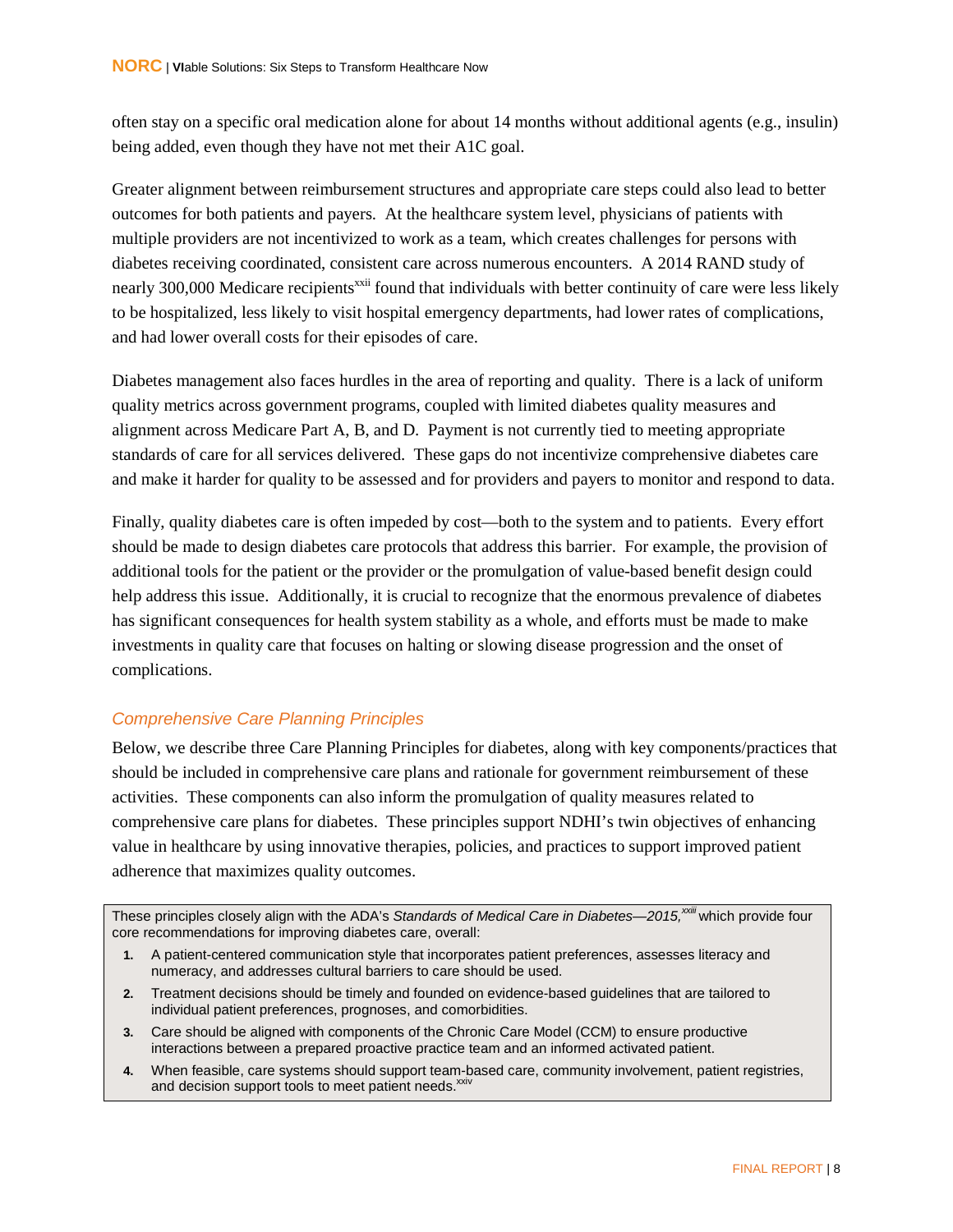#### *Principle 1: Comprehensive care planning must address the population's multiple co-morbidities and complex care needs.*

Comprehensive, patient-centered care planning must address a key underlying health system issue: the fragmentation of the health delivery system for people with diabetes. The notion of "team-based care" is one that should be championed as part of care planning.

*Component 1.1 :* Care plans should incorporate evidence-based care coordination strategies (defined by the Agency for Healthcare Research and Quality's (AHRQ's) as "deliberately organizing patient care activities and sharing information among all of the participants concerned with a patient's care to achieve safer and more effective care<sup>"xxv</sup>) that address underlying patient comorbidities (e.g., depression). The ADA suggests that addressing missed treatment goals may require evaluation of barriers such as diabetesrelated distress or depression<sup>xxvi</sup> and the American Association of Clinical Endocrinologists and American College of Endocrinology's evidence-based clinical practice guidelines for diabetes makes the following recommendation for patients with diabetes and depression: "Patients with depression or [diabetes]-related distress should be referred to mental health professionals who are integrated into the [diabetes] care team."<sup>xxvii</sup> For example, Katon and colleagues conducted a trial of "collaborative care" in 14 clinics in the state of Washington, in which nurses provided "guideline-based, patient-centered management of depression and chronic disease." The researchers found significant 12-month improvements along a number of measures related to both diabetes and depression (e.g., glycated hemoglobin, patient satisfaction, and perceived quality of life) due to the intervention.<sup>xxviii</sup>

Comprehensive care plans, by definition, should address the full range of health problems of a particular patient – i.e., not limited to diabetes. For example, diabetes care plans should explicitly address comorbidities such as cardiovascular disease. The American Heart Association recognizes a strong correlation between cardiovascular disease (CVD) and diabetes. Heart disease and stroke are the number one causes of death and disability among people with type 2 diabetes and adults with diabetes are two to four times more likely to have heart disease or a stroke than adults without diabetes.<sup>xxix</sup> In this regard, the ADA notes the need for "a comprehensive plan to reduce cardiovascular risk by addressing blood pressure and lipid control, smoking cessation, weight management, and healthy lifestyle changes that include adequate physical activity" for patients with diabetes. XXX

*Component 1.2 :* Comprehensive care planning should include the use of care coordinators to address the multitude of daily issues facing persons with diabetes. For example, the use of care coordination programs may have potential for managing care transitions and obviating hospital readmissions. Care planning for people living with diabetes needs to include interdisciplinary teams that can meet the holistic needs of individuals and engage community resources outside the hospital sector.

Care coordinators can be deployed to provide a variety of services, including: assessing treatment adherence, coordinating with providers about patient treatment needs, ensuring that patients have transportation, language translation, and other support services needed to access care, and providing health education. An increasingly multidisciplinary approach to the care of these patients may be one answer for improving patient clinical outcomes and healthcare resource utilization. Community health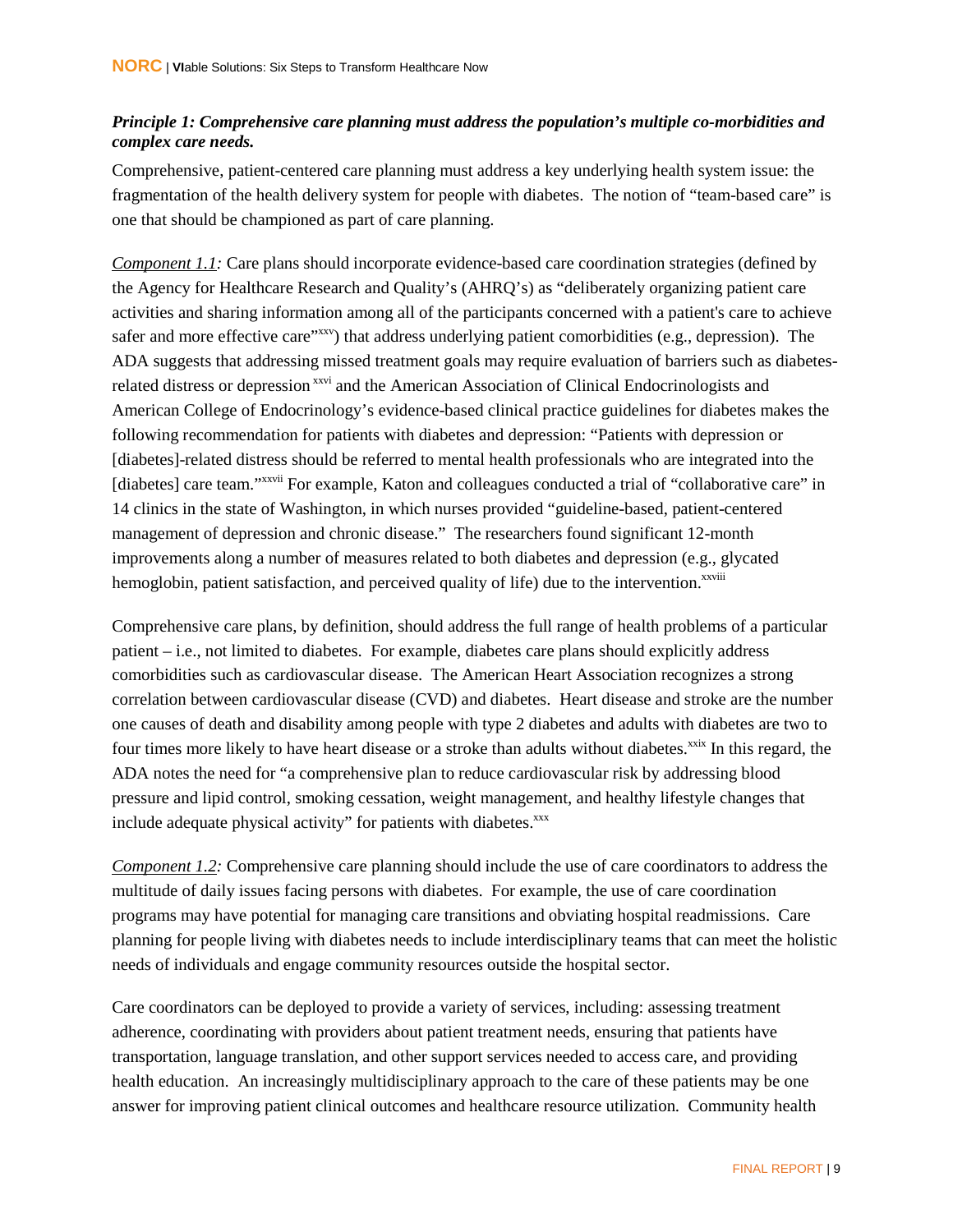workers or other non-licensed health providers can also provide critical care coordination services and should be considered a vital part of the care team.

Component 1.3: Comprehensive care planning should be supported by improved communication and data sharing among providers on the interdisciplinary diabetes care team. For example, the National Diabetes Education Program cites the importance of timely information-sharing via the use of health information systems by care teams, which comprise "the primary care provider, endocrinologist, nurse, diabetes educator, dietitian, mental health provider, exercise physiologist, other team members and specialists, as well as hospital-based providers."<sup>xxxi</sup> The contributions of non-licensed, community-based health providers should also be integrated into electronic medical record systems so that records reflect the entirety of patient treatment.

One strategy for achieving communication and data sharing is the increased use of telehealth. While the scientific literature is still emerging on the full benefits of telehealth applications, promising initiatives have been described. For example, a recent randomized clinical trial of a telehealth remote monitoring intervention, in which patients remotely sent their paired glucose tests (i.e., before and after a meal or physical activity) via tablet and subsequently received feedback from certified diabetes educators, led to improvements in A1C levels.<sup>xxxii</sup> Also, the DiaTel randomized, controlled trial of active care management supplemented by home telemonitoring intervention, demonstrated long-term (> 6 months) reductions in A1C levels in a population of veterans.<sup>xxxiii</sup>

The use of patient-centered health information technologies for diabetes is one way to ensure communication between patients and providers in care planning and empower patients to express their values, needs, and preferences about their care. Patient adherence can often be improved either through personalized care coordination or through simpler systems of reminders and educational materials. Greater data connectivity can also be used to identify gaps in diabetes care for other important treatment indicators, such as blood glucose monitoring.

For example, remote patient monitoring (RPM) technology enables monitoring of patients outside of conventional clinical settings (e.g., in the home), which may increase access to care and decrease healthcare delivery costs. Incorporating RPM in chronic disease management can significantly improve an individual's quality of life. It allows patients to maintain independence, prevent complications, and minimize personal costs. RPM is used to monitor a variety of chronic illnesses, including diabetes, and transmit alerts to both the patient and the physician.

#### *Principle 2: Chronic Disease programs must address chronic disease across the entire continuum of care.*

*Component 2.1:* Care planning should promote screening and identification of risk factors for patients all along the disease spectrum. Risk factor identification, screening, and interventions have been successful in identifying and preventing chronic diseases and their associated morbidity and mortality in older adults. Greater impact in this area will require extensive collaboration among stakeholders (providers, health plans, pharmacists, and patients) in order to identify high-risk individuals.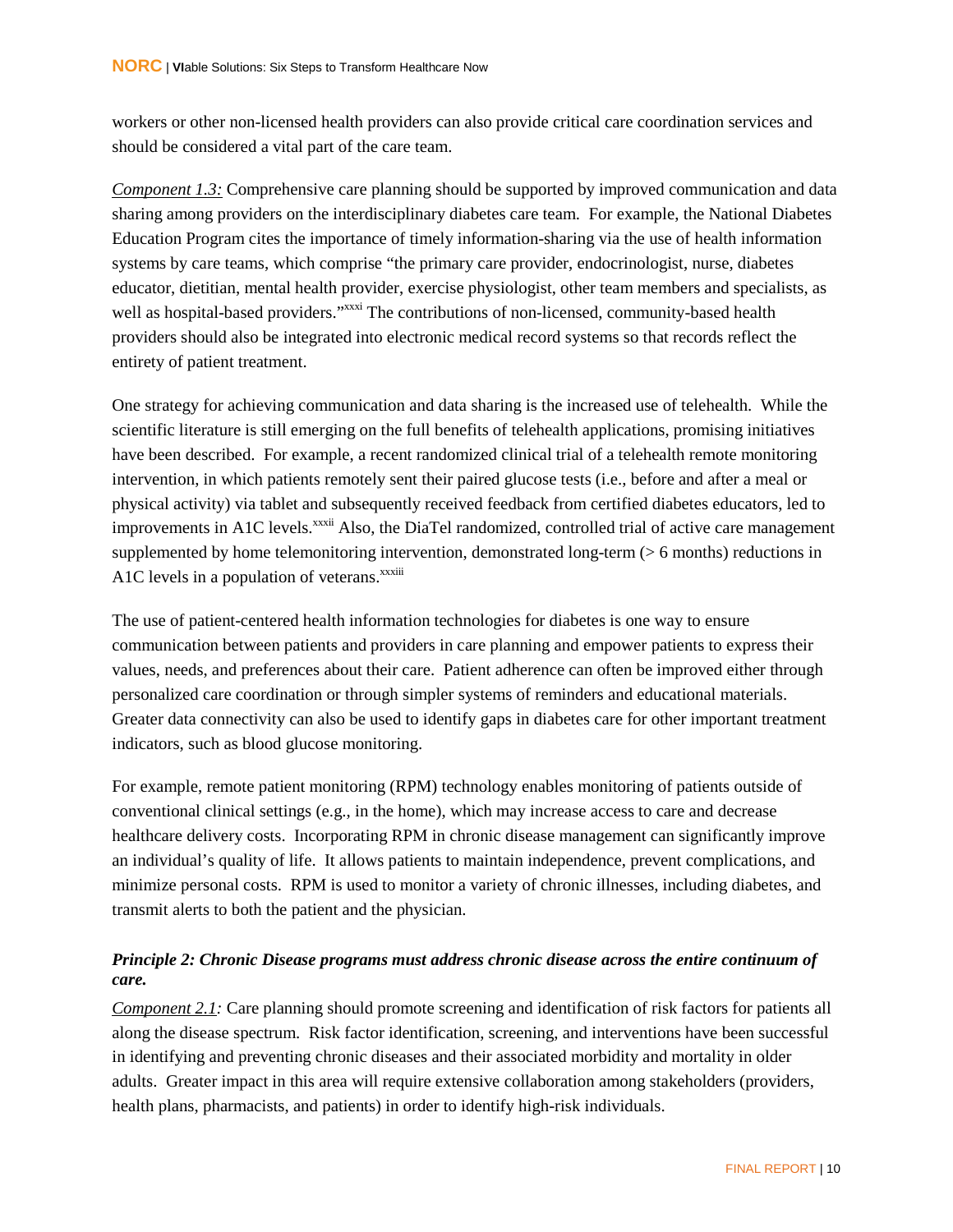Better effort needs to be made to identify patients with chronic diseases such as diabetes. The 2014 draft USPSTF factor-based screening guidelines for diabetes would have helped address the fact that many people living with Type 2 diabetes currently are not diagnosed with the disease. Prediabetes affects more than 1 out of 3 American adults, but 9 of 10 of them do not know they have it.<sup>xxxiv</sup> While the final guideline, released October 27, 2015, backtracked from the 2014 draft, it still opened the door for screening for prediabetes.

In patients diagnosed with prediabetes or diabetes, care plans should focus on early intervention to prevent disease progression and complications. Health plans or other providers use data from claims, enrollment, and pharmacies to look for patterns of non-adherence or identify at-risk members. The use of in-home risk assessment also supports early identification of at-risk members, including those with and without diagnosed conditions.

*Component 2.2 :* Comprehensive care planning must focus on care transitions for patients with diabetes. One of the IMPACT Act's stated reasons for collecting standardized data from long-term care hospitals (LTCHs), skilled nursing facilities (SNFs), home health agencies (HHAs) and inpatient rehabilitation facilities (IRFs), is to "improve hospital and PAC [post-acute care] discharge planning." And as the ADA notes in its 2015 *Standards*, "Diabetes discharge planning should start at hospital admission, and clear diabetes management instructions should be provided at discharge." xxxv

Numerous ongoing projects are testing evidence-based models for patient transitions from hospitals into their communities. For example, the Patient-Centered Outcomes Research Institute (PCORI) is funding the \$15 million Project ACHIEVE (Achieving Patient-Centered Care and Optimized Health In Care Transitions by Evaluating the Value of Evidence), which will "develop recommendations on best practices for the design, implementation and large-scale national spread of highly effective, patientcentered care transition programs."xxxvi The identification of evidence-based strategies for transitions, including patient-engagement activities, post-discharge, will be crucial for comprehensive care planning for patients with diabetes.

AHRQ's Care Transitions from Hospital to Home: IDEAL Discharge Planning Implementation Handbook<sup>xxxvii</sup> describes best practices in the management of heart failure, heart attack, and pneumonia, among four high-performing US hospitals (with respect to readmissions). This information could be useful for developing care transition strategies *for diabetes*.

- "A focus on improving clinical quality and patient care with the belief that reductions in readmissions will naturally occur as a result of these improvement efforts.
- Attention to discharge planning from the first day of patients' stay, typically within 8 hours of admission. This includes staff assessment of patients' risk factors, needs, available resources, knowledge of disease, and family support.
- Care coordination after discharge. Two hospitals scheduled follow up appointments for most of their patients prior to discharge. Because of limited resources, the two other hospitals made follow up appointments on an ad hoc basis for the neediest patients. All hospitals coordinated with home health agencies and connected patients to community resources.
- Empowering patients through educational activities throughout the stay to help patients understand their conditions; manage their diet, activities, medications, and care regimens; and know when to seek care."XXXVIII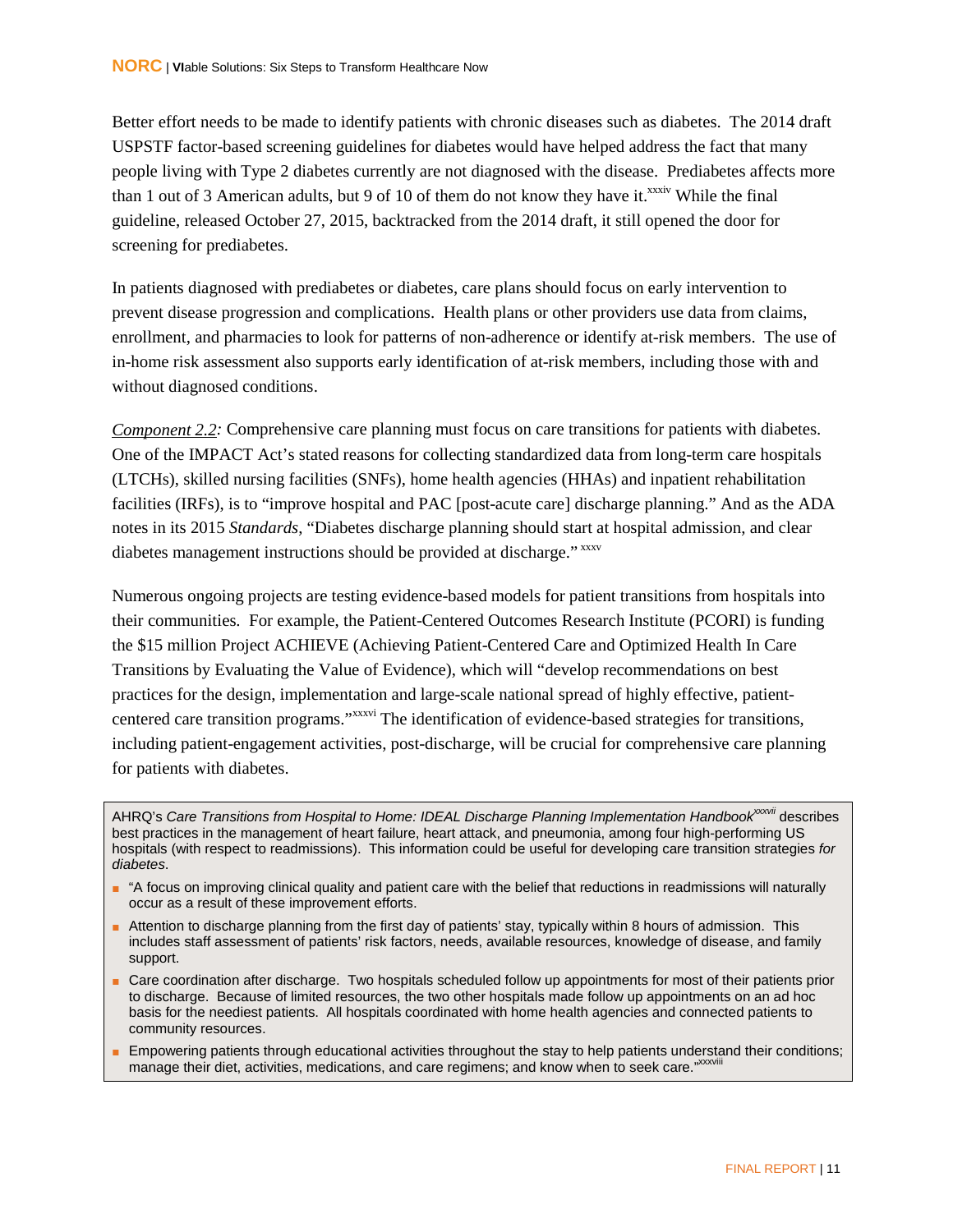AHRQ also provides specific guidance on sound practices in discharge planning: (a) medication reconciliation (e.g., "The patient's medications must be cross-checked to ensure that no chronic medications were stopped and to ensure the safety of new prescriptions"); and (b) structured discharge communication ("Appointment-keeping behavior is enhanced when the inpatient team schedules outpatient medical follow up prior to discharge. Ideally, the inpatient care providers or case managers/discharge planners will schedule follow-up visit(s) with the appropriate professionals, including primary care provider, endocrinologist, and diabetes educator").<sup>xxxix</sup>

*Component 2.3 :* Care planning should also include end-of-life planning and discussions. Such conversations go beyond a narrow focus on resuscitation and address the broad array of concerns shared by most patients and families. These include fears about dying, understanding prognosis, achieving important end-of-life goals, and attending to physical needs. Good communication can facilitate the development of a comprehensive treatment plan that is medically sound and concordant with the patient's wishes and values. $x^{1}$ 

#### *Principle 3: Comprehensive care planning must be cognizant of issues related to the individual and community-level context.*

As noted above, missed treatment goals may have myriad contributing causes. Complex care planning must be aware of and seek to address issues related to the individual patient and their context in which they live.

*Component 3.1*: Care plans must empower and equip patients with the tools they need to play an active role in managing their diabetes. To best help patients when they return home from the clinical setting, it will be essential for care plans to mobilize and incorporate outpatient resources that help support patient engagement and adherence.

Various studies have been conducted to test outpatient strategies to improve medication adherence for patients with diabetes. For example, the Joslin Diabetes Center developed the Diabetes Outpatient Intensive Treatment (DOIT) program is an interactive, 3.5 day-group education and skills training experience that was supplemented with daily medication management. The program led to significant improvements in A1C levels.<sup> $xli$ </sup> Furthermore, tailored "health coaching" interventions have also been shown to improve medication adherence among patients with diabetes.<sup>xlii</sup> Additionally, a community pharmacy-based medication therapy management (MTM) program for patients with both hypertension and diabetes was found to improve blood pressure control.<sup>xliii</sup> Finally, the American Pharmacists Association has coined the concept of diabetes "patient credentialing" as part of disease self-management interventions to describe "people who have a certain diagnosis and have achieved certain levels of competency in understanding and managing their disease."<sup>xliv</sup>

DSMT programs are another important tool. For type 2 diabetes, the 2015 AHRQ Evidence Report on behavioral interventions for diabetes notes that intensive in-person DSMT programs (11 or more hours of contact time) are most effective at achieving glycemic control, and that targeting interventions for particular populations (i.e., minority groups) may also be beneficial: "our analyses showed limited benefit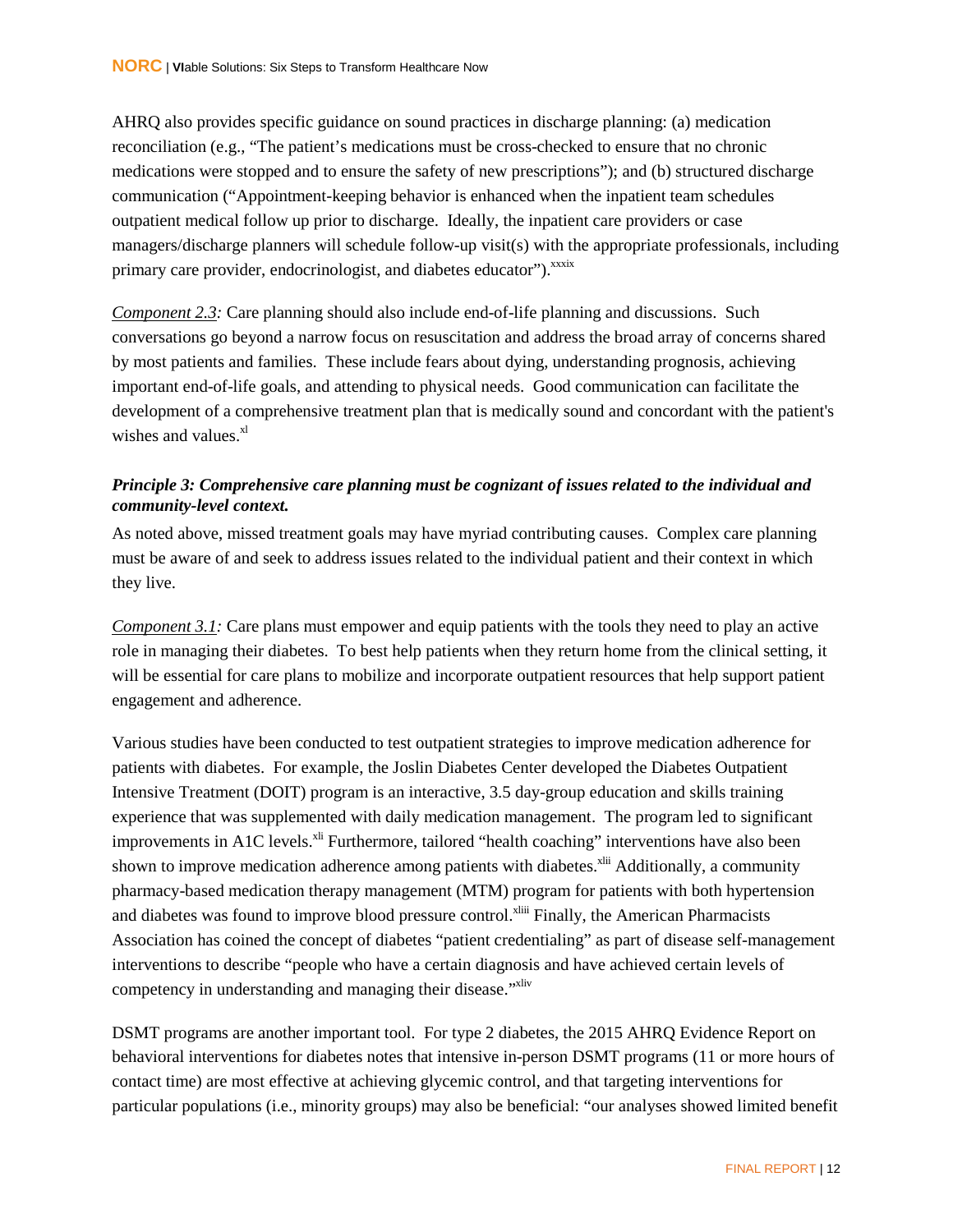in glycemic control from DSME programs offering ≤10 hours of contact with delivery personnel and suggested that in-person delivery of behavioral programs is more beneficial than communicating the information with incorporation of technology. Behavioral programs seem to benefit individuals having suboptimal or poor glycemic control more than those with good control. Tailoring programs to ethnic minorities appears to be beneficial."<sup>xlv</sup> Currently, DSMT participation rates are extremely low (7% among those with private insurance and 4% among those with Medicare coverage<sup> $x$ lvi</sup>), so increased communication among patients and providers about the benefit is needed, as well as greater reimbursement as noted above.

Registered dieticians also play a role in providing patients with the tools needed to manage their disease. Nutrition therapy is an integral component of diabetes prevention, management, and self-management education, and the ADA recommends all individuals with diabetes should receive individualized medical nutrition therapy, preferably provided by a registered dietitian nutritionist (RDN).<sup>xlvii</sup>

This guidance is consistent with the final recommendation of the USPSTF regarding abnormal blood glucose: "Clinicians should offer or refer patients with abnormal blood glucose to intensive behavioral counseling interventions to promote a healthful diet and physical activity."<sup>xlviii</sup>

This type of education has also been shown to improve quality of life for patients. In adults with type 2 diabetes, one study of quality of life assessment reported that self-perception of health status improved and participants receiving MNT from RDNs felt very knowledgeable and motivated after seeing a dietitian. In another study of adults with type 2 diabetes receiving case management from RDNs, 12 month quality of life scores were significantly better than adults receiving usual care. Emotional stress was also decreased in adults with type 2 diabetes. In persons with type 1 diabetes, three studies reported significant improvements in quality of life (satisfaction with treatment and psychological well-being) despite increases in insulin injections or diet requirements.<sup>xlix</sup>

The use of community health workers (CHWs) to implement diabetes-focused programs – as well as for obesity management, more generally – have been described in the literature. For example, the Mexican American Trial of Community Health Workers (a randomized, controlled trial in which CHWs delivered diabetes self-management training via home visits over 2 years) led to improvements in A1C levels at both the end of Year 1 as well as Year 2 of the intervention. Regarding obesity management as a whole, a 2014 *JAMA* systematic review found evidence for the effectiveness of intensive behavioral weight loss counseling led by trained interventionists, such as medical assistants and registered dieticians. Furthermore, trials testing the Weight Watchers program have found promising results with respect to weight loss outcomes.<sup>li</sup>

Additionally, Aging and Disability Resource Centers (ADRCs) are one example of a community resource that may provide an opportunity for elderly people living with diabetes to utilize existing community resources. (ADRCs have 5 core functions: "1) information, referral and awareness, 2) options counseling, advice and assistance, 3) streamlined eligibility determination for public programs, 4) person-centered transitions, and 5) quality assurance and continuous improvement. ADRCs perform these functions by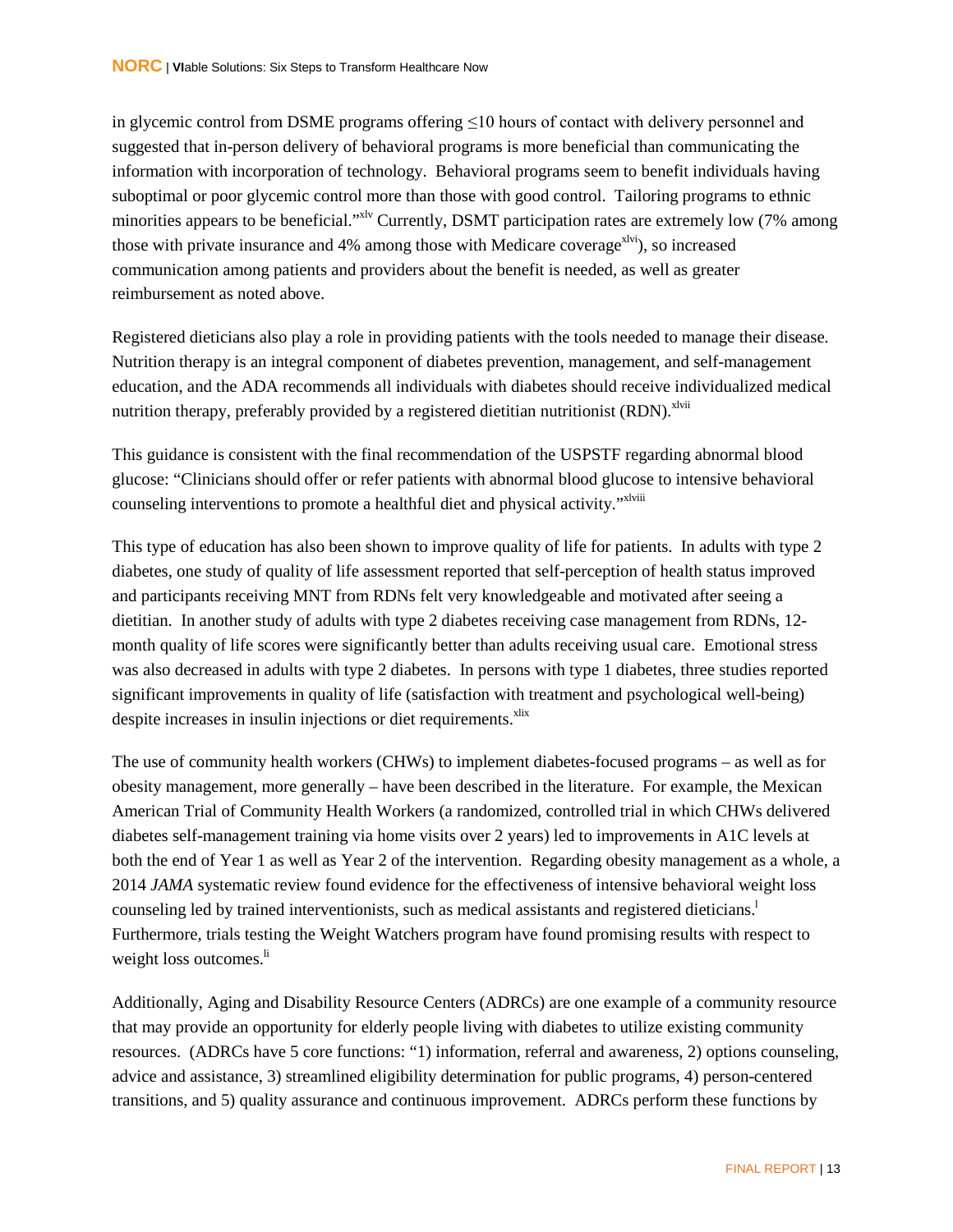integrating, coordinating, and strengthening different pieces of the existing long term supports and services systems, including Area Agencies on Aging, Centers for Independent Living, state and local Medicaid offices, and other community-based organizations."<sup>lii</sup>)

As the health system seeks to mobilize and incorporate community-based health and support, it may be helpful to draw on the experience of Medicare Advantage (MA) plans. Currently, the only tool health plans have to offer flexibility to the individual are medical management tools that must be offered to an entire population regardless of need (e.g., waiving or eliminating copays on certain medications for one population, providing additional transportation to individuals with more frequent medical appointments or waiving the copay on a type of specialist visit based on an individual's health needs). MA plans should be given flexibility to permit providers to develop individualized care plans that tailor tools to support patient needs. Further, some services plans want to provide do not fall within medical necessity. Examples of such services are: homemaker services, home-delivered meals, personal care services (assistance with bathing and dressing), transportation escort services, inpatient custodial level care, inhome caregiver relief, adult day care services, and non-Medicare-covered medical and safety equipment (e.g., the purchase of a refrigerator to store insulin, an air conditioner in geographies with severe summer temperatures or railings to help prevent falls).

Online and community-based and health providers such as Weight Watchers, Y-USA, and Omada Health that provide CDC-certified diabetes prevention programs offering DPP are also examples of organizations that care plans should look to for assistance in helping patients maintain adherence to treatment plans. Community-based programs such as these are especially important for patients in traditional underserved and minority communities or communities with a high level of mistrust of the traditional medical system.

*Component 3.2 :* Diabetes care plans should use health literacy assessments as a tool to inform appropriate interventions for individual patients. A study in *JAMA* on health literacy and diabetes<sup>liii</sup> found that patients with inadequate health literacy were less likely than patients with adequate health literacy to achieve tight glycemic control, were more likely to have poor glycemic control, and report having diabetic retinopathy. By using data to identify which patients are most at risk of becoming non-adherent, physicians can best determine which patient engagement strategies to utilize. This also reduces the level of outreach to low-risk patients (those most likely to adhere) and ultimately allows for more targeted deployment of resources and time to the most at-risk patients.

Furthermore, care plans should adopt best-evidence practices in reaching low-literacy patients. As an article in the *American Journal of Health Behavior* on health education for low-literacy audiences noted, "Materials should be focused on offering practical strategies for behavior change, the 'need to do', rather than focused on teaching facts, the 'need to know.'"

*Component 3.3:* Diabetes care plans should incorporate best practices in person-centered, culturallyappropriate guidance for patients with diabetes to address specific cultural beliefs about health (e.g., in some cultures one does not seek healthcare until symptoms have already developed). To the extent that these beliefs modify health-seeking behaviors, care plans need to adopt strategies described in the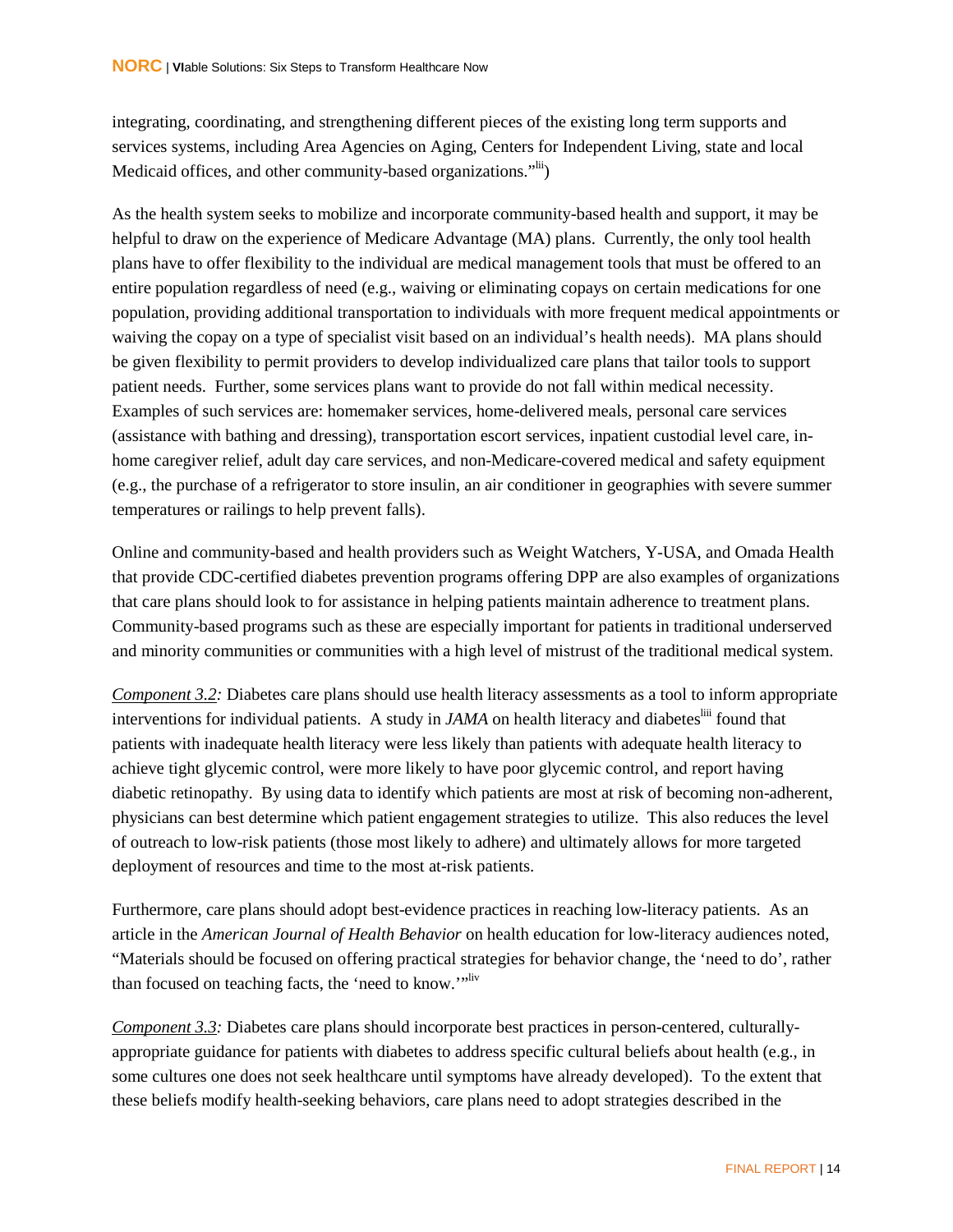literature, such as the use of culturally-salient metaphors for describing diabetes as a disease in terms that certain community members will identify with. $\frac{dv}{dt}$ 

Guidance from the American Association of Diabetes Educators and the National Standards for Diabetes Self-Management Education and Support may be particularly useful guidelines in this regard:

"[T]he prudent diabetes educator provides important information, care, and support to persons affected by diabetes in a manner that:

- Acknowledges that cultural perceptions of health can be unique for each individual.
- Considers the context of learning experiences already present when developing collaborative efforts with the patient to identify barriers to diabetes care success.
- Conveys accurate information in a fashion that is understandable to the learner. Proactively addresses limitations to self-management plan adherence and designs/brokers culturally appropriate goals.
- Utilizes educational materials and resources appropriate for culture, age, literacy level, and learning readiness.
- Includes resources that address access limitations to diabetes-care needs and considers the milieu in which the care plan is to be executed.
- Incorporates sensitivity and respect when educating all people irrespective of ethnicity, race, age, and socioeconomic status."

#### <span id="page-23-0"></span>*Conclusions*

Comprehensive care planning for diabetes requires a holistic, patient-centered approach that spans the continuum of care. These three principles and their components underscore NDHI's vision to ensure patient adherence and maximizing quality outcomes for diabetes. Thus, comprehensive care planning for diabetes may provide useful lessons for action to address other chronic diseases.

#### <span id="page-23-1"></span>**Medication Therapy Management (MTM) Models: Standard versus Enhanced MTM**

A critical component of providing coordinated care includes medication adherence. This section explores improvements to a specific program -- Medicare's medication therapy management (MTM) program, which needs to be improved in order to provide better value.

The Medicare Modernization Act (MMA), which created the Part D program, requires that every Part D plan offer a medication therapy management (MTM) program as a quality improvement feature. However, misaligned incentives inhibit the program from achieving significant benefits. In September 2015, CMS announced its intent to form a Part D Enhanced MTM Model to test changes to the Part D program that would achieve better alignment of prescription drug plan (PDP) sponsor and government financial interests, while also creating incentives for robust investment and innovation in better MTM targeting and interventions. $<sup>1</sup>$  $<sup>1</sup>$  $<sup>1</sup>$ </sup>

Below, we examine the new "enhanced" model and areas for improvement.

<span id="page-23-2"></span> $<sup>1</sup>$  All quotes in this document are from Centers for Medicare & Medicaid Services. CMS Part D Enhanced Medication Therapy</sup> Management Model Fact Sheet, September 28, 2015.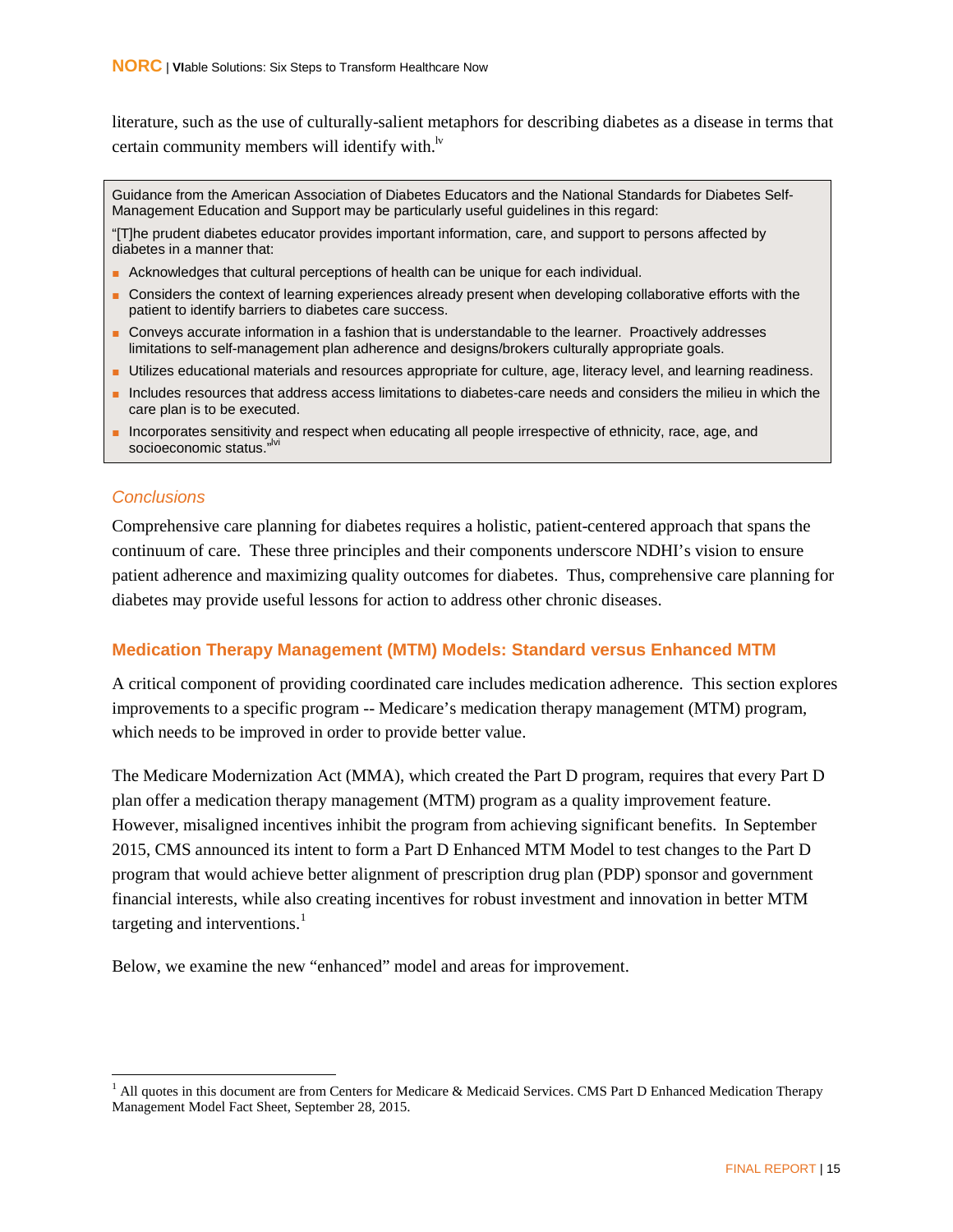| Timing of the model delays beneficial change. The<br>model will result in a potential delay of seven to 10<br>years from today before the model's benefits can be<br>extended to all beneficiaries since the model does<br>not start until 2017, runs for five years, and will be                                                                                                                                                                                                                                                                                                                                                                                                                                                                                                                                                                                     |
|-----------------------------------------------------------------------------------------------------------------------------------------------------------------------------------------------------------------------------------------------------------------------------------------------------------------------------------------------------------------------------------------------------------------------------------------------------------------------------------------------------------------------------------------------------------------------------------------------------------------------------------------------------------------------------------------------------------------------------------------------------------------------------------------------------------------------------------------------------------------------|
| The design does not address the value of offering<br>these benefits to all Part D members (including MA-<br>PD plans) to achieve better alignment of PDP<br>sponsor and government financial interests and<br>optimize therapeutic outcomes.                                                                                                                                                                                                                                                                                                                                                                                                                                                                                                                                                                                                                          |
| Restriction of the model over the five year<br>demonstration creates unfair competitive<br>disadvantage for plan sponsors outside the<br>designated regions. Additionally, all PDF plans<br>under a single contract should be able to participate,<br>rather than be forced to split the contract (creating<br>administrative burden for CMS and plans, as well as<br>denying the benefits of the enhanced model to some<br>patients served by the contract).                                                                                                                                                                                                                                                                                                                                                                                                         |
|                                                                                                                                                                                                                                                                                                                                                                                                                                                                                                                                                                                                                                                                                                                                                                                                                                                                       |
| ■ CMS should invest in research to determine whether<br>these payment incentives will offset participating plan<br>sponsors' increased resources in the Enhanced                                                                                                                                                                                                                                                                                                                                                                                                                                                                                                                                                                                                                                                                                                      |
| CMS should provide participating plans with an<br>opportunity to participate in developing the quality<br>indicators that comprise the uniform set of MTM data<br>CMS should rely on measures that have been<br>developed through an intensive, transparent<br>development and evaluation process such as<br>employed by national quality organizations like the<br>Pharmacy Quality Alliance (PQA) and the National<br>Quality Forum (NQF).<br>CMS should work with stakeholders to choose<br>measures that address clinical outcomes for the<br>conditions selected by plans for enhanced MTM<br>services to determine any potential effect that these<br>services have on overall quality of care.<br>CMS should employ a public comment process that<br>allows a full range of stakeholders to provide input<br>into the final measure set, performance standards |
| (e.g., for purposes of determining performance-<br>based payments), and evaluation methods.                                                                                                                                                                                                                                                                                                                                                                                                                                                                                                                                                                                                                                                                                                                                                                           |

#### <span id="page-24-0"></span>**Table 1.** Part D Enhanced MTM Model: Positive Features and Areas for Improvement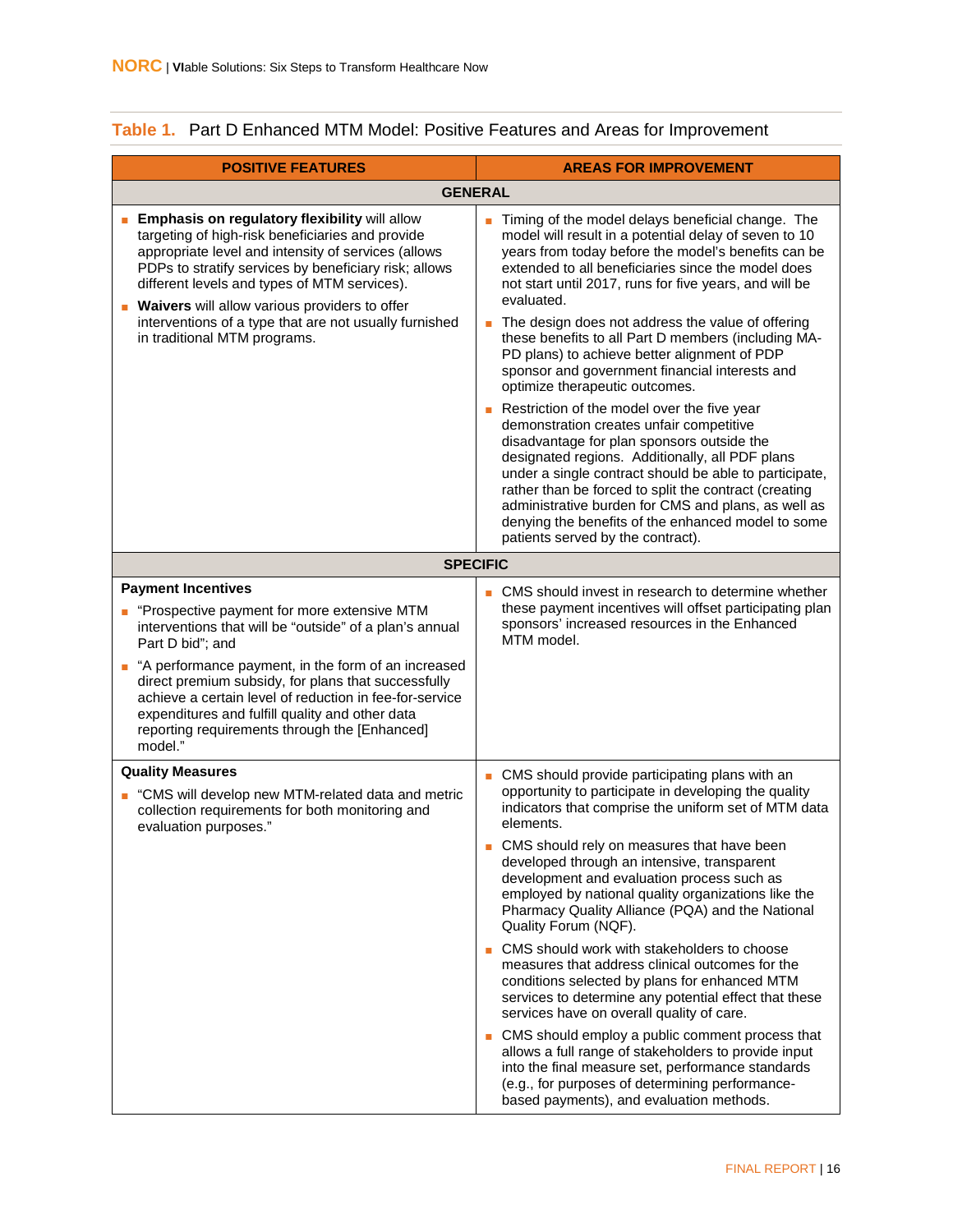<span id="page-25-0"></span>

| <b>POSITIVE FEATURES</b>                                           | <b>AREAS FOR IMPROVEMENT</b>                                                                                                                                                                                                                                                                                                                                                                               |
|--------------------------------------------------------------------|------------------------------------------------------------------------------------------------------------------------------------------------------------------------------------------------------------------------------------------------------------------------------------------------------------------------------------------------------------------------------------------------------------|
|                                                                    | ■ CMS should address the expected differences in<br>Star Ratings between Part D regions CMS has<br>selected to participate in the demonstration and<br>those that are prohibited from participating so as not<br>to penalize those non-selected regions.                                                                                                                                                   |
|                                                                    | CMS should consider the different requirements of<br>plans with high levels of low-income subsidy (LIS)<br>enrollment (e.g., any application of financial<br>incentives to plan payments must be appropriately<br>adjusted for plans serving high concentrations of LIS<br>members who may be more difficult to reach out to<br>and serve-especially as this could impact LIS<br>benchmarks also).         |
|                                                                    | CMS should also consider how to fairly measure<br>quality for plans serving many LIS-eligible enrollees<br>as they develop quality metrics for monitoring and<br>evaluation of the model.                                                                                                                                                                                                                  |
| Emphasis on learning activities and plans to<br>promulgate lessons | CMS should be more explicit about how plans'<br>proprietary information can be appropriately<br>protected.                                                                                                                                                                                                                                                                                                 |
|                                                                    | Lessons learned should be shared with plans outside<br>of the model's geographic limitations.                                                                                                                                                                                                                                                                                                              |
|                                                                    | CMS should take the lead in robust education of<br>providers and pharmacies on the Enhanced MTM<br>model test, particularly as it compares to the<br>standard MTM program. Additionally, increased plan<br>flexibility to customize their communications about<br>the model could create confusion for many<br>physicians and members about how this model test<br>relates to the traditional MTM benefit. |
| <b>Stakeholder Collaboration</b>                                   | • CMS should reconsider its stance regarding<br>manufacturer and health plan collaborations to allow<br>for appropriate interactions that will result in<br>improved medication adherence.                                                                                                                                                                                                                 |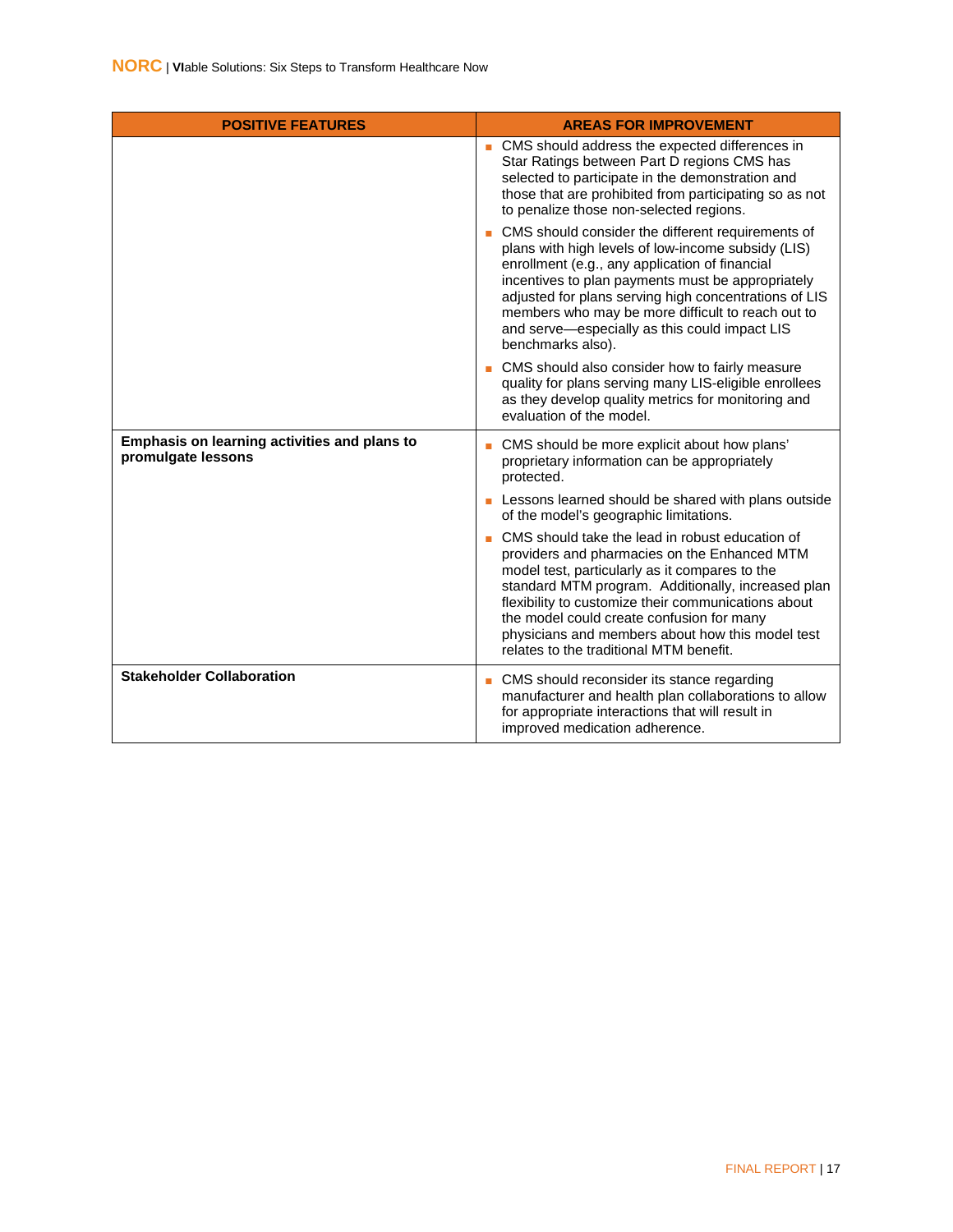#### **Health Information Interoperability**

Beyond patient engagement and adherence, a key goal of NDHI was establishing a learning health

system<sup>[2](#page-26-0)</sup> that operationalizes high-value care through the provision of relevant data to the right individuals at the right time. Providers must be able to use patient data from many different sources for individual care decisions and population health management. NDHI recognizes that integrated information collection and sharing through expanded data and electronic health records (EHR) interoperability is critical to achieve this goal. Ultimately, a system in which health information technology (HIT) systems interoperate will increase trust in the health system by all stakeholders and reduce the need to rely on expensive and burdensome tracking and reporting systems to demonstrate safety and quality.

While challenges still remain, the past decade has brought tremendous progress towards the adoption and meaningful use of HIT. As a first step toward building a system for

#### **"[I]nteroperable EHR systems could better enable patients and providers to:**

- view results from diagnostic procedures conducted by other providers to avoid duplication;
- evaluate test results and treatment outcomes over time regardless of where the care was provided to better understand a patient's medical history;
- share a basic set of patient information with specialists during referrals and receive updated information after the patient's visit with the specialist to improve care coordination;
- view complete medication lists to reduce the chance of duplicate therapy, drug interactions, medication abuse, and other adverse drug events; and identify important information, such as allergies or preexisting conditions, for unfamiliar patients during emergency treatment to reduce the risk of adverse events."<sup>Ivii</sup>

electronic health data exchange among providers, Congress passed the Health Information Technology for Economic and Clinical Health (HITECH) Act in 2009. The Act included provisions for Medicare and Medicaid EHR Incentive Programs to promote the adoption and meaningful use of qualified electronic health records through financial incentives, and mandated that the Office of the National Coordinator for Health Information Technology (ONC) coordinate nationwide efforts to implement HIT.<sup>Iviii</sup> Since the law passed, the federal government has invested over \$28 billion in HIT and has established requirements and measures for Meaningful Use (MU) stages that providers must meet in order to receive incentive payments;<sup>lix</sup> and the adoption of EHRs among hospitals and physicians has increased significantly. In 2008, 9.4% of hospitals and 16.9% of doctors had adopted an EHR system.<sup>1x</sup> As of 2014, 75% of hospitals and 80% of physicians had adopted an EHR system.<sup>kilxii</sup> Interoperability of EHR systems has not been achieved at similar rates, however. For example, as of 2013 only 62% of hospitals had reported being able to exchange electronic health information with any provider outside their organization.<sup>Ixiii</sup>

Since the passage of HITECH, several other major efforts by the public and private sectors have been undertaken to move toward an interoperable healthcare system. All stakeholders agree on the fundamental components of interoperability, but definitions of and timing for national interoperability differ. In an effort to move toward comprehensive interoperability, Congress passed the Medicare Access and CHIP Reauthorization Act (MACRA) of 2015, which declares that achieving interoperability by

<span id="page-26-0"></span> $2$  According to IOM, a learning health system is one "in which science, informatics, incentives, and culture are aligned for continuous improvement and innovation, with best practices seamlessly embedded in the delivery process and new knowledge captured as an integral by-product of the delivery experience." <http://iom.nationalacademies.org/~/media/Files/Activity%20Files/Quality/VSRT/Core%20Documents/LearningHealthSystem.pdf>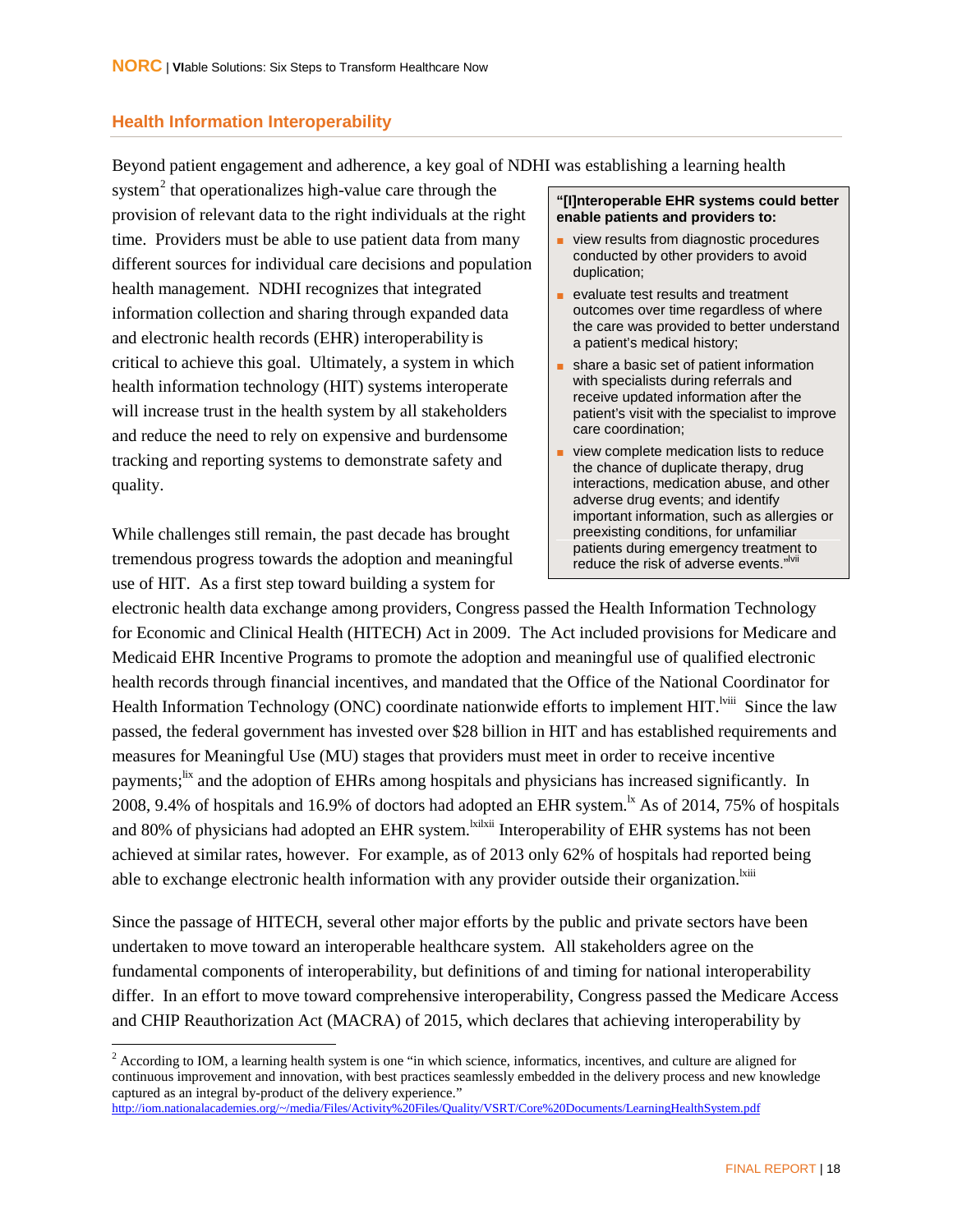December 31, 2018 is a national objective and directs HHS to establish related metrics. Congress also directed the GAO to review the efforts of non-government organizations to develop the infrastructure needed to support nationwide interoperability of healthcare information. In addition to reviewing selected nonfederal interoperability initiatives, they described key challenges related to EHR interoperability and the extent to which selected private sector initiatives are addressing these challenges. GAO noted that private sector stakeholders are using different approaches to address these key challenges: (1) insufficiencies in health data standards, (2) variation in state privacy rules, (3) accurately matching patients' health records, (4) costs associated with interoperability, and (5) the need for governance and trust among entities, such as agreements to facilitate the sharing of information among all participants in an initiative."<sup>Ixiv</sup> Although many efforts focus on the interoperability of EHRs, leaders in HIT are also working to incorporate other types of data into an interoperable system. For example, Ascension Health's Center for Medical Interoperability is working to incorporate medical device data into an interoperable system that includes EHR data and other HIT data.<sup>lxv</sup>

<span id="page-27-0"></span>

#### **2009 HITECH**

Funding for research on interoperability and infrastructure for the "promotion of the interoperability of clinical data repositories or registries."

#### **Consolidated and Further Continuing Appropriations Act, 2015**

**2014**

**\$60 million for development and** advancement of interoperable HIT. New language to guide ONC on the certification and decertification of HIT products based on information blocking. Requested report to the Appropriations Committee regarding challenges and barriers to interoperability.

#### **2015 MACRA**

Established deadline for achieving EHR interoperability nationwide by December 31, 2018, and directed HHS to establish metrics for that process.

> **21st Century Cures Act (passed House)**

Establishes requirements for interoperability and prohibits practices that discourage the exchange of health information.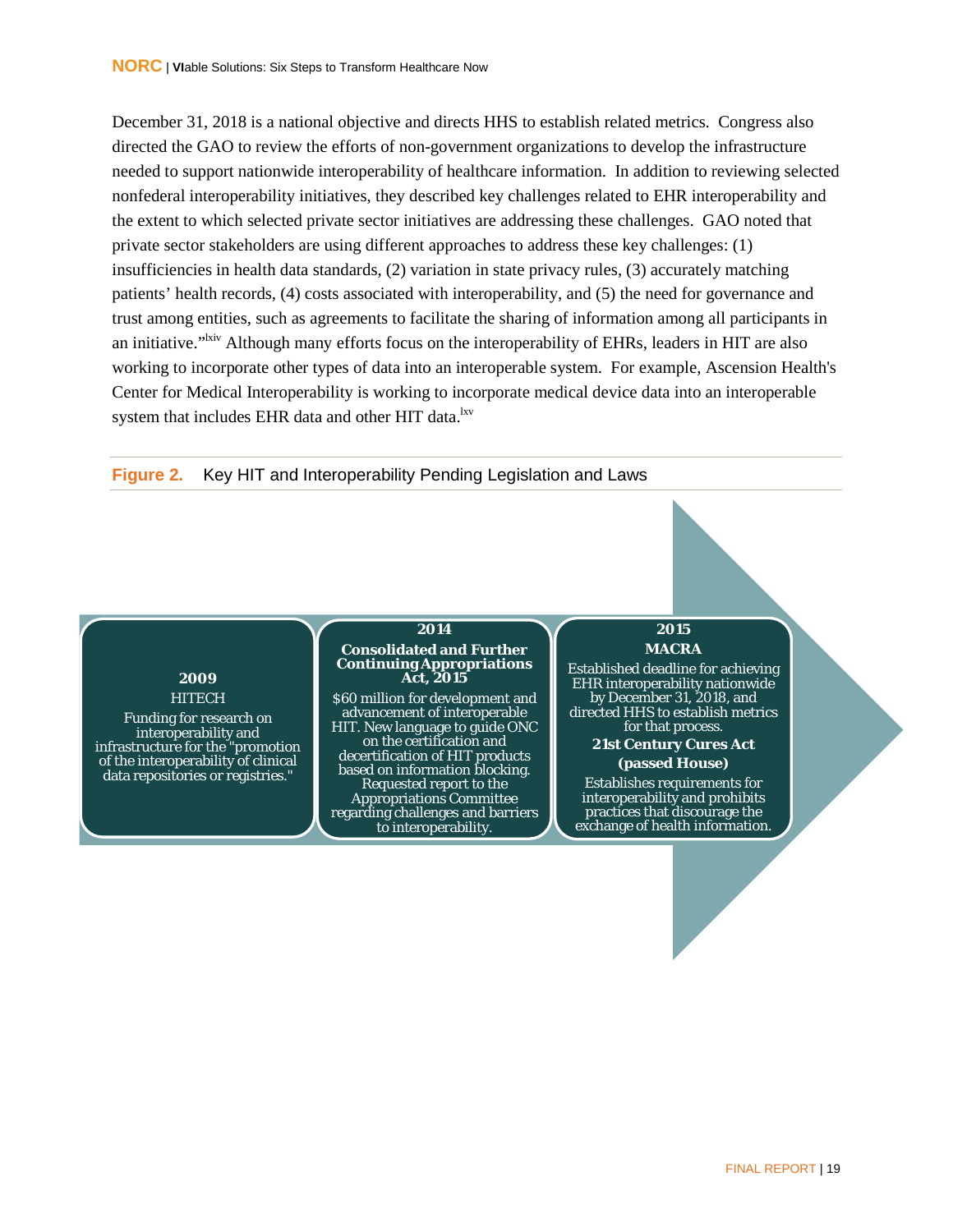Building on these efforts, ONC published the final "Connecting Health and Care for the Nation: A Shared Nationwide Interoperability Roadmap" in October 2015 that outlines a vision for interoperability with a timeline and public/private sector opportunities for achieving the goals of interoperability. ONC's goals

for interoperability align with those identified by NDHI:

- Focus on value
- Be person-centered
- Protect privacy and security in all aspects of interoperability and respect individual preferences
- Build a culture of electronic access and use
- Encourage innovation and competition
- Build upon the existing health IT infrastructure
- One size does not fit all
- **Simplify**
- Maintain modularity
- Consider the current environment and support multiple levels of advancement

#### **Stakeholders Identified by ONC Who Can Affect or Are Affected by Interoperability:**

- People who receive care or support the care of others
- People and organizations that deliver care and services
- Organizations that pay for care
- People and organizations (governmental) that support the public good
- People and organizations that generate new knowledge, whether research or quality improvement
- People and organizations that provide health IT capabilities
- People and organizations that govern, certify and/or have oversight
- People and organizations that develop and maintain standards xvi

ONC calls on the private sector and many other stakeholders to join in "helping consumers easily and securely access their electronic health information when and where they need it most; to enabling individual health information to be shared with other providers and refrain from information blocking; and to implementing federally recognized, national interoperability standards and policies so that we are no longer competing between standards, but rather innovating on a set of core standards."<sup>Ixvii</sup>

Despite progress in the public and private sectors towards interoperability, NDHI also identified the following remaining challenges:

- Not all EHR vendors are members of initiative alliances
- Point-to-point transfer does not focus on content exchanged or complex scenarios
- Conflicting and competing standards
- Lack of consensus on clinical workflow and payment reform best practices
- Limited funds to achieve patient-centered interoperability
- Integrating clinical, billing and administrative data
- New payment models and complex provider collaborations

In an effort to show how all stakeholders can move towards an interoperable system, NDHI identified three key goals to support patient-centered interoperability that are shared across the public and private sectors. Together, these keys will move the U.S. toward achieving a patient-centered interoperable health system (Figure 3).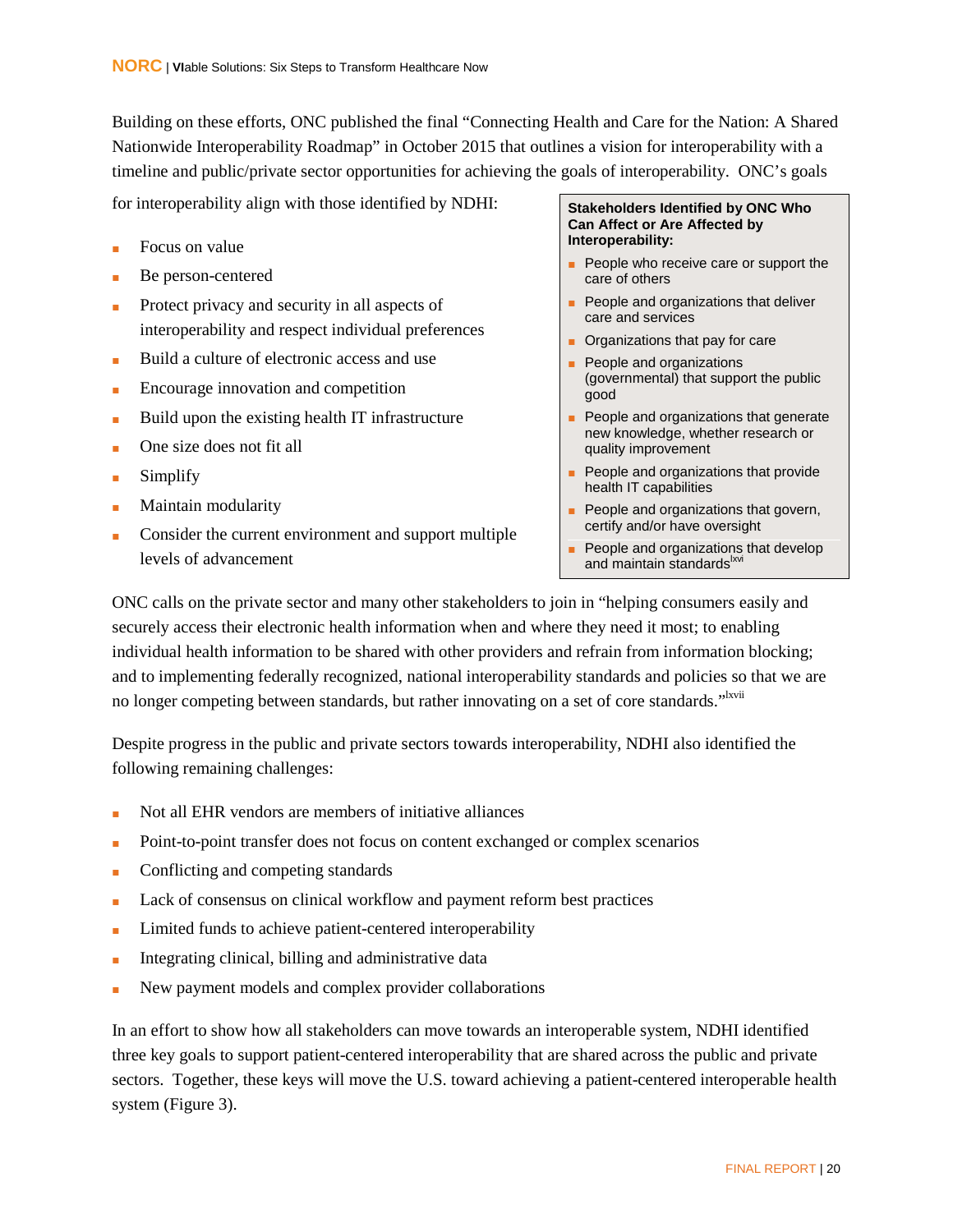<span id="page-29-0"></span>



Figures 3 and 4 highlight examples of public- and private-sector initiatives, and the "keys" (i.e., goals) to patient-centered interoperability they aim to achieve: (1) Secure Data Sharing; (2) Common Standards and Governance for Trusted Exchange; and (3) Data Preserved and Not Configured to Information Block.

<span id="page-29-1"></span>

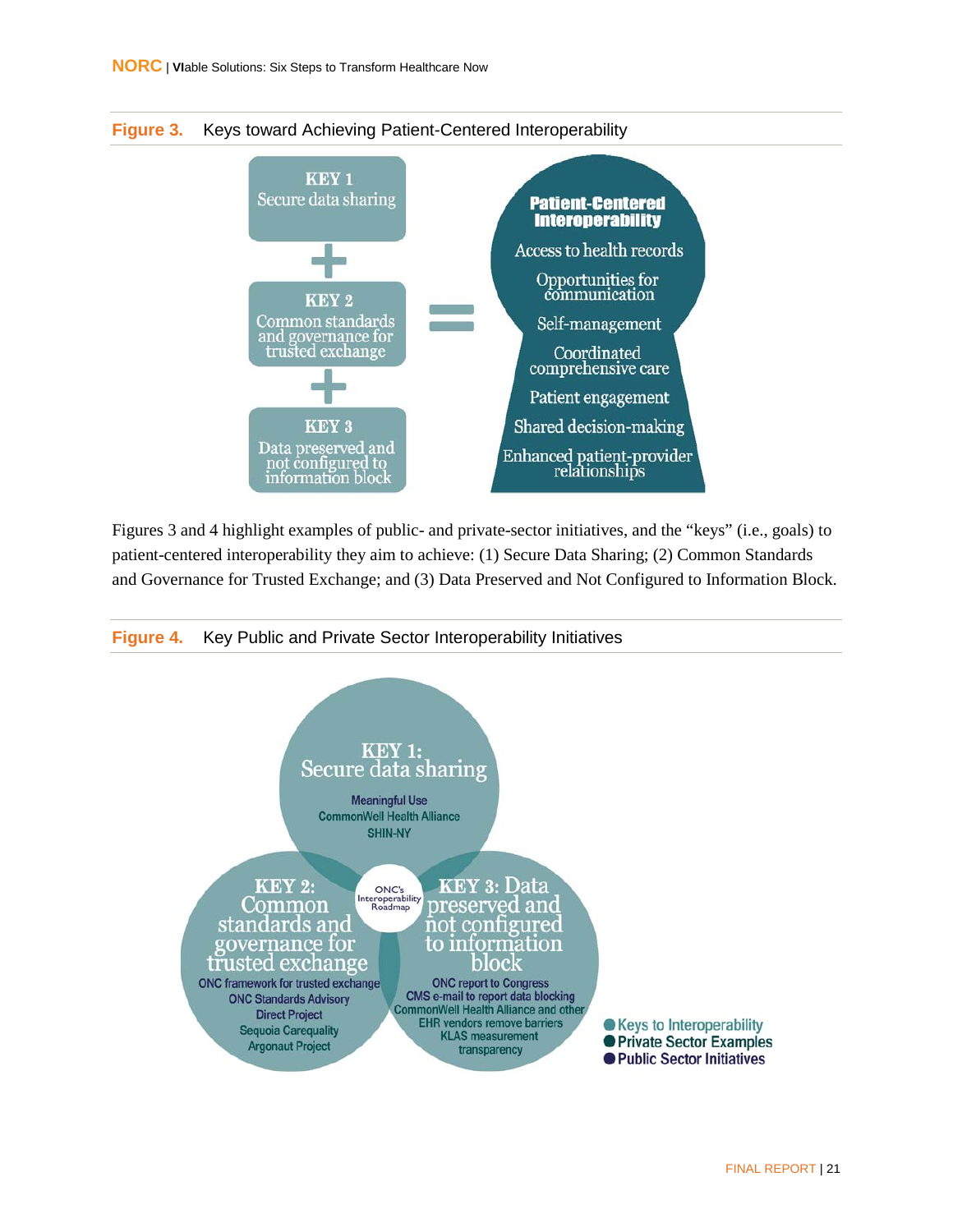#### <span id="page-30-0"></span>*Patient-Centered Interoperability*

NDHI participants recognize that the patient must be the focus of emerging interoperable systems, and that an interoperable system facilitates patient-centered care. According to the Institute of Medicine (IOM), patient-centered care is defined as "providing care that is respectful of and responsive to individual patient preferences, needs, and values, and ensuring that patient values guide all clinical decisions."<sup>Ixviii</sup>

A December 2015 report by the Bipartisan Policy Center (BPC) also emphasizes the need to create a patient centered system and notes that "billions of dollars are being invested by federal, state, and private sector organizations in new healthcare delivery and payment arrangements that reward better cost and quality outcomes. These arrangements will require greater information sharing and interoperable systems. For example, clinicians and care teams will need to have access to information about the patient—regardless of where care has been delivered—as well as clinical decision support tools, to inform coordinated, clinical decision-making at the point of care and between visits."<sup>Ixix</sup> The BPC also notes that patients will play a critical role in improving cost and quality outcomes and that information sharing is critical to helping patients manage their health, make informed healthcare decisions, and navigate the healthcare system.<sup>lxx</sup>

Ultimately, interoperability allows for patient-centered communication mechanisms that meet the needs of patients, providers, and caregivers and has positive effects on a variety of outcomes (see Table 2). Those outcomes include: provider and patient access to health records; patient self-management support; increased opportunities for communication between providers, providers and patients, and providers and caregivers; patient engagement; shared decision making among the provider, patient, and/or caregiver; enhanced patient/caregiver/provider relationships; and coordinated, comprehensive care.<sup>lxxi</sup>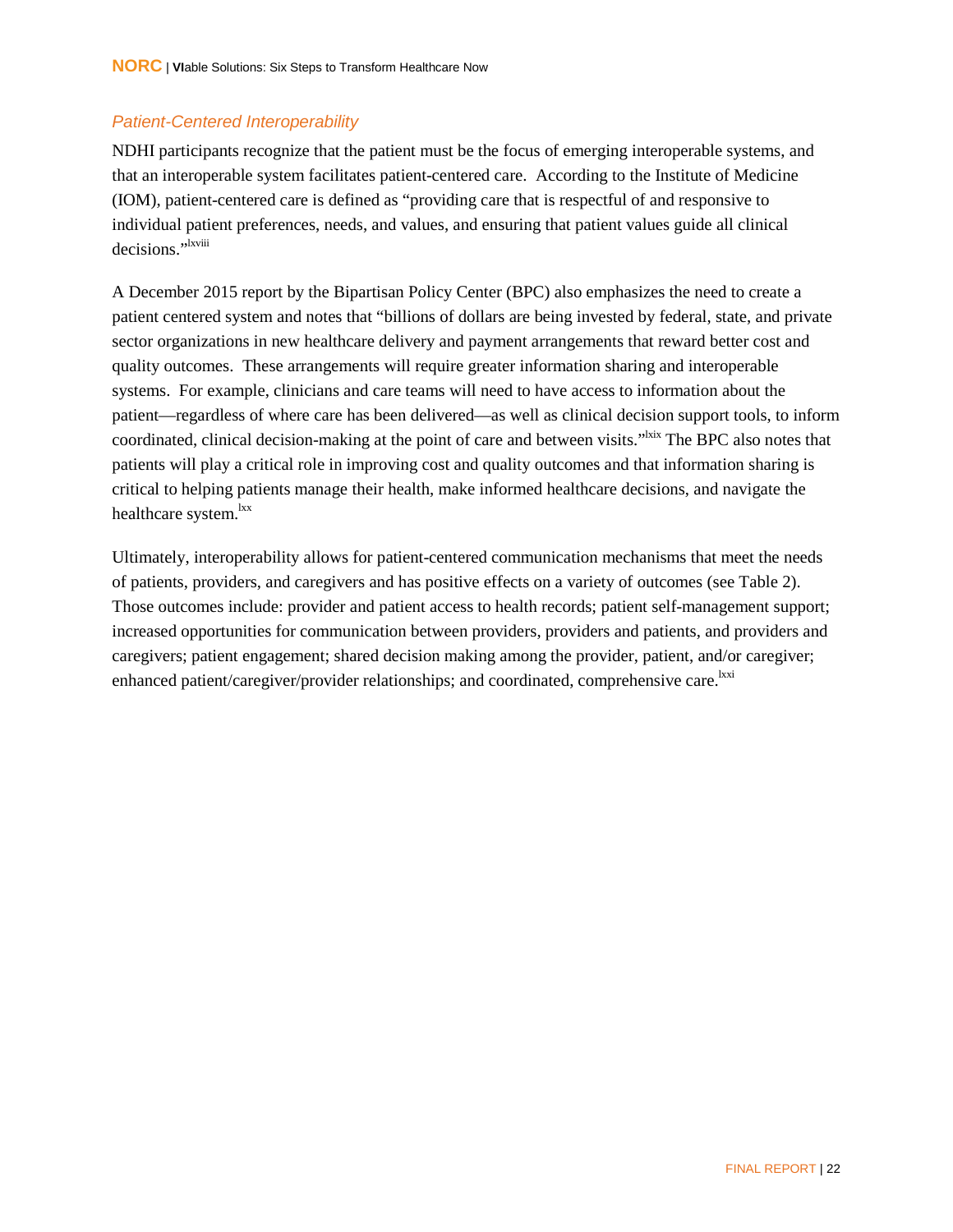| <b>HIT User</b>        | <b>Key HIT Functionality</b>                                                                                                                                                                                     | <b>Patient-Centered</b><br><b>Communication Mechanisms</b>                                                                                                                                                                                                                     | <b>Patient-Centered Care</b><br><b>Outcomes</b>                                                                                                                                                                                      |
|------------------------|------------------------------------------------------------------------------------------------------------------------------------------------------------------------------------------------------------------|--------------------------------------------------------------------------------------------------------------------------------------------------------------------------------------------------------------------------------------------------------------------------------|--------------------------------------------------------------------------------------------------------------------------------------------------------------------------------------------------------------------------------------|
| Patient                | Access to health records and<br>m.<br>reports<br>Information exchange<br>Prevention modalities and wellness<br>strategies<br>Evidence-based data on<br>risks/benefits of treatments<br>Self-management<br>eVisit | Facilitation of patient-physician<br>interactions<br>Increased opportunities for<br>communication<br>Educated patients have<br>increased decision control<br>Increased patient engagement<br>Opportunity to discuss<br>٠<br>psychological and social context                   | Patient health<br>behaviors<br>Symptom management<br><b>Healthcare process</b><br>outcomes<br>Disease specific<br>outcomes<br><b>Health knowledge</b><br>Reduced medical cost<br>and time<br>Reduced medical error<br>Access to care |
| Caregiver              | Continuity of care<br>Access to patient records and<br>reports<br>Caregiver resources<br>Partnership with provider                                                                                               | Caregiver involvement<br>reinforces patient-provider<br>interactions<br>Patient advocate provides<br>insight on patient perspective<br>Assists in translating health<br>information to patient<br>Caregiver support in decision<br>making<br>Partnership fosters relationships |                                                                                                                                                                                                                                      |
| Healthcare<br>Provider | Coordinated and comprehensive<br>care<br>Collaboration between providers<br>Electronic Medical Record access<br>Standardized reporting<br>Pharmaceutical dosing systems<br>Intervention management               | Improved and efficient<br>communication between<br>providers and patient<br>Behavioral management and<br>support outside of clinic context<br>Improved communication on<br>decision making with other<br>providers and patients                                                |                                                                                                                                                                                                                                      |

<span id="page-31-0"></span>

|  |  | Table 2. Patient-Centered HIT Interoperability <sup>1</sup> |  |
|--|--|-------------------------------------------------------------|--|
|--|--|-------------------------------------------------------------|--|

<sup>1</sup>Table recreated from "Figure 1. Using health information technology (HIT) to impact patient-centered care through patient-centered communication" in Finney Rutten LJ, Agunwamba AA, Greene SM, et al. Enabling patient-centered communication and care through health information technology. *Journal of Communication in Healthcare*. 2014; *7*(4): 255-261.

The following section provides additional details about the three keys to achieving patient-centered interoperability.

#### *Key #1: Secure Data Sharing*

Secure data sharing ensures that patients' privacy is protected in the process of data exchange--and while the data is stored. ONC explains the importance of secure data sharing: "[I]t serves as the basis for trust by ensuring that electronic health information can be shared in a secure and private manner and not altered in an unauthorized or unintended way, while still making the information available when needed by those authorized to access it."<sup>Ixxii</sup> The initiatives in Table 3 are examples of private and public sector efforts that promote secure data sharing (e.g., Meaningful Use), or have been successful in implementing systems that practice secure data sharing (e.g., Statewide Health Information Network of New York).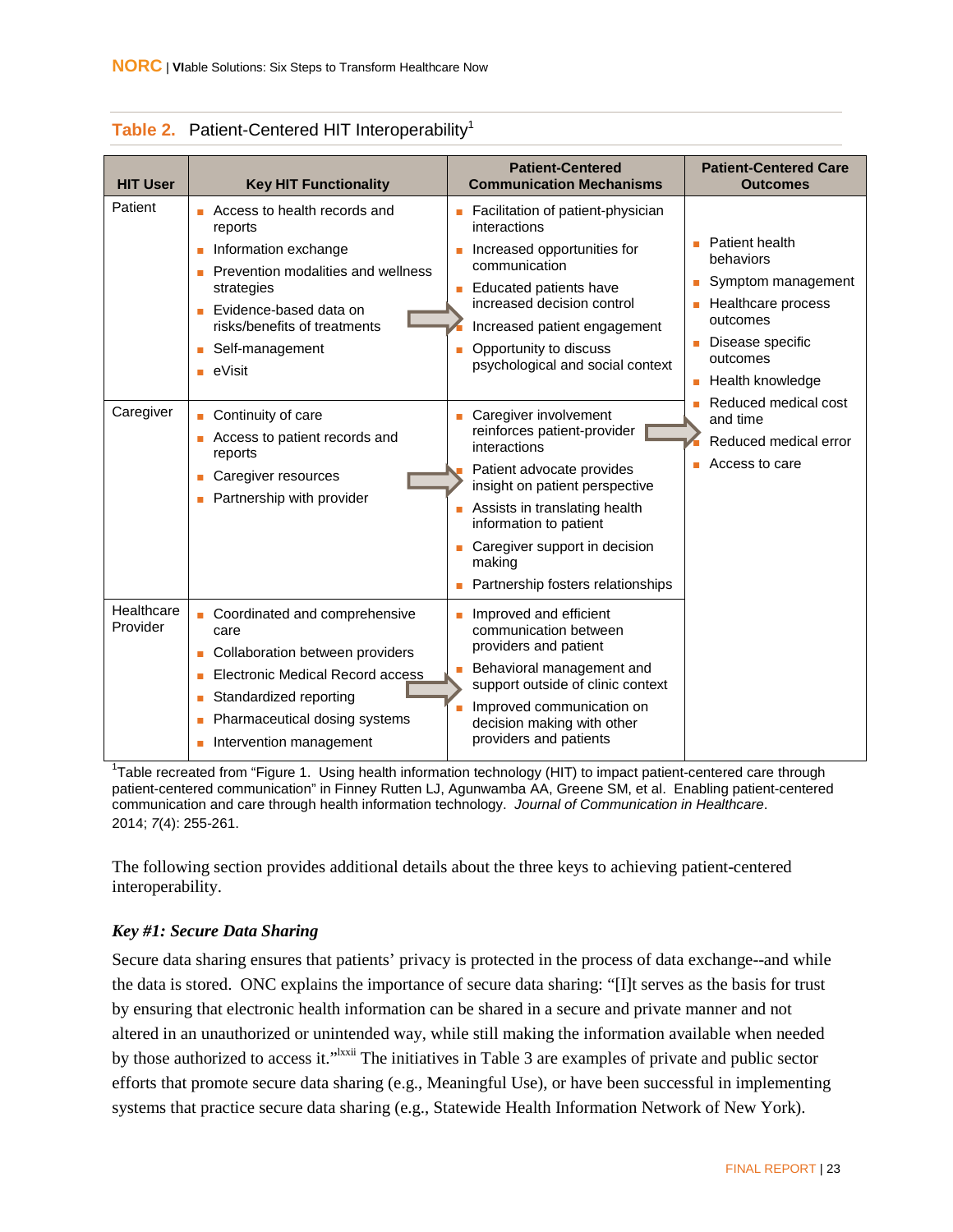| <b>Sector</b>  | <b>Initiative</b>                                                | <b>Initiative Description</b>                                                                                                                                                                                                                                                                                                                                                                                                                                                                                                                                                                                                                                |
|----------------|------------------------------------------------------------------|--------------------------------------------------------------------------------------------------------------------------------------------------------------------------------------------------------------------------------------------------------------------------------------------------------------------------------------------------------------------------------------------------------------------------------------------------------------------------------------------------------------------------------------------------------------------------------------------------------------------------------------------------------------|
| Private        | CommonWell Health<br>Alliance<br>(CommonWell)                    | The interoperable network includes identity management, record<br>locator, consent management, and trusted data access. CommonWell<br>is committed to robust privacy and security for interoperability. Ixxiii                                                                                                                                                                                                                                                                                                                                                                                                                                               |
| Public/Private | Statewide Health<br>Information Network of<br>New York (SHIN-NY) | New York's health information exchange is an example of secure<br>electronic data sharing between providers that participate in a statewide<br>network.lxxiv                                                                                                                                                                                                                                                                                                                                                                                                                                                                                                 |
| Public         | <b>ONC</b> Interoperability<br>Roadmap                           | ONC describes its commitment to helping consumers easily and<br>securely access their electronic health information when and where they<br>need it most, and outlines a strategy for accomplishing this goal. Ixxv                                                                                                                                                                                                                                                                                                                                                                                                                                           |
| Public         | Meaningful Use                                                   | According to ONC, "MU privacy requirements address patients' rights<br>both to: (1) have their health information protected from unauthorized<br>access; and (2) access their health information The Meaningful Use<br>security requirements protect Protected Health Information (PHI) against<br>unauthorized access."Ixxvi Meaningful Use Stage 3 includes a measure to<br>"conduct or review a risk analysis including addressing the<br>encryption/security of data stored in CEHRT, and implement security<br>updates as necessary and correct identified security deficiencies as part<br>of the EP's, EH's, or CAH's risk management process."Ixxvii |

<span id="page-32-0"></span>

#### *Key # 2: Common Standards and Governance for Trusted Exchange*

According to the GAO, standards "establish the language, structure, and data types required for integration among systems.… Consistent implementation of the standards by the vendors that build and sell EHR systems and by providers who use these systems is necessary for interoperability."<sup>Ixxviii</sup>

ONC explains that the standards "must be accessible nationwide and capable of handling significant and growing volumes of electronic health information, to ensure no one is left on the wrong side of the digital divide."<sup>Ixxix</sup> ONC describes its vision for a system in which "we are no longer competing between standards, but rather innovating on a set of core standards."<sup>Ixxx</sup> Examples of private and public sector efforts working toward common standards and governance for trusted exchange are highlighted in Table 4.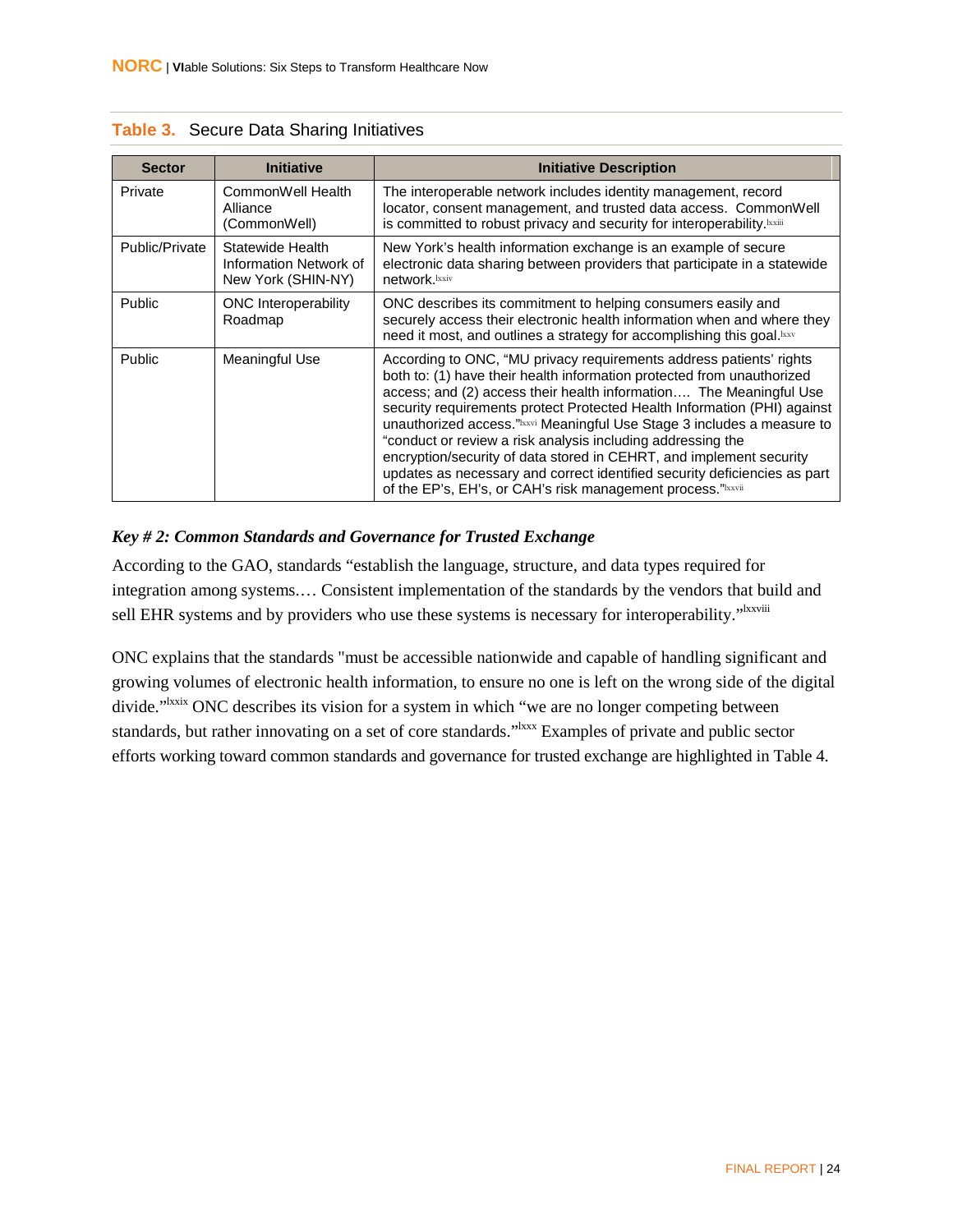#### <span id="page-33-0"></span>**Table 4.** Initiatives to Establish Common Standards and Governance for Trusted Exchange

| <b>Sector</b> | <b>Initiative</b>                                                                                             | <b>Initiative Description</b>                                                                                                                                                                                                                                                                                                                                                                                                                                                                                                                                                                                                                                                                                            |
|---------------|---------------------------------------------------------------------------------------------------------------|--------------------------------------------------------------------------------------------------------------------------------------------------------------------------------------------------------------------------------------------------------------------------------------------------------------------------------------------------------------------------------------------------------------------------------------------------------------------------------------------------------------------------------------------------------------------------------------------------------------------------------------------------------------------------------------------------------------------------|
| Private       | Argonaut Project                                                                                              | The purpose of the Argonaut Project is to develop a first-generation Core Data<br>Services specification to enable expanded information sharing for electronic<br>health records and other health information technology based on Internet<br>standards and architectural patterns and styles. Ixxxi                                                                                                                                                                                                                                                                                                                                                                                                                     |
| Private       | Sequoia<br>Carequality                                                                                        | The public-private collaborative builds consensus among exchange programs to<br>develop a common set of standards and specifications that enable an<br>interoperable connection among them. Ixxxii The collaborative established policy<br>for linking data sharing networks, and a framework for implementing data sharing<br>goals.lxxxiii                                                                                                                                                                                                                                                                                                                                                                             |
| Public        | <b>Direct Project</b>                                                                                         | "The Direct Project specifies a simple, secure, scalable, standards-based way for<br>participants to send authenticated, encrypted health information directly to known,<br>trusted recipients over the Internet."Ixxxiv "The policy direction for the Direct<br>Project is provided by the Nationwide Health Information Network Workgroup of<br>the HIT Policy Committee, and oversight related to technology standards is<br>provided by the HIT Standards Committee." Ixxxv                                                                                                                                                                                                                                          |
| Public        | <b>ONC</b><br>Interoperability<br>Standards<br>Advisory (ISA)                                                 | ONC reports that the purpose of the ISA is: "1) To providea single, public list of<br>the standards and implementation specifications that can best be used to fulfill<br>specific clinical health information interoperability needs. 2) To reflect the results<br>of ongoing dialogue, debate, and consensus among industry stakeholders when<br>more than one standard or implementation specification could be listed as the<br>best available. 3) To document known limitations, preconditions, and<br>dependencies as well as known security patterns among referenced standards<br>and implementation specifications when they are used to fulfill a specific clinical<br>health IT interoperability need."Ixxxvi |
| Public        | ONC's<br>Governance<br>Framework for<br><b>Trusted</b><br><b>Electronic Health</b><br>Information<br>Exchange | "The Governance Framework for Trusted Electronic Health Information Exchange<br>(the Governance Framework) is intended to serve as the Office of the National<br>Coordinator for Health Information Technology's (ONC's) guiding principles on<br>HIE governance. It is meant to provide a common conceptual foundation<br>applicable to all types of governance models and expresses the principles ONC<br>believes are most important for HIE governance. The Governance Framework<br>does not prescribe specific solutions but lays out milestones and outcomes that<br>ONC expects for and from HIE governance entities as they enable electronic<br>HIE."Ixxxvii                                                    |

#### *Key #3: Systems are Not Configured to Information Block*

ONC defines information blocking as occurring "when persons or entities knowingly and unreasonably interfere with the exchange or use of electronic health information."<sup>IXXXViii</sup> ONC and CMS have made clear statements that they will not tolerate practices that block information exchange. ONC explains that consequences of this "blocking" of information exchange include:

- Compromising patient's safety, care quality, and treatment effectiveness because it withholds information from patients and providers for informed decision making;
- Impeding progress towards reforming healthcare delivery and payment because sharing information seamlessly across the care continuum is fundamental to moving to a person-centered, highperforming healthcare system;
- Undermining consumers' confidence in their healthcare providers by preventing individuals from accessing their health information and using it to make informed decisions about their health and healthcare; and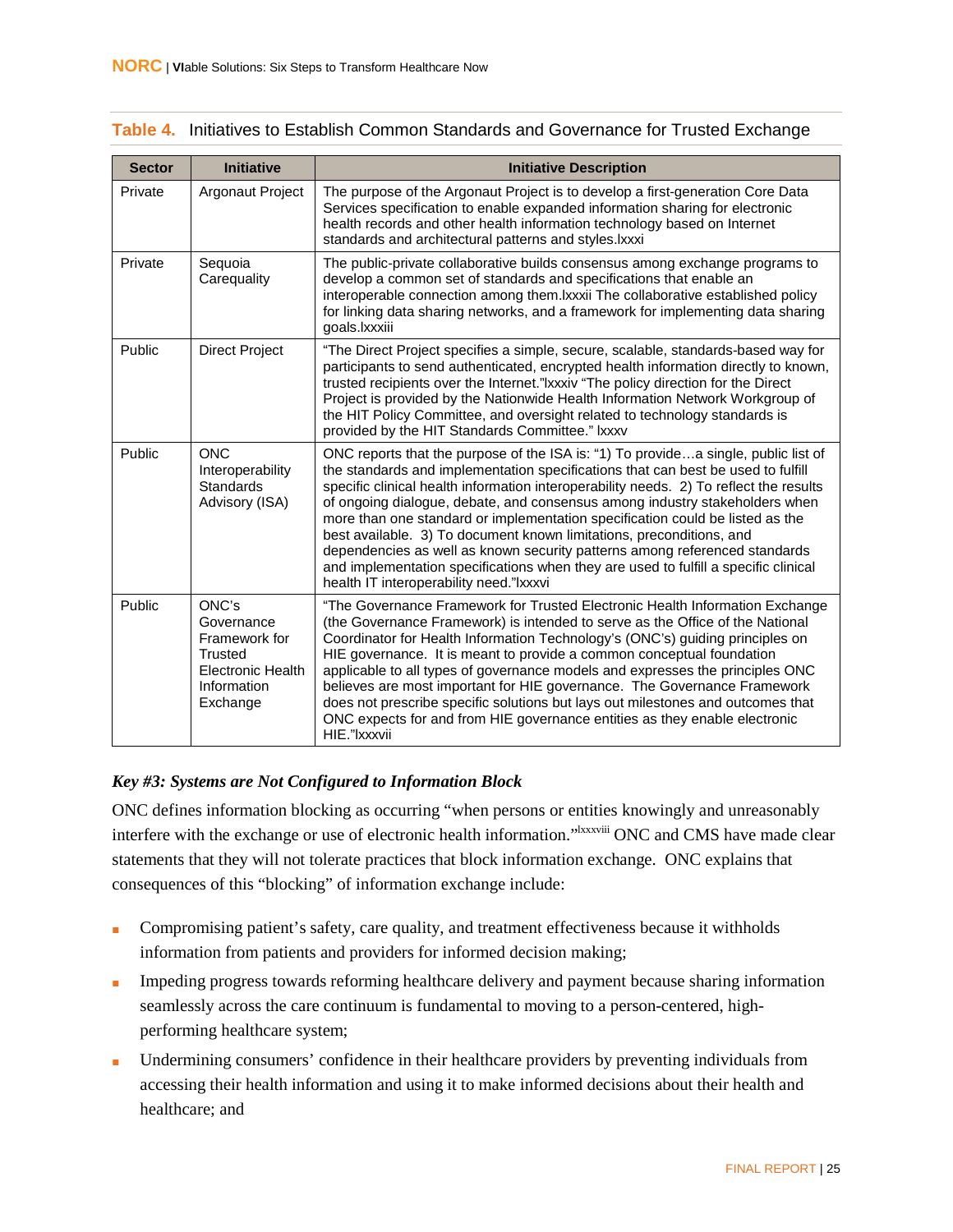■ Preventing advances in biomedical and public health research, which require the ability to analyze information from many sources in order to identify public health risks, develop new treatments and cures, and enable precision medicine. lxxxix

Some key government initiatives to prevent and address data blocking, as well as some private sector initiatives to address the issue are described in Table 5.

| <b>Sector</b> | <b>Initiative</b>                             | <b>Initiative Description</b>                                                                                                                                                                                                                                                                                                                                                                                                                                                                                                                                                                                                                                                                                                                                                                                                                                                                                                                                                                                                                                                                                                                                                                                                                                                                                                                                                                                                                                                                                                                                   |
|---------------|-----------------------------------------------|-----------------------------------------------------------------------------------------------------------------------------------------------------------------------------------------------------------------------------------------------------------------------------------------------------------------------------------------------------------------------------------------------------------------------------------------------------------------------------------------------------------------------------------------------------------------------------------------------------------------------------------------------------------------------------------------------------------------------------------------------------------------------------------------------------------------------------------------------------------------------------------------------------------------------------------------------------------------------------------------------------------------------------------------------------------------------------------------------------------------------------------------------------------------------------------------------------------------------------------------------------------------------------------------------------------------------------------------------------------------------------------------------------------------------------------------------------------------------------------------------------------------------------------------------------------------|
| Private       | CommonWell<br>and other<br><b>EHR</b> vendors | CommonWell believes health data should be available to individuals and providers<br>regardless of where care occurs, and that provider access to this data be built-in health<br>IT at a reasonable cost for use by a broad range of healthcare providers and the people<br>they serve.xc Other EHR vendors have removed costs for providers to exchange data<br>as well.                                                                                                                                                                                                                                                                                                                                                                                                                                                                                                                                                                                                                                                                                                                                                                                                                                                                                                                                                                                                                                                                                                                                                                                       |
| Private       | <b>KLAS</b><br>measurement<br>transparency    | On October 2, 2015, a broad group of EHR stakeholders agreed by consensus to<br>objective measures of interoperability and ongoing reporting and to have an<br>independent entity publish transparent measures of health information exchange that<br>can serve as the basis for understanding our current position and trajectory.xci                                                                                                                                                                                                                                                                                                                                                                                                                                                                                                                                                                                                                                                                                                                                                                                                                                                                                                                                                                                                                                                                                                                                                                                                                          |
| Public        | CMS e-mail to<br>report data<br>blocking      | In June 2015, CMS released an e-mail address for stakeholders to use to report<br>instances of data blocking.xdi CMS hopes to use those reports to better understand and<br>address the problem of data blocking.xciii                                                                                                                                                                                                                                                                                                                                                                                                                                                                                                                                                                                                                                                                                                                                                                                                                                                                                                                                                                                                                                                                                                                                                                                                                                                                                                                                          |
| Public        | <b>ONC's Report</b><br>to Congress            | In response to the 2015 Appropriations Act, ONC was "urged to use its certification<br>program judiciously in order to ensure certified electronic health record technology<br>(CEHRT) provides value to eligible hospitals, eligible providers and taxpayers. ONC<br>should use its authority to certify only those products that clearly meet current<br>meaningful use program standards and that do not block health information exchange.<br>ONC should take steps to decertify products that proactively block the sharing of<br>information because those practices frustrate congressional intent, devalue taxpayer<br>investments in CEHRT, and make CEHRT less valuable and more burdensome for<br>eligible hospitals and eligible providers to use." Congress requested "a detailed report<br>from ONC no later than 90 days after enactment of this act regarding the extent of the<br>information blocking problem, including an estimate of the number of vendors or eligible<br>hospitals or providers who block information. This detailed report should also include a<br>comprehensive strategy on how to address the information blocking issue."xciv<br>ONC issued the report in April 2015 and notes that information blocking occurs when<br>persons or entities knowingly and unreasonably interfere with the exchange or use of<br>electronic health information" and notes that "there is little doubt that information<br>blocking is occurring and that it is interfering with the exchange of electronic health<br>information."xcv |

#### <span id="page-34-1"></span>**Table 5.** Initiatives to Prevent Information Blocking

#### <span id="page-34-0"></span>*Conclusions*

NDHI strongly believes that the nation must move towards an interoperable health IT infrastructure that is both beneficial to patients and their caregivers, and workable for industry. Functional interoperability is a critical component to support patient-centered care, value, and continued innovation in healthcare. A system built on accessible information and secure, meaningful data sharing will elevate healthcare delivery, advance quality and cost-efficiency, and enable new strides in medical research.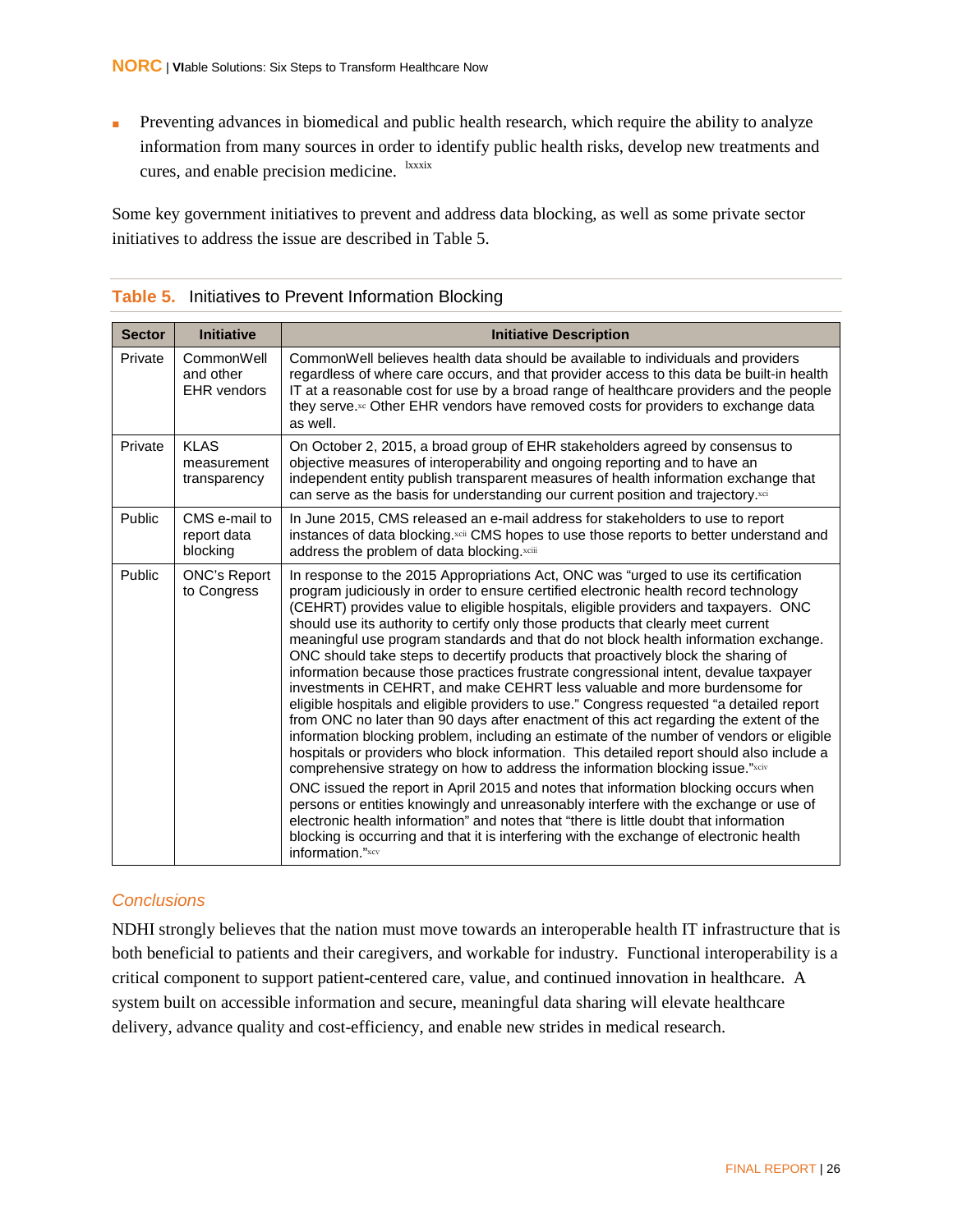NDHI members agreed to build upon recommendations already offered to Congress and the Administration by HLC to continue to work toward achieving an interoperable health IT infrastructure. All NDHI members agreed that:

- Policymakers should **encourage exchange of material and meaningful health data** through the use of technologies and applications that enable bidirectional and real-time exchange of health data currently residing in EHR systems (e.g., open and secure API technology).
- Policymakers should use appropriate authority to **certify only those EHR technology products that do not block or otherwise inhibit health information exchange**. The HHS Office of the National Coordinator should decertify Meaningful Use products that intentionally block the sharing of information, or that create structural, technical, or financial impediments or disincentives to the sharing of information.
- The federal government, in collaboration with the private sector, should **build on current and emerging best practices in patient identification and matching** to identify solutions to ensure the accuracy of every patient's identity, and the availability and accessibility of their information, absent lengthy and costly efforts, wherever and whenever care is needed.
- Any interoperability **requirements or incentives should be "technology neutral" and focused on outcomes** – active interoperation between and among systems—rather than on adoption or use of specified technologies. It is critical that future policies do not stifle potential innovations in health system connectivity.

Furthermore, the multisector members of NDHI felt that recent advances in the state of interoperability collaborations and technologies allowed for even more ambitious goals and recommendations. Based upon these impressive accomplishments, members endorsed two additional declarations:

- There should be a national objective to achieve widespread exchange of health information through interoperable EHR technology nationwide on or before December 31, 2018 (in parallel to the recommendation made in the Medicare Access and CHIP Reauthorization Act).
- **Consumers should have easy and secure access their electronic health information, be able to** direct it to any desired location, learn how their information can be shared and used, and be assured that this information will be effectively and safely used to benefit their health and that of their community.

NDHI believes that, by bringing together the ideas and technological expertise from both the public and private sectors, interoperability is an achievable goal that can and should be accelerated through innovation and partnership between government and the private sector. Interoperability is also key to achieving the goals set by HHS of tying 30% of fee-for-service Medicare payments to quality or value through alternative payment models, such as Accountable Care Organizations (ACOs) or bundled payment arrangements by the end of 2016, and 50% of payments to these models by the end of 2018. HHS has also set a goal of tying 85% of all traditional Medicare payments to quality or value by 2016 and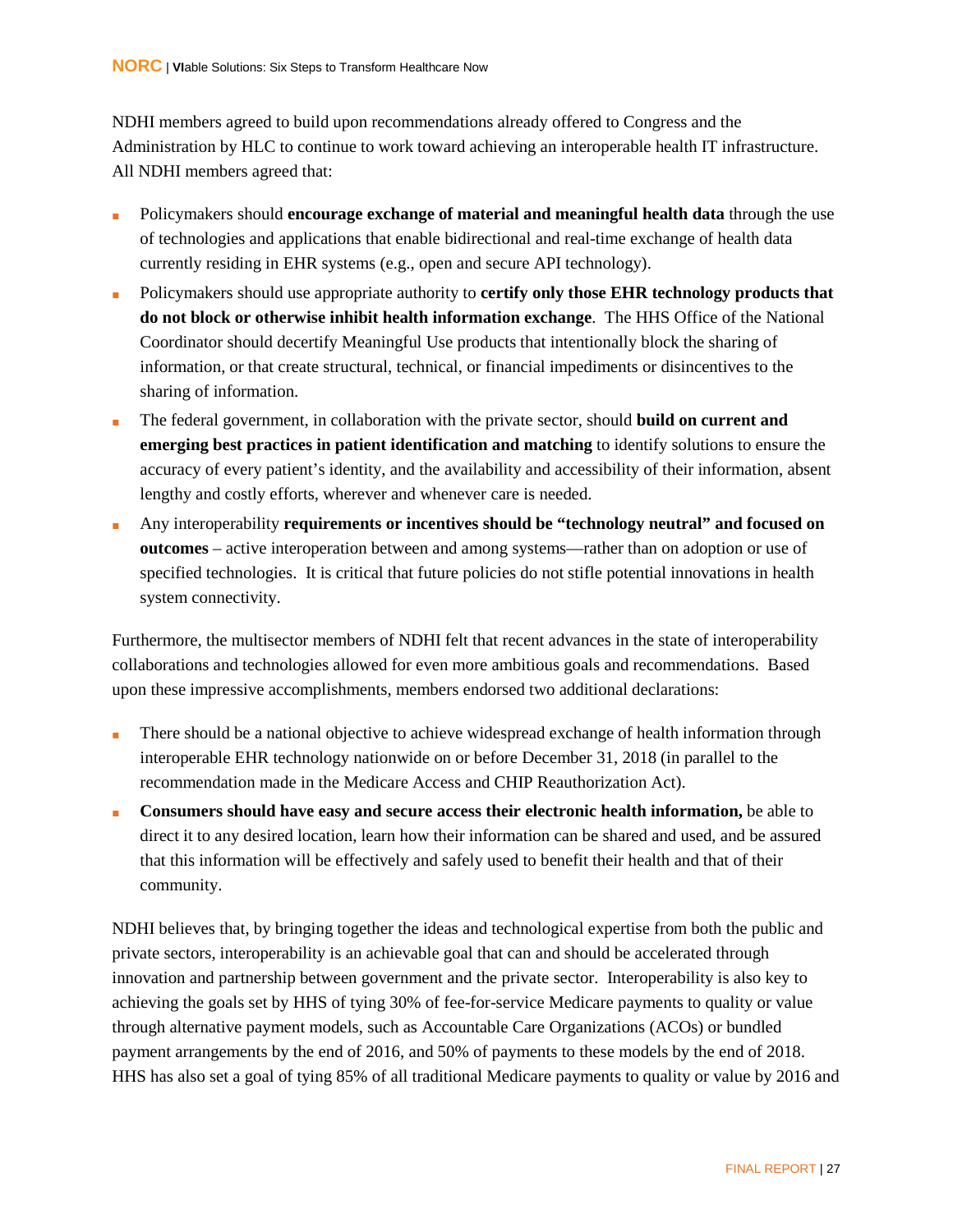90% by 2018 through programs such as the Hospital Value Based Purchasing and the Hospital Readmissions Reduction Programs.<sup>xcvi</sup>

Therefore, as efforts to reform our healthcare system accelerate, all parts must move in tandem. Meaningful interoperation is a necessary tool to meet the ambitious goals laid out by both private sector organizations and the federal government to enact value-based payment reforms, new care models, and allow greater consumer access and control of their healthcare.

#### <span id="page-36-0"></span>**Outdated and/or Ineffective Laws and Regulations**

As the healthcare system transforms to reward better value, increased coordination, and a more empowered consumer, NDHI finds that some laws and regulations that were once important to the healthcare system may no longer be applicable or may inhibit transformation efforts in unintended ways. These outdated and/or ineffective healthcare laws and regulations, enacted with the consumer's best interest in mind, no longer serve the best interests of the healthcare consumer or healthcare system as a whole. As our healthcare system shifts from fee-for-service to value-based models evaluated through outcomes, many burdensome rules governing process have become unnecessary and redundant. Once payment and outcomes are aligned, there is less need for government regulation on process, since consumers and healthcare organizations share healthcare goals and responsibility for achieving them. Laws designed to prevent anticompetitive behavior, for example, now sometimes hinder the coordination needed for the best patient care. Additionally, wide variation among the regulatory approaches of agencies, states, and others leads to compliance efforts that cause more harm to patient outcomes than the risks they are intended to mitigate. Duplicative and outdated laws and regulations may impose an unnecessary burden on various sectors of the health system, which can negatively affect innovation and hinder care coordination.

For example, the Federal Anti-Kickback Statute and the Physician Self-Referral (Stark) Law are designed to ensure the integrity of federal healthcare programs and prevent inappropriate or undue influence on clinical decision-making that may lead to unnecessary overutilization of federal healthcare resources. These laws and their regulations prohibit certain financial arrangements between and among providers and other stakeholders. However, in their current form, they may inhibit current priority initiatives – such as medical homes, bundled payments and accountable care organizations (ACOs) – that are designed to promote value and care coordination among providers by aligning financial incentives for improved outcomes. For example, waivers of these laws and regulations were created to protect ACOs participating in the Medicare Shared Savings Program so that participants will not face liability for aligning financial incentives among providers provided certain requirements are met. Further, in the context of priority payment and delivery arrangements that can improve quality and lower costs (e.g. bundling, gainsharing), these laws and regulations may foreclose such arrangements because such arrangements were not envisioned when the laws and regulations were originally developed and any safe harbors and/or exceptions do not provide specific protection. For example, a physician who adopts a bundled payment arrangement in collaboration with a team of physicians and other providers may violate the Federal Anti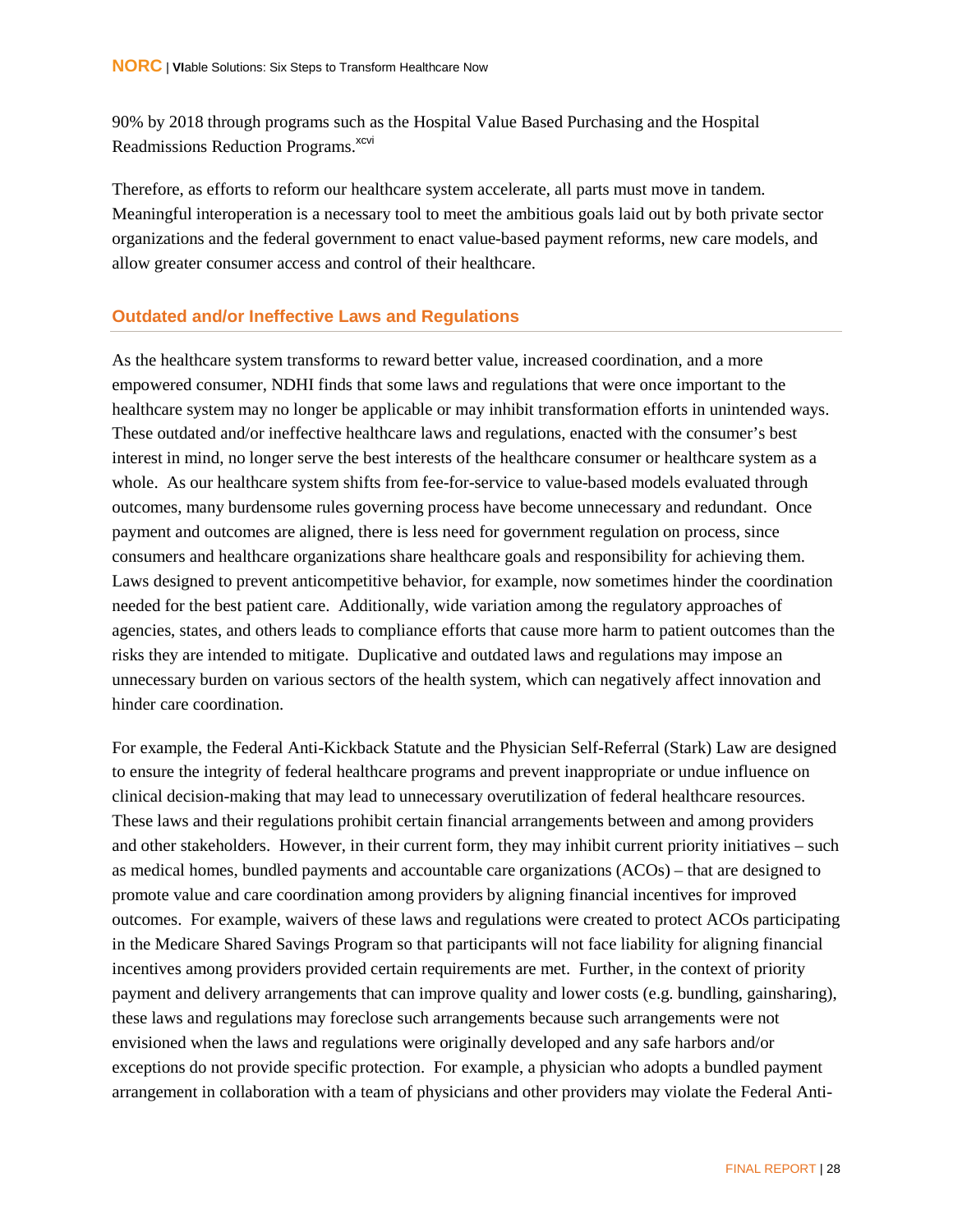Kickback Statute. Or, a physician who seeks to provide additional services like patient reward programs or add-on care management services, may implicate the Federal Anti-Kickback Statute or the civil monetary penalty (CMP) law prohibiting beneficiary inducements. While these laws and regulations are intended to protect patients and federal health programs from fraud and abuse, their broad scope and application implicates virtually all healthcare arrangements between and among providers and other industry participants. This complex web of laws and regulations and related compliance efforts may now inhibit arrangements designed to encourage hospitals and doctors to collaborate to improve patient care in a clinical integration program.

Further, various regulations create restrictions on data movement and usage, which often constrain providers from pursuing alternative payment models and even research initiatives. As health plans and providers and the medical research community continue to focus on outcomes research and innovation, it is important that the exchange and aggregated use of healthcare data be allowed. The HIPAA Privacy Rule strictly defines what constitutes protected health information (PHI) and defines certain institutions, or covered entities that hold such information. The Federal Policy for the Protection of Human Subjects or "Common Rule" defines the protection of human subjects in research. Without modifications to harmonize the rules, unnecessary barriers to data movement will continue to limit the innovative potential of the healthcare marketplace, especially as PHI continues to migrate out of the traditional healthcare system.

The misinterpretation and lack of alignment around privacy, security, and enforcement regulations developed to safeguard patients' personal health information – hampers data sharing necessary for alternative payment models and research. Currently, researchers need to contend not only with the HIPAA Privacy Rules regulating research but also with state law, and in many cases, additional federal law, for example, the Federal Privacy Act of 1974, the so-called Common Rule, FDA Regulations, and other regulations. This results in a confusing and inconsistent set of requirements, often governing the same study (for example, in the case of a multi-site study in different states).

Finally, advances in technology and data sharing allow for better outcome tracking and faster iteration of improvements in breakthrough treatments and technologies while manufacturers are still limited by outdated regulations from the FDA that delay access to breakthrough treatments and technologies. Various policies within the FDA's purview have facilitated delays in both the approval of and access to innovative medical technology and treatments. Encouraging policy change that streamlines FDA's responsibilities, while ensuring that companies remain accountable, could reduce FDA's workload, allowing it to focus on higher-priority activities, and would represent a significant cost and time saving for the private sector and the federal government.

In an effort to accelerate the development of new treatments, improve care coordination, and facilitate health system transformation, NDHI identified three key categories in need of reform: the regulation of competition in healthcare, the flow of health information between health organizations, and modernization of key FDA rules and regulations—while ensuring that innovators remain accountable.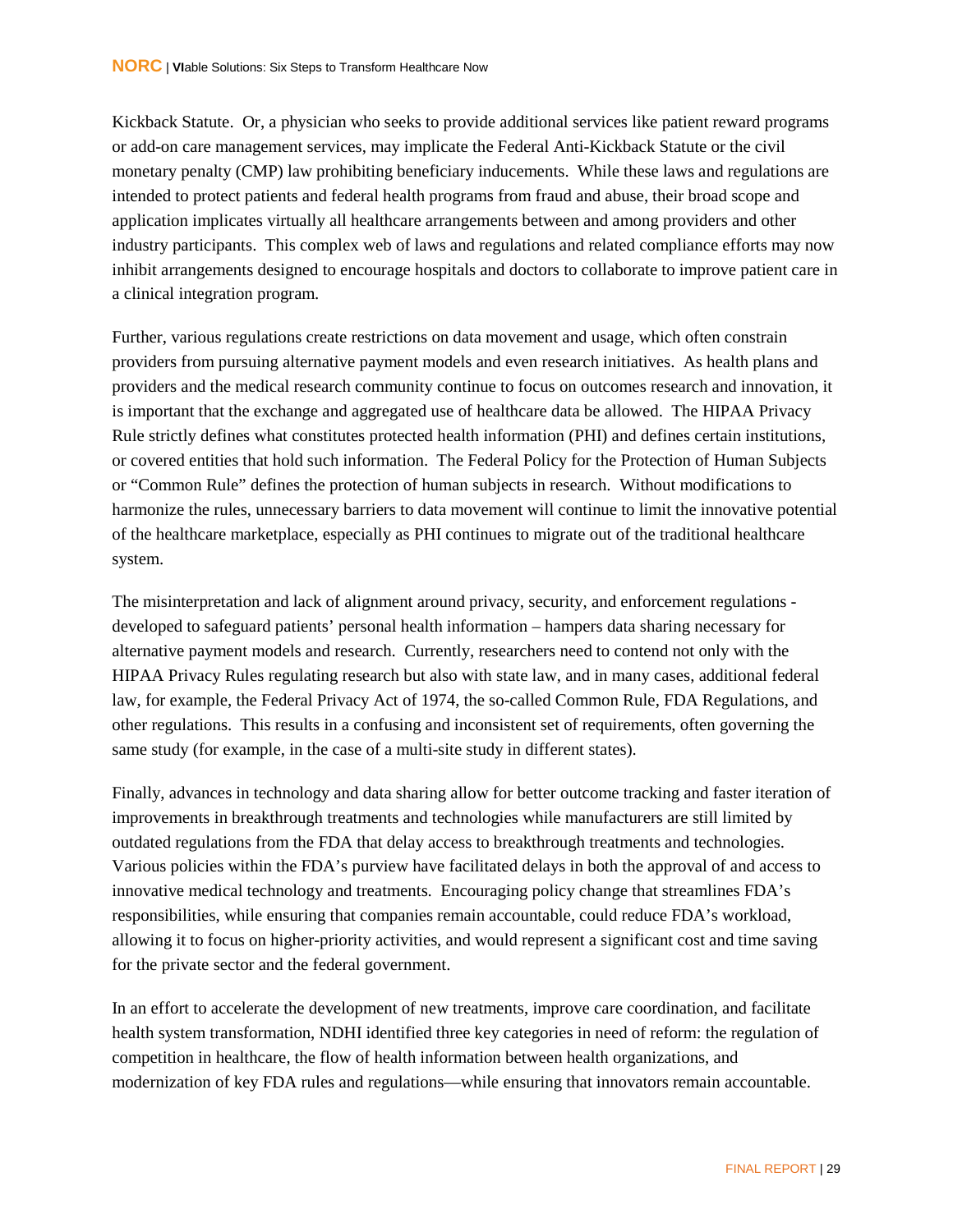#### <span id="page-38-0"></span>**Possible Changes to the Federal Anti-Kickback Statute and Physician Self-Referral (Stark) Law to Foster Integrated Care Delivery and Payment Models**

As the U.S. healthcare system continues to move toward quality-driven, value-based care delivery and payment models, policy and implementation challenges arise as these models may implicate the federal fraud and abuse legal framework. In general, the fraud and abuse legal framework is designed to penalize arrangements between and among providers and other industry stakeholders that have the potential to encourage overutilization of healthcare resources, inappropriately influence provider decision-making, decrease competition among competitors, and harm patients. To improve quality of care and reduce costs, new care delivery and payment models are designed to encourage greater integration and coordination of care and payment between and among providers and other industry stakeholders. These models may align financial interests in ways that trigger fraud and abuse concerns.

As such, stakeholders across the healthcare system as well as policymakers, and legislators are considering whether changes to the current framework are needed to make it more compatible with healthcare delivery system transformation while

retaining appropriate protections against fraud and abuse.

Many other federal statutes and regulations are potentially implicated by these new models (e.g., Civil Monetary Penalties (CMP) Law (including the beneficiary inducement and gainsharing provisions), the Civil and Criminal False Claims Acts (FCA), HIPAA, antitrust and tax law, and state laws that overlap with, mirror, or relate to these federal laws. However, NDHI participants decided to focus their efforts primarily on the Federal Anti-Kickback Statute and Physician Self-Referral (Stark) Law as primarily and

#### **CMS Payment Waiver Policy**

CMS should expand the waiver for patient incentives under the Medicare Shared Savings Program (MSSP) to all CMMI demonstrations. The current waiver gives ACOs the flexibility to encourage preventive care and patient compliance with treatment regimens without facing CMP due to beneficiary inducements. PPACA does authorize the waiver of the program integrity laws for CMMI demonstrations, but CMMI has largely issued guidance regarding such waivers on a case-by-case basis. While this information helps to ameliorate the concerns of would-be participants in CMMI demonstrations, concrete assurances in the form of prospective, bright line waivers could spur greater confidence and participation. Additionally, CMS should expand these permissions (such as the ability to waive copays) to private sector ACOs, which operate with the same incentives as those in CMS demonstration programs.

respectively enforced by HHS, Office of Inspector General (OIG), and CMS.

While this report does not address the other federal and state laws noted above, it is particularly important to note the relationship between the Federal Anti-Kickback Statute and the Civil Monetary Penalties (CMP) Law as they relate to both beneficiary inducement (i.e., providing anything of value to a patient in order to encourage the patient to utilize a particular provider, device, or pharmaceutical) and gainsharing (i.e., sharing savings among providers). It is common for arrangements between industry stakeholders (e.g., medical device and pharmaceutical manufacturers and providers) to potentially implicate both the Anti-Kickback Statute and the CMP law. For example, routinely waiving patient co-payments potentially implicates both the CMP Law's beneficiary inducement provisions as well as the Anti-Kickback Statute, which prohibits a co-payment waiver because it constitutes something of value provided to a patient. As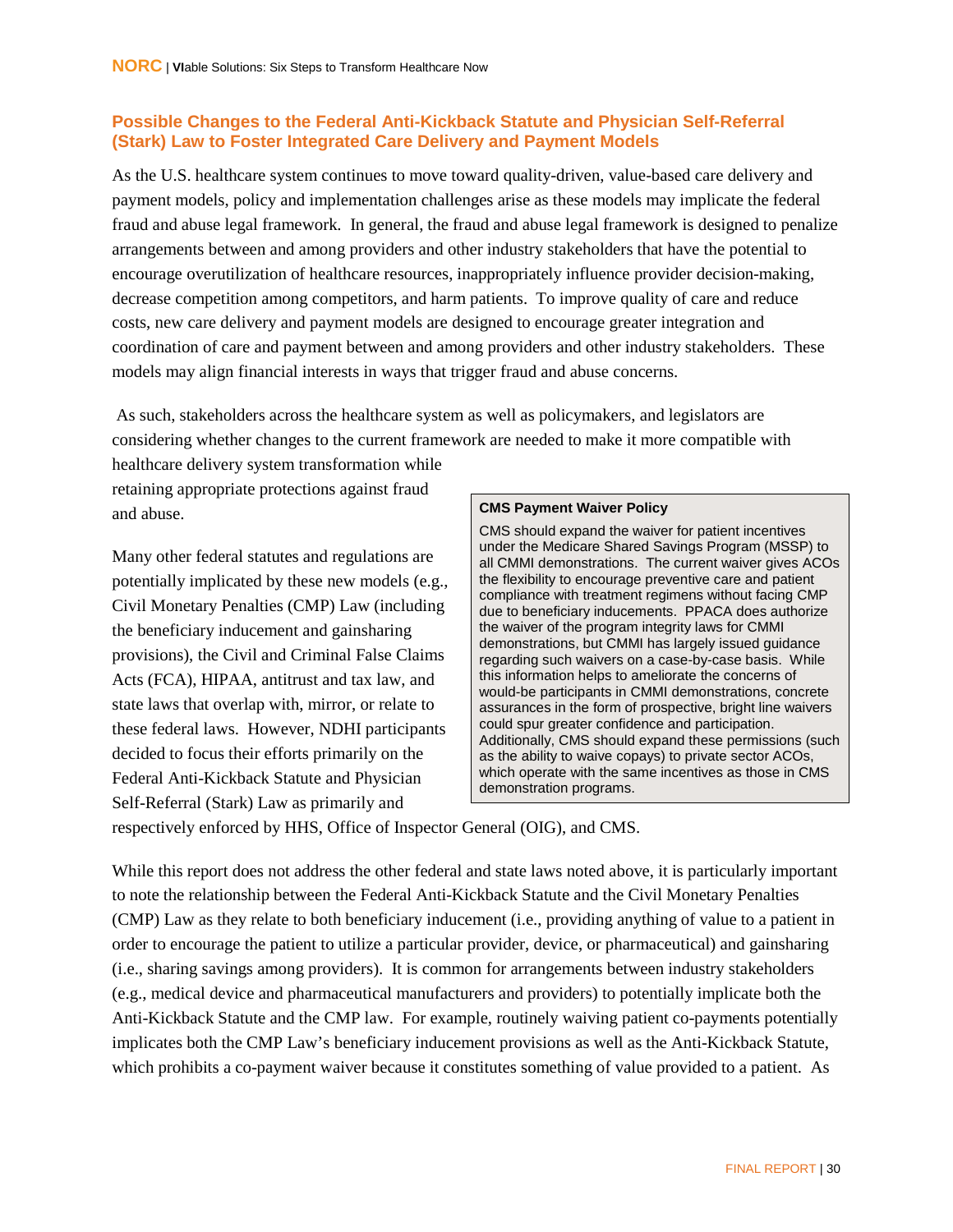such, when considering potential changes to the Anti-Kickback Statute, stakeholders also should consider related changes to the CMP Law to ensure consistency in interpretation and application across both laws.

For reference, this report provides some background information on the Federal Anti-Kickback Statute and Physician Self-Referral (Stark) Law as well as an overview of recent regulatory and legislative changes that provide additional context for the discussion of possible options to modify these legal frameworks.

It is important to note that alignment of the fraud and abuse legal framework with new care delivery and payment models is being discussed at multiple levels across the healthcare system. The recent Medicare Access and CHIP Reauthorization Act of 2015 (MACRA) called for the HHS Secretary, in coordination with the OIG, to consider possible modifications to the legal frameworks to better align with integrated care delivery and payment models. In addition, CMS solicited feedback on possible changes to the Stark Law in the 2016 Physician Fee Schedule Proposed Rule indicating that the agency is thinking about these issues and open to dialogue regarding modifications. In the Final Rule, CMS stated that it will consider the comments received when preparing MACRA-mandated reports to Congress.

#### <span id="page-39-0"></span>**The Current Legal Framework**

#### <span id="page-39-1"></span>*Federal Anti-Kickback Statute and Physician Self-Referral (Stark) Law*

The Federal Anti-Kickback Statute and Physician Self-Referral (Stark) Law regulate arrangements between and among healthcare industry participants. The Anti-Kickback Statute prohibits any individual from knowingly and willfully offering, paying, soliciting, or receiving anything of value in return for a referral or to induce the generation of business reimbursable by a federal healthcare program.<sup>xcvii</sup> This prohibition applies to all healthcare industry participants, including institutional and individual providers and medical device and pharmaceutical manufacturers and suppliers. The Stark Law prohibits physicians from referring Medicare patients for certain services to an entity with which the physician (or an immediate family member) has a financial relationship.<sup>xcviii</sup> The Stark Law also prohibits healthcare organizations from billing Medicare for services provided pursuant to an improper referral.

The Anti-Kickback Statute is a criminal law and intent is required for liability to attach; penalties for violating the statute include imprisonment and substantial fines. In contrast, the Stark Law is a law of strict liability, meaning that no intent to violate the law is required. Civil monetary penalties may be levied for violations of the Anti-Kickback Statute and the Stark Law, and entities that violate either may be excluded from participation in federal healthcare programs.

There are exceptions to each law (referred to as "safe harbors" for the Anti-Kickback Statute and "exceptions" for the Stark Law) that protect certain types of business arrangements and transactions that are considered to present a minimal risk of fraud or abuse when structured appropriately (i.e., in accordance with exact requirements of an exception). The exceptions and associated requirements are not the same across both laws, though there is overlap. Generally, exceptions include payments made in the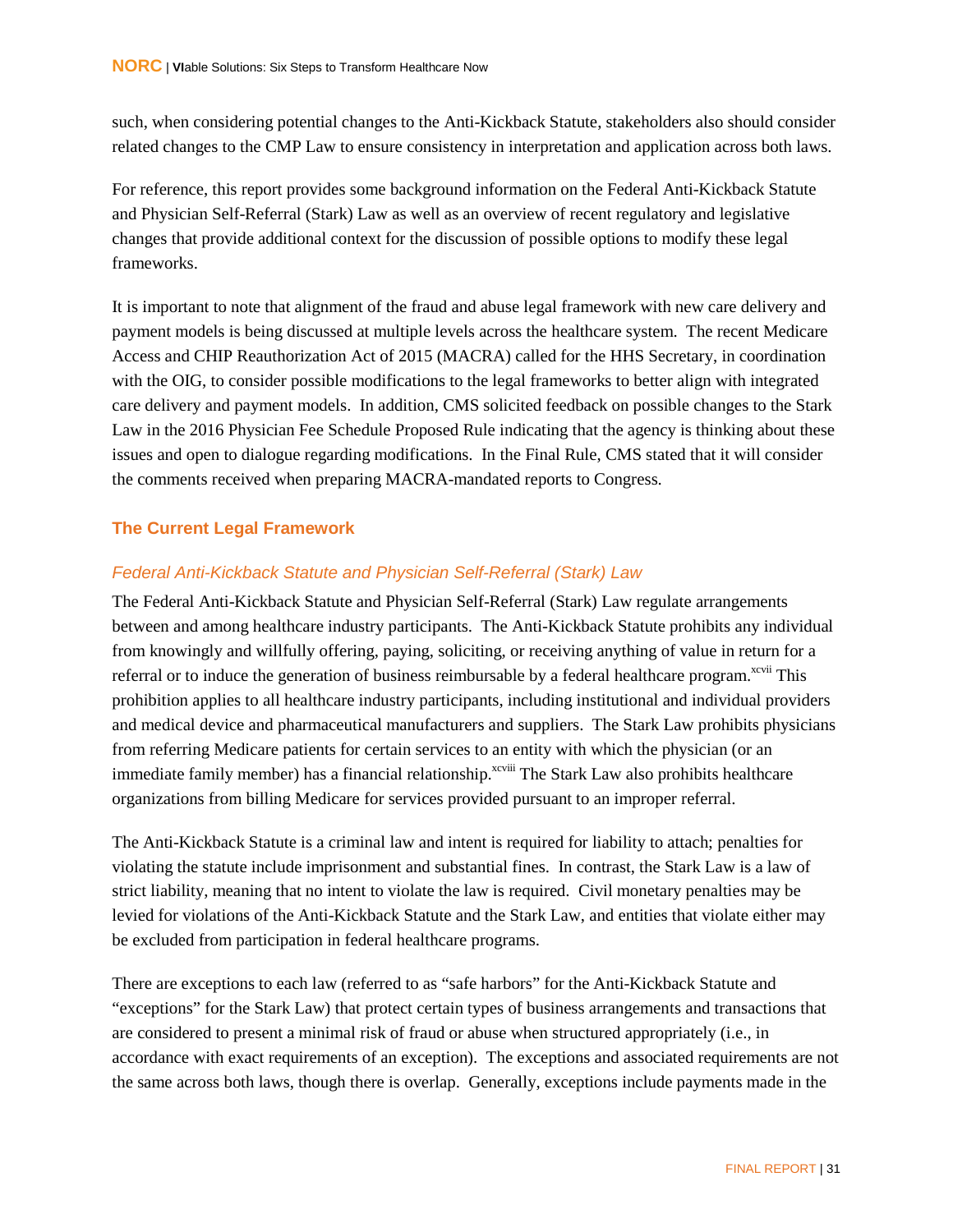course of legitimate business dealings (e.g., salaries paid to bona fide employees) and payments made for services integral to healthcare delivery (e.g., personal services contracts).

#### <span id="page-40-0"></span>*Recent Legislative and Regulatory Changes*

- 1.) General Changes to Fraud and Abuse Laws: The Medicare Access and CHIP Reauthorization Act of 2015 (MACRA)<sup>xcix</sup> contained several provisions relevant to the fraud and abuse laws in general, including:
	- Requiring the Secretary of HHS, in consultation with the OIG, to:
		- i. Study the applicability of fraud prevention laws under alternative payment models (APMs), identify aspects of APMs vulnerable to fraud, and examine implications of waivers to APMs. The Secretary must report to Congress on its findings and provide recommendations on how to reduce APMs' vulnerability to fraud by April 16, 2017; $\degree$ and
		- ii. Submit a report to Congress by April 16, 2016 with options for amending existing Medicare and Medicaid fraud and abuse laws and regulations through exceptions or safe harbors to permit gainsharing or similar arrangements between physicians and hospitals that would improve care while reducing waste and inefficiency.<sup>ci</sup>
	- Narrowing the gainsharing Civil Monetary Penalty Law<sup>cii</sup> so that it only applies to reductions or limitations of medically necessary services.<sup>ciii</sup>
- 2.) Stark Law Changes in Physician Fee Schedule: CMS routinely uses payment rules to amend the Stark Law regulations. In July 2015, CMS issued a proposed 2016 Medicare Physician Fee Schedule<sup>civ</sup> in which it referenced its history of using such rulemakings to make changes to the Stark law, detailed proposed changes to the law, and requested public feedback about these changes, which included:<sup>cv</sup>
	- Two new Stark exceptions (covering payments to physicians to employ non-physician practitioners and timeshare arrangements for the use of office space, equipment, personnel, supplies, and other services that benefit rural or underserved areas);
	- Guidance and clarification related to financial relationship documentation and requirements specific to certain financial relationships; and
	- Clarifying Patient Protection and Affordable Care Act of 2010 (ACA)-mandated limitations on the whole hospital exception.

CMS finalized the proposed changes with minor modifications on October 30, 2015 in a final rule with comment period.<sup>cvi</sup> In the proposed rule, CMS sought public comment regarding the impact of the Stark law on healthcare delivery and payment reform, and specifically asked for feedback on perceived Starkrelated barriers to clinical and financial integration.<sup>cvii</sup> CMS also posed specific questions for stakeholder input regarding the need for guidance on the application of aspects of the Stark regulations to physician compensation unrelated to participation in APMs. In the final rule, CMS stated that it will carefully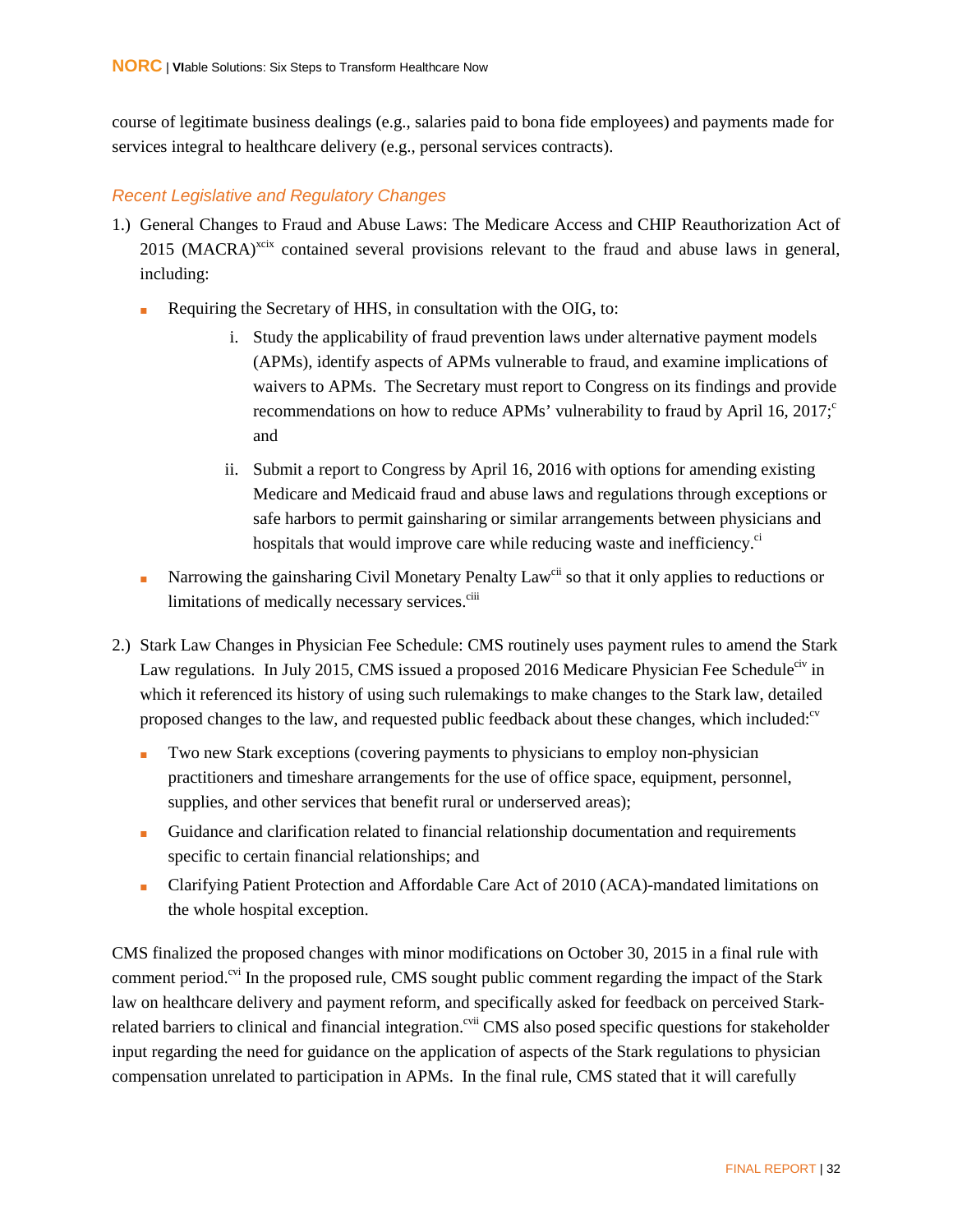consider comments received in response to these questions when preparing reports to Congress as mandated by  $MACRA^{cviii}$  and in determining the necessity of additional rulemaking on these issues.<sup>cix</sup>

- 3.) Medicare Shared Savings Program: The ACA made several changes that impact the fraud and abuse laws. One major change was the creation of the Medicare "Shared Savings Program" (MSSP), which allows groups of providers to create ACOs and share in the savings generated by reducing the overall cost of providing care to an assigned population of Medicare beneficiaries. CMS and the OIG published interim final rules on November 2, 2011 waiving certain provisions of the Stark Law and the Anti-Kickback Statute that would limit ACO arrangements within the MSSP.<sup>cx</sup> These provisions were extended through November 2, 2015 by a continuation notice published in 2014. CMS has authority to issue waivers of the federal fraud and abuse laws as may be necessary to test models for improving care delivery or reducing expenditures and is likely to do so in relation to other CMMI models. Three other changes made directly to the fraud and abuse laws by the ACA include:
	- Relaxed the Anti-Kickback Statute's intent requirement (clarifying that an individual or entity need not intend to violate the Statute or even know the Statute exists to have the requisite level of intent);
	- Added disclosure requirements to the Stark Law's in-office ancillary services exception applicable to certain imaging services; and
	- Removed the "whole hospital exception" (commonly referred to as specialty hospitals) to the Stark law, with limited grandfathering for existing arrangements.
- 4.) E-prescribing and EHRs: The Medicare Prescription Drug Improvement and Modernization Act (MMA) of 2003 mandated the development of an Anti-Kickback Statute safe harbor and a Stark exception to promote e-prescribing technology adoption. In 2006, CMS and the OIG issued final rules furthering this mandate via two exceptions: (1) certain providers and health plans may subsidize 100% of e-prescribing system hardware, software, training, and support for certain related entities; and (2) through 2013, any provider or health plan may subsidize up to 85% of electronic health record (EHR) software and/or related technology and training services for any provider.<sup> $\alpha$ i</sup> The preambles of both final rules provide an illustrative but non-exhaustive list of EHR software and related technologies that would be considered covered technology within the donation exception. $\frac{c}{}$ <sup>xii</sup> These examples include: connectivity services, clinical and information support services related to patient care, maintenance services, and secure messaging. The final rules specifically exclude certain items and services, including storage devices and software with core functionality other than electronic health records, such as payroll software. On December 27, 2013, the OIG and CMS issued joint final regulations extending the EHR exception through 2021 and modifying some of its requirements.<sup>cxiii</sup> In response to stakeholder concerns about the scope of covered technology, the final rules note the importance of maintaining flexibility in the definition, particularly as health information technology evolves.<sup>cxiv</sup> The rules declined to expand on the illustrative list provided in the 2006 final rule or to memorialize that list within the regulatory text and noted that revising the definition could inadvertently narrow the exception. The final rules emphasize whether specific items and services are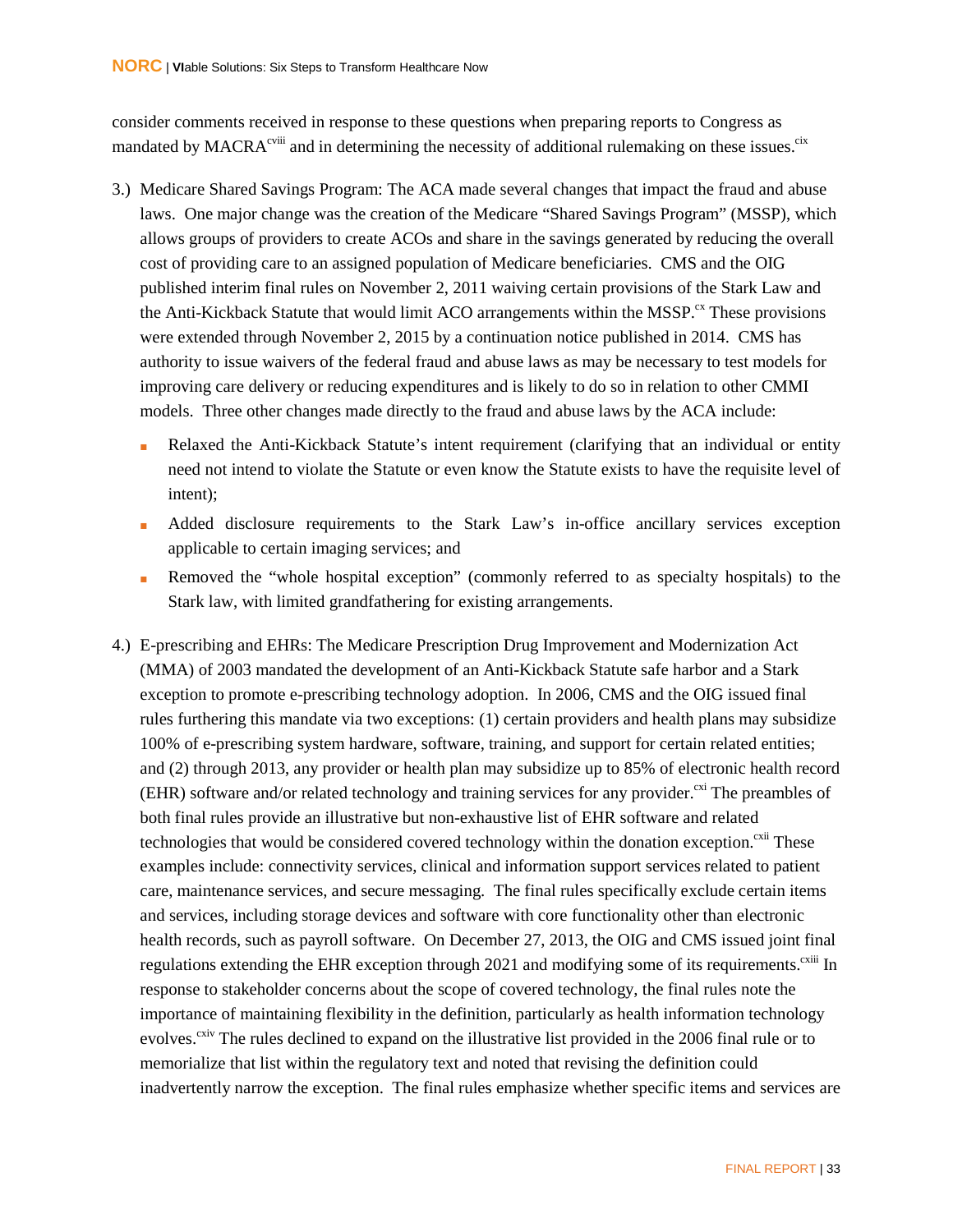considered covered technology under the exception is dependent on the particular items or services. Specifically, donated items or services must be necessary and used predominantly to create, maintain, transmit, or receive electronic health records to qualify for the exception. The final rules suggest the possibility of expanding the scope of covered technology in the future.<sup>cxv</sup>

#### <span id="page-42-0"></span>*Recent Guidance*

- 1.) Information Blocking: The OIG issued an Alert on October 6, 2015 dealing with information blocking and the EHR safe harbor exception to the Anti-Kickback Statute.<sup>cxvi</sup> The Alert notes that donation of [EHR] items or services that have limited or restricted interoperability due to action taken by the donor or anyone on the donor's behalf would not fall within the EHR donation safe harbor. OIG believes that charging fees to deter non-recipient providers and suppliers and the donor's competitors from interfacing with the donated items or services would pose "legitimate concerns" that parties were improperly locking-in data and referrals and thus that the arrangement in question would not qualify for safe harbor protection.
- 2.) Medicare and Medicaid Discharge Planning Requirements: CMS released a proposed rule on October 29, 2015 revising Medicare and Medicaid discharge planning requirements for acute care, long-term care, and critical access hospitals, inpatient rehabilitation facilities, and home health agencies.<sup>cxvii</sup> The rule would implement the Improving Medicare Post-Acute Care Transformation (IMPACT) Act of 2014's discharge planning provisions, which modifies conditions of participation (COPs) to require post-acute care providers, hospitals, and critical access hospitals to account for quality, resource use, and similar measures in the discharge planning process. The rule would require these entities to use and share data on quality and resource use measures to assist patients in selecting post-acute care providers.

The list below represents potential priority regulatory and legislative options to modify two of the primary fraud and abuse laws (the Federal Anti-Kickback Statute and Physician Self-Referral (Stark) Law) to better support innovative and integrated care delivery and payment models. These changes may be pursued independently or concurrently and some of the options may lend themselves to both regulatory and legislative action. It is not intended to be, nor should it be construed as an exhaustive analysis of the universe of potential modifications to these laws. The priority options, categorized as either Regulatory or Legislative, were selected by the National Dialogue for Healthcare Innovation initiative based on the following criteria:

**Feasibility:** Willingness of Congress, CMS and/or OIG to address

**Impact:** Potential to alleviate and/or eliminate perceived and/or real barriers to developing and implementing new models of care delivery and payment based on fraud and abuse framework **Timeliness:** Whether meaningful action may/can be taken in the next 6-12 months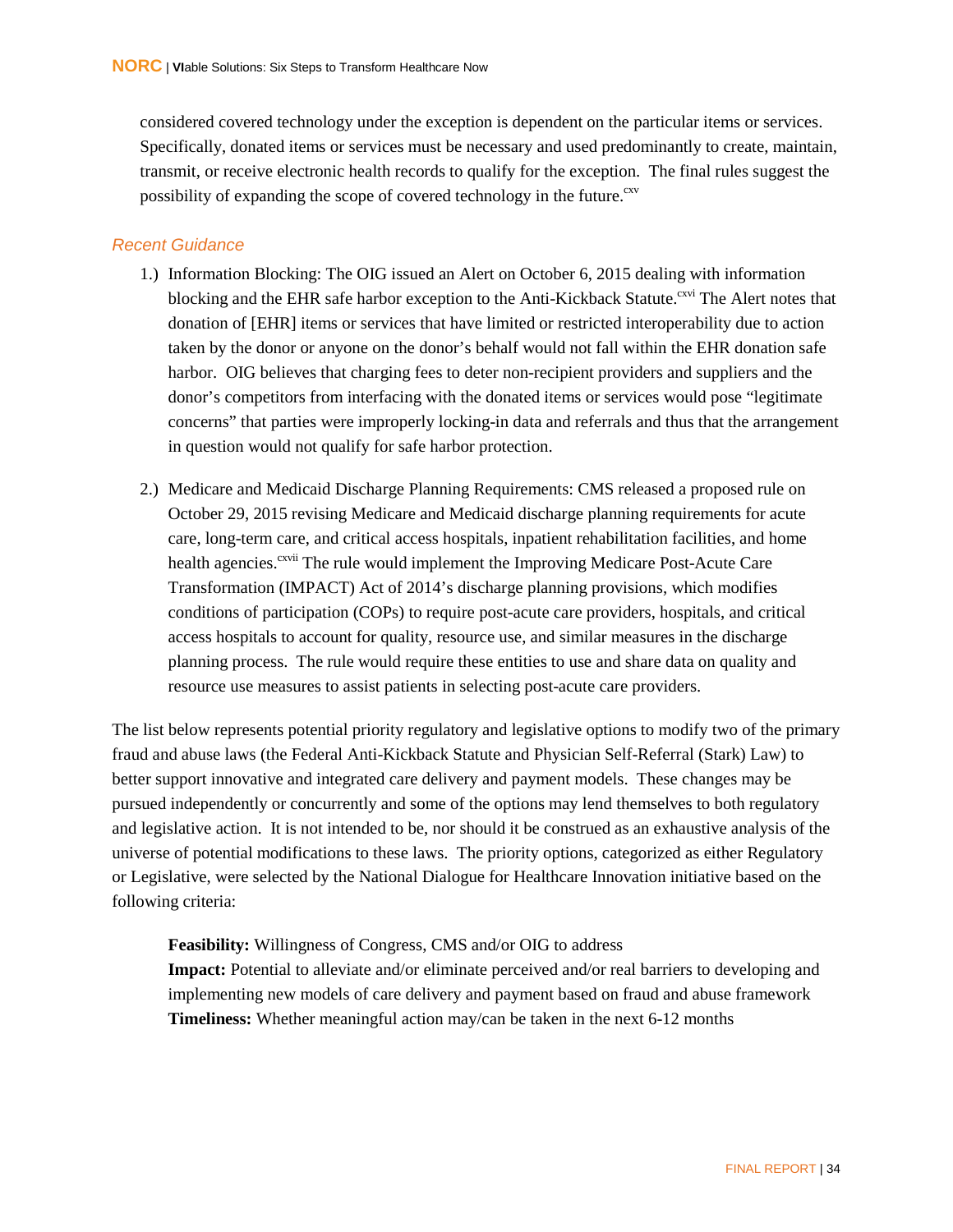While the options are categorized as regulatory and legislative, it is important to note that they may be pursued independently or concurrently and some of the options may lend themselves to both regulatory and legislative action.

#### <span id="page-43-0"></span>*Regulatory Options*

- Create Anti-Kickback Statute and Stark Law waivers for all ACOs that meet certain conditions, whether those ACOs are participating in the Medicare Shared Savings Program (MSSP) or not.
- Extend existing Anti-Kickback Statute and Stark Law exceptions for donation and financial support of EHR software, related technologies, and training beyond 2021. As part of an extension, ensure range of relevant and appropriate interoperable technologies that enable meaningful improvements in healthcare delivery and health information exchange are included based on the evolving technological environment.
- Clarify how to establish, document, and apply the "volume or value of referrals" standard within the changing healthcare payment environment.
- Expand and revise definition of fair market value to account for new payment models that incentivize performance<sup>cxviii</sup> (e.g., payment for consulting services or other professional services, such as medical directorships).
- Eliminate or redefine the "one purpose" test for Anti-Kickback Statute liability and replace it with a balancing test that would require the OIG to prove either increased cost or actual harm to a patient.<sup>cxix</sup> This would potentially allow, for example, arrangements where providers and/or medical device or pharmaceutical manufacturers provide items or services of value to patients to assist with prescription medication adherence or access to healthcare services. The OIG could assess the arrangement's overall impact on quality of care and weigh these benefits against the potential risk of fraud and abuse to determine whether the transaction is permissible, regardless of whether one purpose of the arrangement is potentially problematic.
- See references under Legislative Options to changes that may be made through legislation and/or regulation to the Anti-Kickback Statute, Stark Law, and the CMP Law based on the HHS Secretary's findings related to the assessment of the application of the laws in the current context of healthcare transformation.

#### <span id="page-43-1"></span>*Legislative Options*

Expand the parameters of the MACRA-mandated gainsharing report (due by April 16, 2016) and alternative payment model report (due by April 16,  $2017)^{cx}$  and require the HHS Secretary to review and assess the Anti-Kickback Statute, the Stark Law, and the CMP Law in the context of the transformation of the healthcare system, specifically addressing: (1) whether these laws create unnecessary barriers to integrated care delivery and payment models; (2) whether these laws are effective in limiting fraudulent behavior; and (3) whether these laws should be modified to more effectively limit fraud and abuse without limiting new care and payment models aimed at providing better care at lower costs. The review process for both reports should include subject matter experts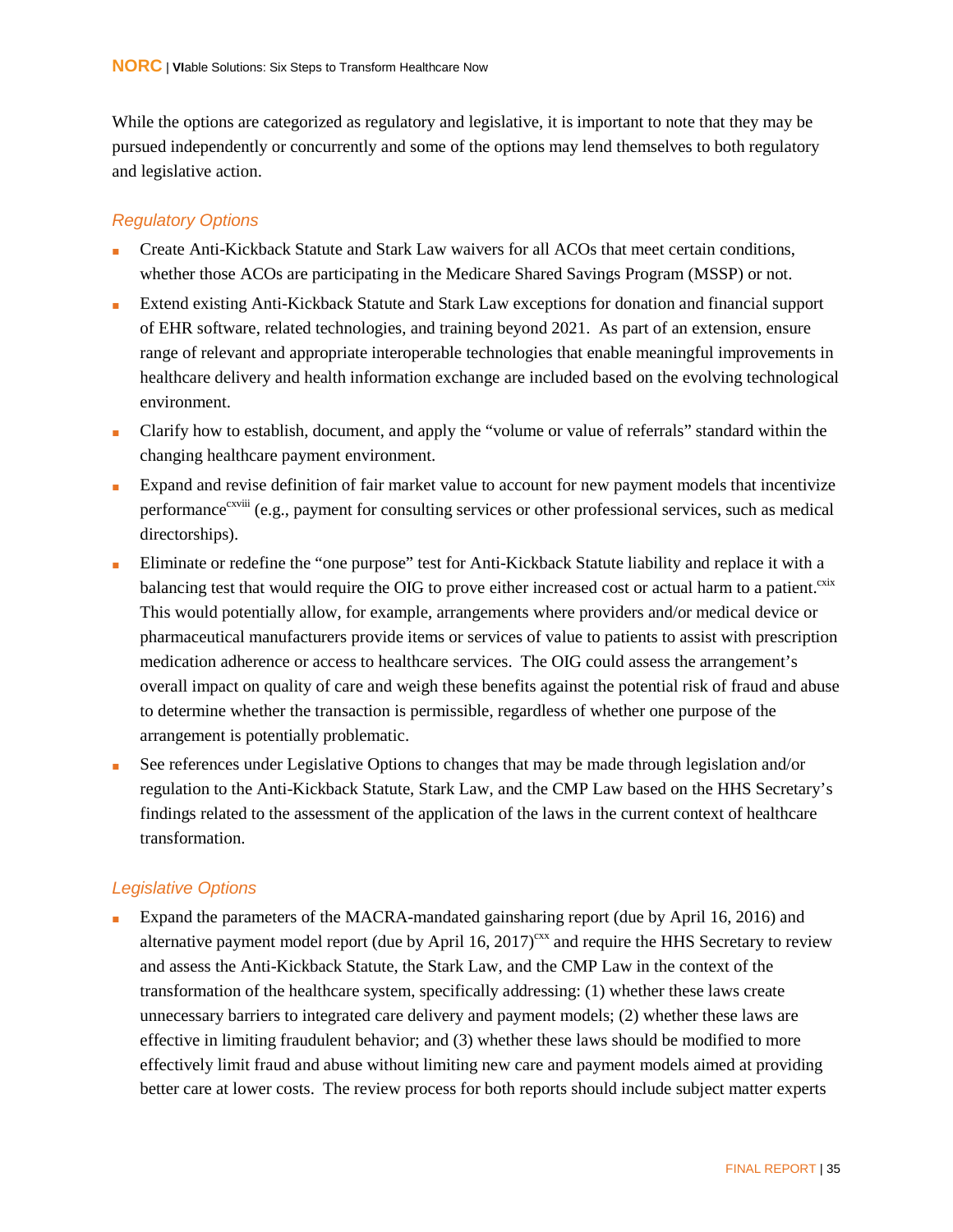from CMS and the OIG and the Secretary also should consult with the Department of Justice (DOJ), Internal Revenue Service (IRS), and the Federal Trade Commission (FTC). In addition, the Secretary should allow for opportunities for stakeholder input that would include medical practitioners and administrators, pharmaceutical and medical device manufacturers and suppliers, consumers, and legal and policy experts to review the Secretary's findings and assessment. Findings from the assessment along with stakeholders' feedback could be included in both reports, which also should include plans of action to address any suggested changes to the legal frameworks that arise from the assessment, as well as a description of the actions needed to achieve those changes.

- Changes identified through the assessment and reports noted above may yield opportunities for either legislative or regulatory action to amend the Anti-Kickback Statute, Stark Law, and CMP Law to protect arrangements that promote increased quality and lower costs.
- Congress also may consider granting OIG and CMS broader regulatory flexibility/rulemaking discretion to develop exceptions/safe harbors that are consistent with broad policy objectives (e.g., increase efficiency and quality and decrease costs) and adapt the Anti-Kickback Statute, the Stark Law, and the CMP Law to the current healthcare environment.<sup>cxxi</sup> Note that OIG and CMS already have statutory authority to create safe harbors and exceptions, but Congress could direct them to do so with respect to specific areas and/or in specific ways based on findings from the assessment and/or reports.
- The HLC and the NDHI will participate actively in opportunities for comment and will consider further suggestions based on the Secretary's findings.

#### <span id="page-44-0"></span>*Health Information Flow and Usage*

There is growing interest in using data to better understand how to optimize the practice of medicine, the delivery of healthcare and new approaches to wellness and prevention of illness. At the same time, access to data needs to be balanced with the public's concern about the confidentiality and use of health data.

As data is appropriately accessed, it is vital to understand how to safely use these data to generate information for evidence-based care, share the data, analyze the data, and predict future needs of our complex healthcare delivery system. These data are fundamental to designing, implementing and evaluating innovative approaches to payment and financing reform and value-based delivery system reform, as well as medical breakthroughs.

#### *Consistent Legal Requirements*

Section 262 of the Health Insurance Portability and Accountability Act of 1996 (HIPAA) defines "health information" as "any information, whether oral or recorded in any form or medium, that (A) is created or received by a healthcare provider, health plan, public health authority, employer, life insurer, school or university, or healthcare clearinghouse; and (B) relates to the past, present, or future physical or mental health or condition of any individual, the provision of healthcare to an individual, or the past, present, or future payment for the provision of healthcare to an individual.". <sup>exxii</sup> HIPAA was designed to ensure that individuals' health information is protected while allowing the flow of health information needed to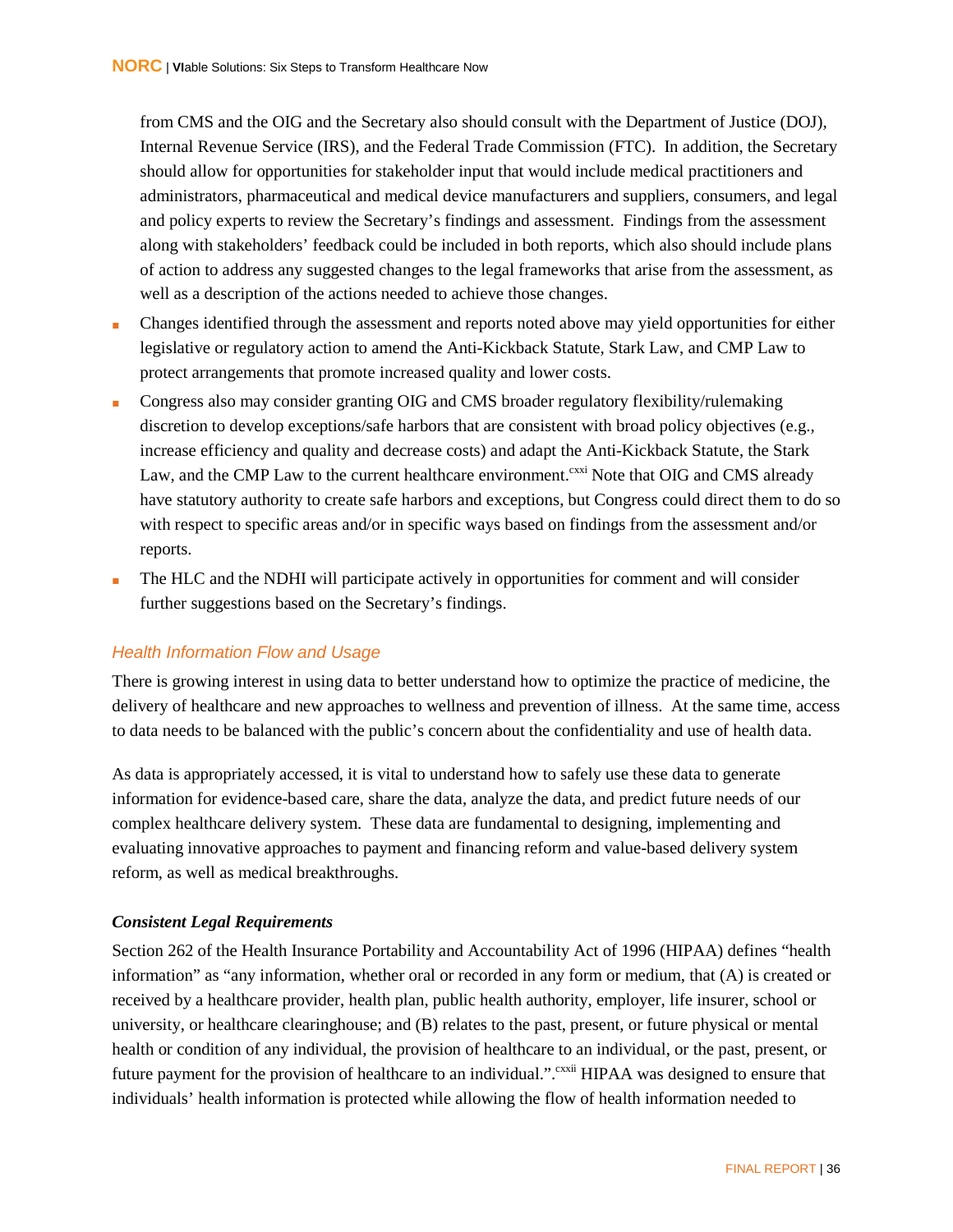provide high quality healthcare. HIPAA was also designed to protect the privacy of individuals' electronic health information while allowing the adoption of new technologies that will improve the quality and efficiency of patient care. Therefore, as noted by ONC, it is important to reconcile barriers that may be caused by HIPAA at the same time that the goals and protections are maintained.<sup>cxxiii</sup>

One particularly burdensome barrier to nationwide health information exchange is the many diverse state laws across the country regulating health information alongside HIPAA. These many state privacy and information sharing laws create enormous complexity resulting in substantial impediments to the implementation of health information exchanges within and across state borders. Healthcare organizations have long advocated for the harmonization of national and state privacy and security requirements in order to simplify compliance and facilitate greater information sharing, and promote patient access. We believe that a broader harmonization that would clearly incorporate the Health Insurance Portability and Accountability Act (HIPAA) governing standards would benefit the healthcare system without creating any material adverse impact on individuals.

Recent work by ONC<sup>cxxiv</sup> to outline a path forward for harmonization of conflicting, confusing, and burdensome state privacy laws provides new hope for efforts to simplify the protection of health information. Efforts to educate states on existing federal standards and begin a dialogue on this important problem are important. With regard to the critical actions outlined in the roadmap, we believe there is both precedent and will for an accelerated timeline with stakeholders acting alongside ONC. Specifically, a discussion with nationwide stakeholders should include possible action items, such as harmonization of state and federal law.

#### *Patient Matching*

Creating a balance between safe and legal sharing of information with the need to consistently and accurately match patient data creates a number of problems for physicians and other healthcare providers. Without accurate sharing, providers may have an incomplete view of a patient's medical history, care may not be well coordinated with other providers treating the patient, patient records may be overlaid, unnecessary testing or improper treatment may be ordered, and patient confidence may be eroded. Barriers to data sharing may also cause providers to face costly clinical workflow inefficiencies and potential inaccuracies including identifying the correct patient record, ordering duplicate tests, and failing to protect patient privacy preferences.<sup>cxxv</sup>

For EHRs to deliver on the promise of better healthcare, they need to ensure that patient data are sent and received easily among providers across disparate systems. These shared records must be accurate and useable. Patient matching is critical to the successful sharing of patient records, but patient data matching is an ongoing obstacle to seamless information exchange between organizations.

The ONC recently performed an assessment of current industry capabilities and best practices for patient identification and matching with a focus on matching records among different organizations providing care to a specific individual. The Patient Identification and Matching Initiative focused on identifying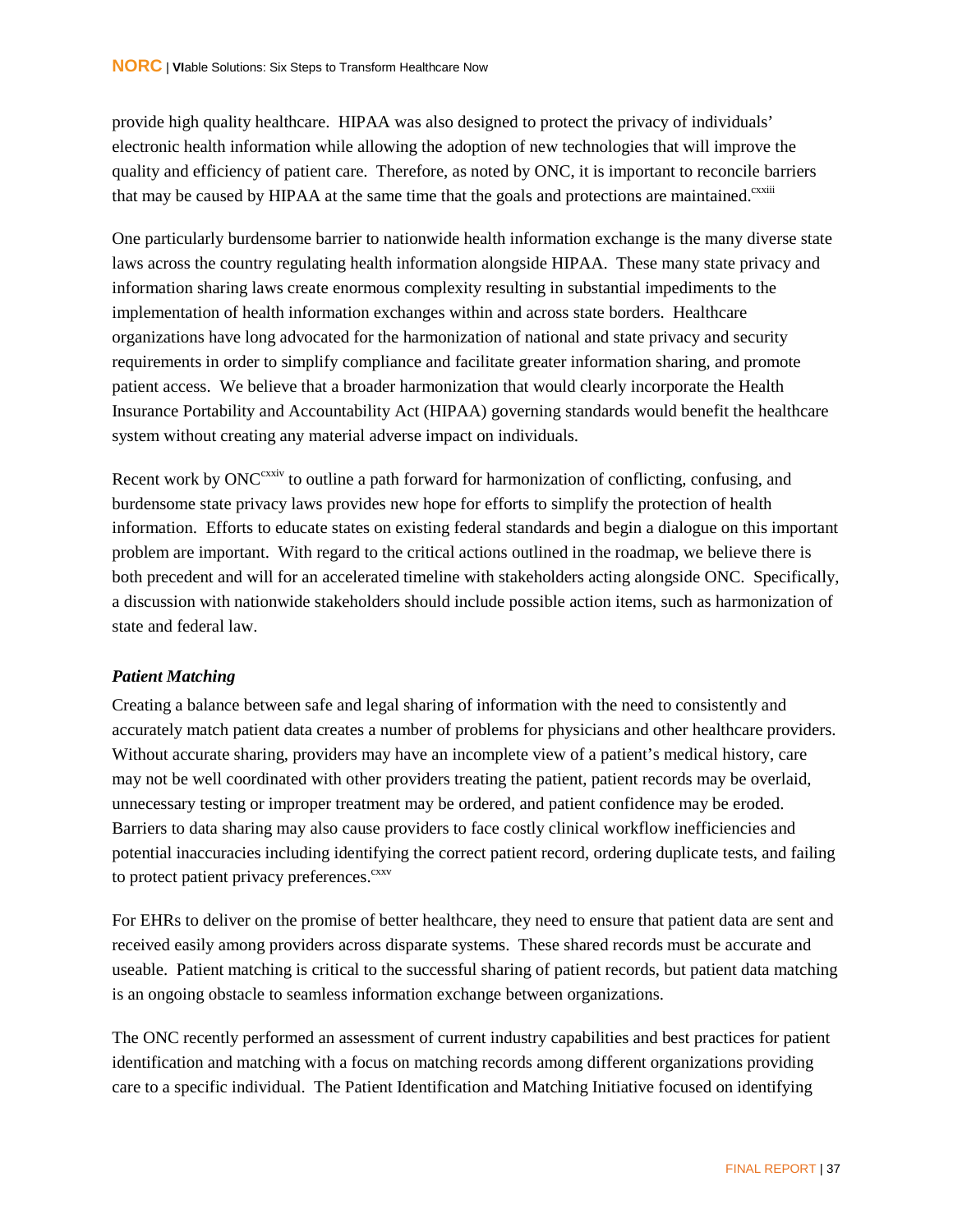incremental steps to help ensure the accuracy of every patient's identity, and the availability of their information wherever and whenever care is needed.<sup>cxxvi</sup> In addition, the Care Connectivity Consortium (CCC) and the Sequoia Project believe patient privacy should be at the center of patient identity management strategies. Specifically, they want to help advance the ability of patients to protect the confidentiality and integrity of their data, and to help patients stay aware of and in control of their data. CCC spells out three principles to achieve these goals: (1) allow for anonymous or pseudonymous patient identities; (2) correct identification of patients so that their privacy preferences can be determined and honored; and (3) enable correct matching of patients to their records (whether anonymous or identifiable).

The potential benefits of successfully matching a patient to their health information across all care settings cannot be understated. It is critical to health information interoperability efforts, critical to provide a patient a comprehensive health record upon request, and critical to ensuring that health professionals have the information to safely and effectively treat patients. More effective patient matching could lower healthcare costs by preventing redundant tests and scans, and more effectively prevent adverse events caused by medication interactions. The private sector has taken steps forward to reach these goals, but federal legislators need to facilitate government cooperation in ensuring success in building this infrastructure nationally*.* 

#### *Harmonization of Federal Research Rules*

Similarly, federal rules for human subjects research, combined with other privacy rules, create a complex and burdensome environment for research. For example, definitions between the HIPAA Privacy Rule and the Common Rule for human subjects research are not always consistent, creating ambiguity and confusion for researchers. There should be one harmonized privacy standard for research institutions so that research and innovation are not delayed. The federal government should streamline the internal review board (IRB) process, clarify researcher and IRB expectations with respect to the scope and intensity of IRB review, and focus IRB resources and attention on those studies warranting the most careful scrutiny.

#### *Health Information Flow Recommendations*

In summary, there are several core needs that currently stand as barriers to fully integrating the use of health information into a learning, interoperable health system:

- Create a single national definition for protected health information and privacy standard to protect patients while mitigating complications from state laws.
- Update and harmonize federal privacy rules with regard to new and innovative research to allow for simple, clear requirements for health organizations – many of whom conduct research and drive innovation while providing care.
- Support and cooperate with leading private sector organizations in their efforts to match the right patient to the right record with minimal time and effort.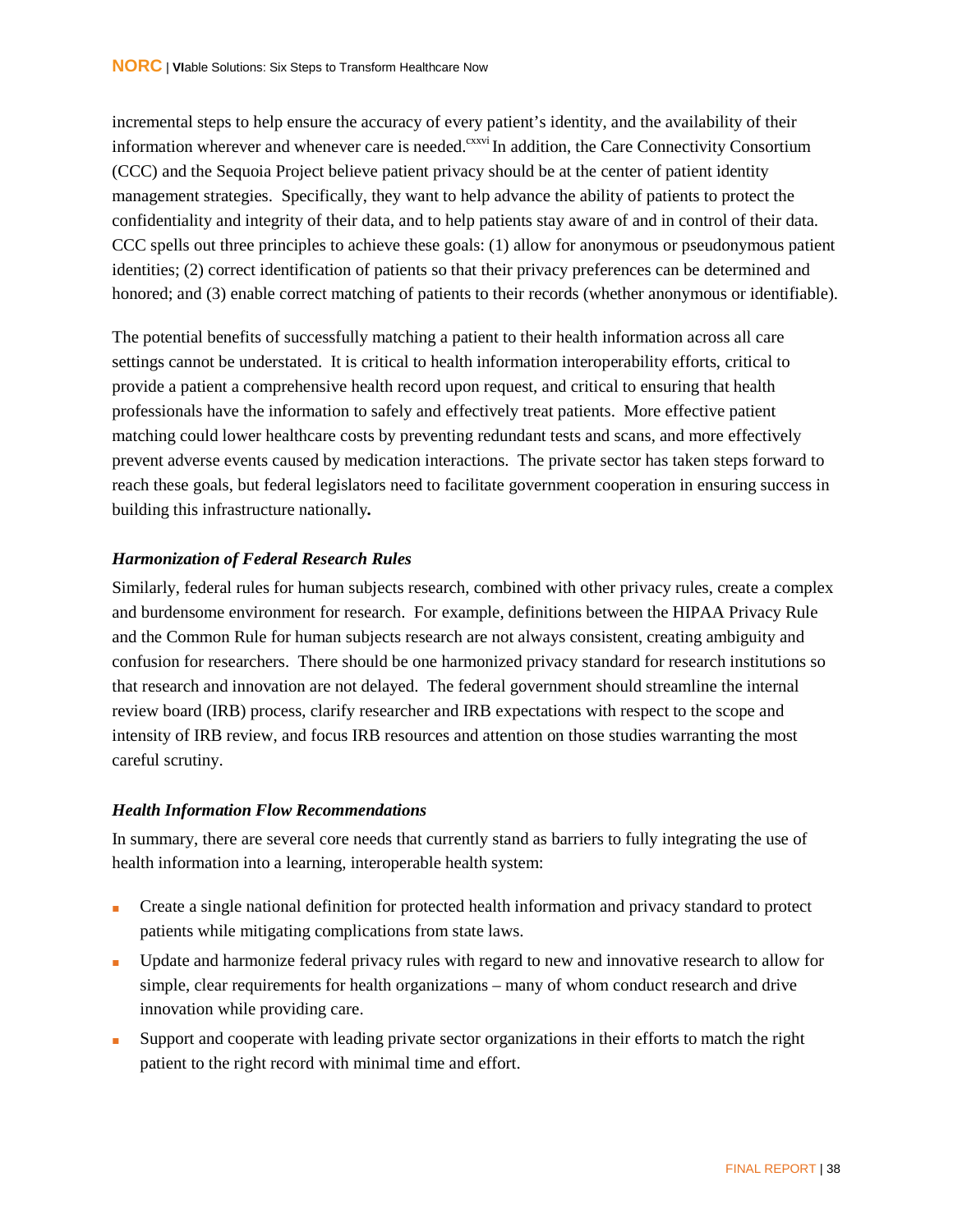In this dynamic environment of information sharing, stakeholders have growing concerns about open access to data and sharing data among and across providers because of the fear of breaching data confidentiality. Varying interpretations of HIPAA as well as different state privacy laws are also leading to confusion and a fear of violating the rules which is then resulting in restrictions to the movement and sharing of data. In addition, a growing number of data breaches are leading major health systems to be more cautious about sharing data. Building on these concerns, NDHI supports the need to review and simplify the complex web of laws regulating health information in light of the movement towards value based care and other information-based changes to the healthcare environment.

#### <span id="page-47-0"></span>*FDA Regulations*

Manufacturers face unnecessary and redundant regulations from the FDA that delay access to breakthrough treatments and technologies. Various policies within the FDA's purview have facilitated delays in both the approval of and access to innovative medical technology and treatments. Encouraging policy change that streamlines FDA's responsibilities, while ensuring that companies are accountable, could reduce FDA's workload, allowing it to focus on higher-priority activities, and would represent a significant cost and time saving for the private sector and the federal government.

NDHI identified a series of unnecessary and redundant regulations from the FDA that delay access to innovative treatments and technologies. Addressing these barriers will help promote the development and availability of breakthrough treatments and technologies:

- **Reduce Regulatory Burdens on Multicenter Clinical Trials -** Eliminate the prohibition on using a single IRB of record for device trials, conforming the statute to the requirements for drug trials and the practice for other types of multicenter trials, and require FDA to develop guidance on the use of such single IRBs in device trials.
- **Reduce FDA Premarket Submission Rule -** Reduce the review burden on FDA and companies by allowing companies to make certain changes to devices without a premarket submission if their quality system has been certified as capable of evaluating such changes.
- **Recognition of Standards** Timely review of a request for recognition of a standard established by an internationally or nationally recognized standards organization would improve regulatory efficiency. Through greater use of standards and more transparency in this area, FDA review will be more efficient and the time to bring medical technology from the bench to the bedside will be reduced.
- **Valid Scientific Evidence** Expanding valid scientific evidence to include evidence described in well-documented case histories, including registry data, studies published in peer-reviewed journals, and data collected in countries outside the U.S. would allow greater flexibility in the FDA review of medical devices and improve access to new therapies for patients (Cures Section 2222).
- **Training and Implementation of Least Burdensome** Training related to the meaning and implementation of the least burdensome provisions would increase efficiency and consistency for the FDA and manufacturers, allowing greater innovation for patients. Improved understanding and use of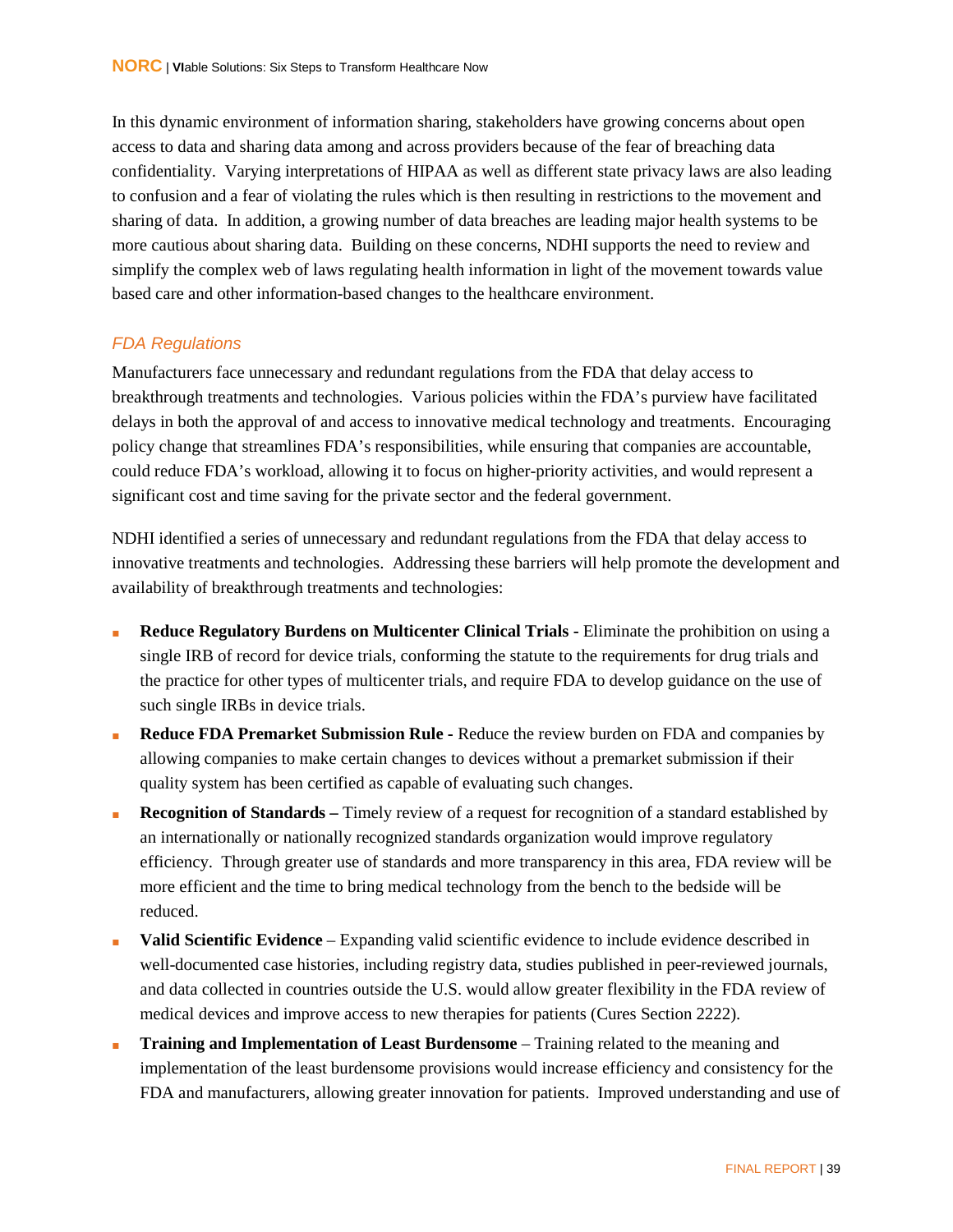the least burdensome provisions would minimize the time involved in bringing new treatments to patients, while maintaining FDA's high standards for safety and efficacy (Cures Section 2223).

**Increase flexibility to share scientific and healthcare economic information with population health decision-makers –**Biopharmaceutical manufacturers can and should partner with payers and providers in efforts to communicate about and optimize the clinical benefits of prescribed treatments. The push for value-based payment is accelerating demands by payers and providers for a growing range of information about the clinical and economic outcomes of their products. Biopharmaceutical companies routinely develop data describing the cost-effectiveness of various treatment options, data based on post-market use of these medicines, as well as safety and efficacy information. Application of these data can enhance patient care and the efficiency of the healthcare system, but companies are not currently permitted to share such information proactively with healthcare professionals or payers.

Table 6 in Appendix A provides more detailed descriptions of these issues.

#### <span id="page-48-0"></span>*Conclusions*

NDHI recognizes that these FDA regulatory barriers are all addressed in some way through the House  $21<sup>st</sup>$ Century Cures effort. The bill would provide additional resources to the NIH and to the FDA and benefits patients, researchers, and clinicians by supporting new opportunities for breakthrough treatments and cures. The bill is also designed to remove unnecessary regulatory burdens with an emphasis on patient centered research and care and break down barriers among healthcare silos to promote innovation and communication among researchers, scientists, and innovators. Finally, the bill includes an accelerated pathway for FDA approval and Medicare and Medicaid coverage for products that represent significant improvements in treatment or diagnosis of life-threatening or irreversibly debilitating diseases or conditions that would stimulate development of new diagnostics and treatments and assure prompt availability of those treatments to patients. NDHI will continue to address and support these issues in the Senate and through other opportunities as they arise.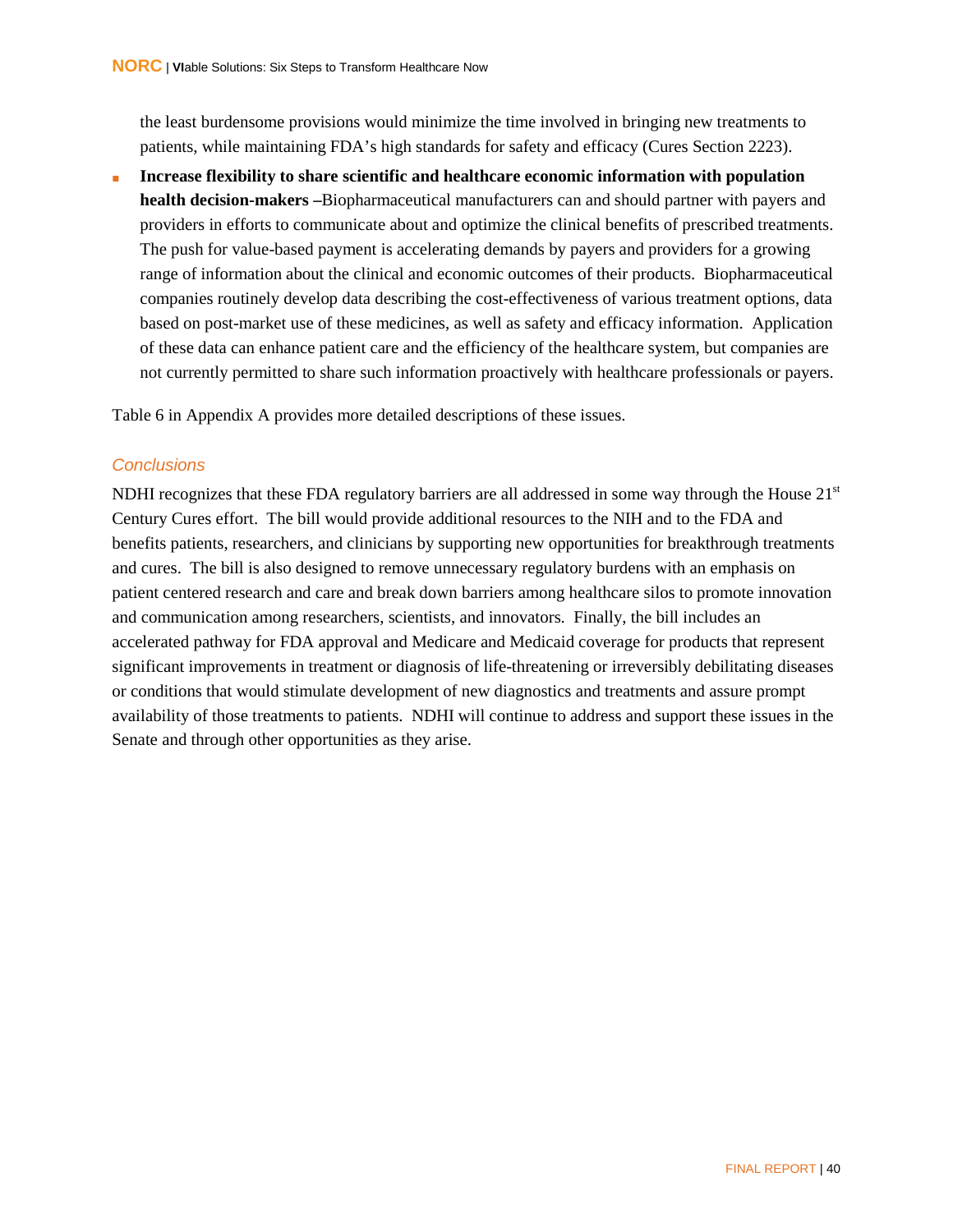## <span id="page-49-0"></span>**Conclusion**

There is a broad consensus in the United States among healthcare providers, payers, clinicians, patients, and consumers that the nation's healthcare system does not operate at a level that generates optimal value. There is significant room for improvement in elevating quality, cost-efficiency, and sustainability. There is a gap between the innovations being developed in all sectors of healthcare and the ability to deliver those improved products and practices to patients.

Through the Healthcare Leadership Council's National Dialogue for Healthcare Innovation initiative, companies from all sectors of healthcare joined with leaders of patient advocacy organizations, federal government officials, and academic health policy experts to build consensus on a broad spectrum of steps necessary to strengthen health system value and enable health innovation to have a greater positive impact on the entirety of the healthcare continuum.

NDHI participants came to the conclusion that healthcare in the U.S. can be significantly improved by focusing on actions that are readily achievable via legislation, regulation, or voluntary actions by various health system players. Positive health system transformation does not require a wholesale remaking of health delivery structures, but rather the enabling and acceleration of patient-centered innovation.

The recommendations in this paper are intended to drive health system transformation and a movement toward value and innovation. The consensus viewpoints contained in this report are also consistent with steps currently being taken by the federal government to guide a health system transition from fee-forservice to pay-for-value and toward more integrated, coordinated care. These recommendations should serve as a catalyst for further debate and decisive action.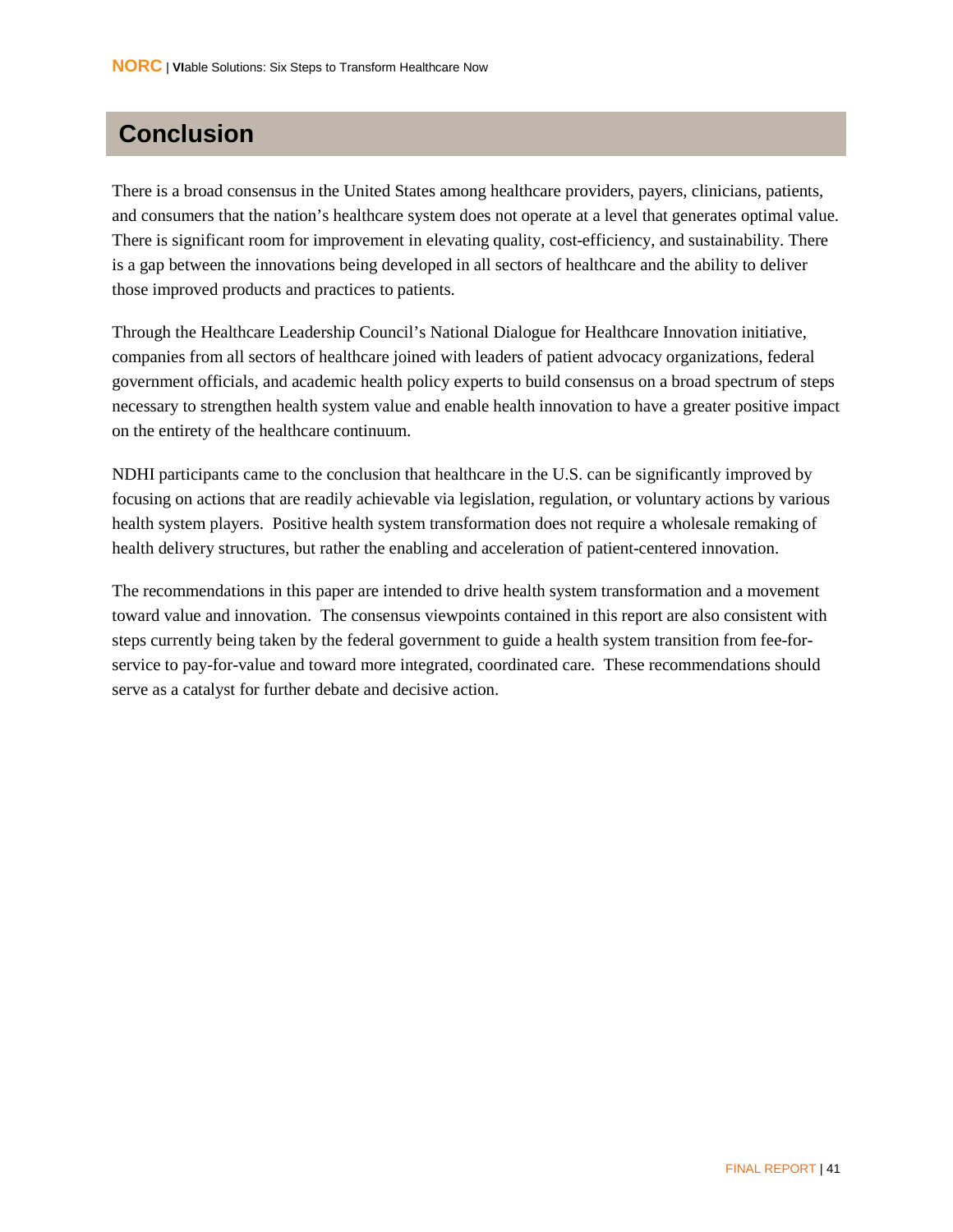### <span id="page-50-0"></span>**References**

 $\overline{a}$ 

<span id="page-50-1"></span><sup>i</sup> Cramer JA, Roy A, Burrell A, et al. Medication compliance and persistence terminology and definitions. *Value Health*. 2008; 11: 44-47.

<sup>ii</sup> Ho PM, Bryson CL, and Rumsfeld JS. Medication adherence: its importance in cardiovascular outcomes. *Circulation*. 2009; 119: 3028-3035.

iiiViswanathan M, Golin CE, Jones CD, et al. September 2012. Medication Adherence Interventions: Comparative Effectiveness. Closing the Quality Gap: Revisiting the State of the Science. Evidence Report No. 208. (Prepared by RTI International–University of North Carolina Evidence-based Practice Center under Contract No. 290-2007-10056-I.) AHRQ Publication No. 12-E010-EF. Rockville, MD: Agency for Healthcare Research and Quality. [www.effectivehealthcare.ahrq.gov/reports/final.cfm](http://www.effectivehealthcare.ahrq.gov/reports/final.cfm)

<sup>iv</sup> Centers for Medicare & Medicaid Services. 2012. Chronic Conditions among Medicare Beneficiaries, Chartbook, 2012 Edition. Baltimore, MD.

<sup>v</sup> Agency for Healthcare Research and Quality. Care Coordination. AHRQ website. Accessed 10/23/2015. Available at: http://www.ahrq.gov/professionals/prevention-chroniccare/improve/coordination/index.html

vi Centers for Medicare & Medicaid Services. Glossary. CMS website. Accessed 10/22/2015. Available at: https://www.cms.gov/apps/glossary/default.asp?Letter=ALL

<sup>vii</sup> Centers for Medicare & Medicaid Services. May 2015. Chronic Care Management Services. ICN 909188. https://www.cms.gov/Outreach-and-Education/Medicare-Learning-Network-MLN/MLNProducts/Downloads/ChronicCareManagement.pdf

viii Centers for Medicare & Medicaid Services. IMPACT Act of 2014 & Cross Setting Measures. CMS website. Accessed 10/02/2015. Available at: https://www.cms.gov/Medicare/Quality-Initiatives-Patient-Assessment-Instruments/Post-Acute-Care-Quality-Initiatives/IMPACT-Act-of-2014-and-Cross-Setting-Measures.html

<sup>ix</sup> Centers for Medicare & Medicaid Services. July 16, 2015. Medicare and Medicaid Programs; Reform of Requirements for Long-Term Care Facilities. Federal Register website. Accessed 10/05/2015. Available at: https://www.federalregister.gov/articles/2015/07/16/2015-17207/medicare-and-medicaidprograms-reform-of-requirements-for-long-term-care-facilities#h-21

<sup>x</sup> United States Government Accountability Office. October 2015. Medicaid and Insurance Exchanges: Additional Federal Controls Needed to Minimize Potential for Gaps and Duplication in Coverage Report to Congressional Requesters. GAO-16-73.<http://www.gao.gov/assets/680/673026.pdf>

<sup>xi</sup> United States Senate Committee on Finance. May 22, 2015. "Dear Stakeholders" letter. Available at: http://www.finance.senate.gov/newsroom/chairman/release/?id=9f9f2d3e-401e-409b-a53a-22bbe3f56f2c

xii Martin LR, Williams SL, Haskard KB, et al. The challenge of patient adherence. *Ther Clin Risk Manag*. 2005 Sep; 1(3): 189–199.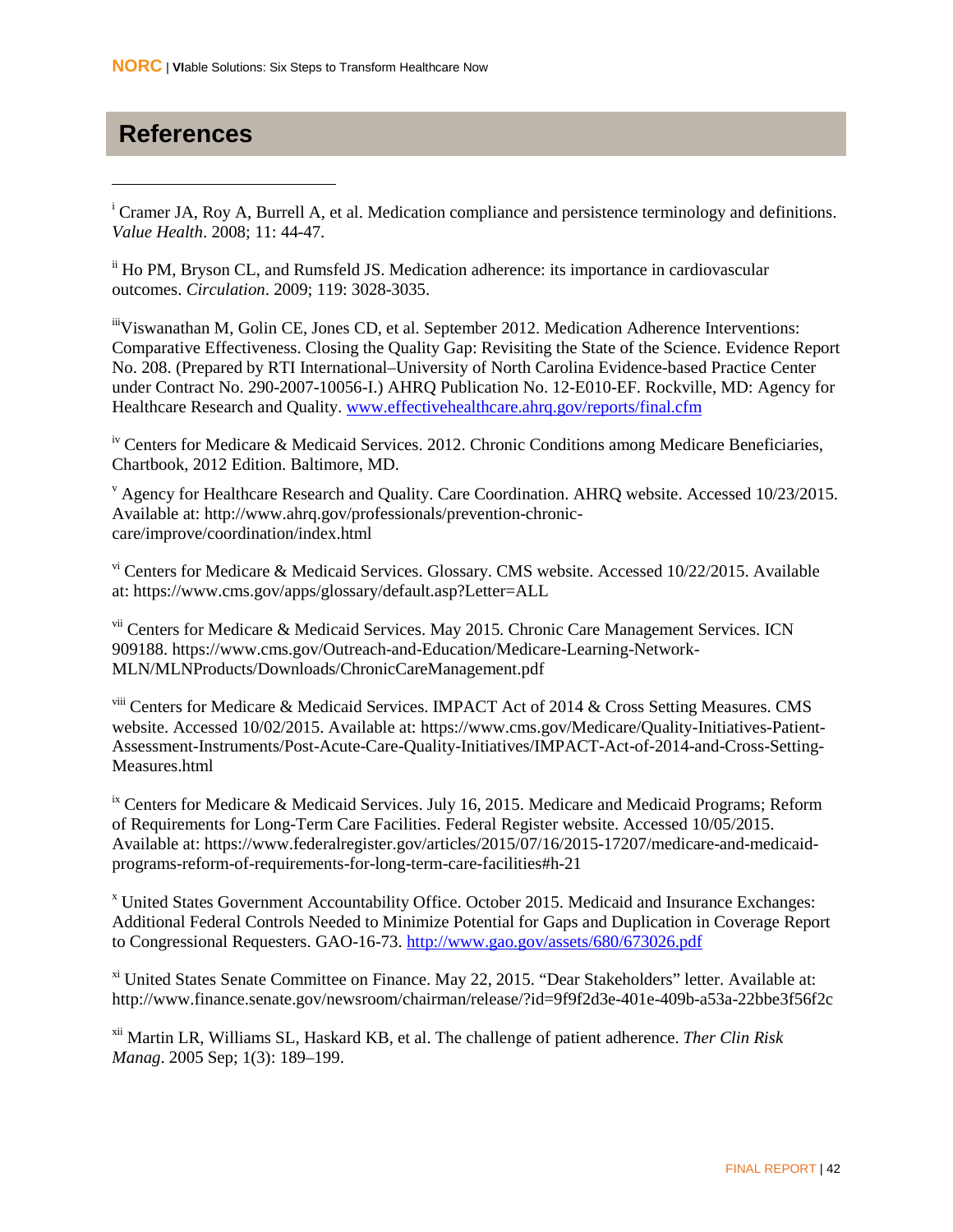xiii Gellad WF, Grenard J, McGlynn EA. 2009. A Review of Barriers to Medication Adherence: A Framework for Driving Policy Options. Cited from page 5. RAND: Santa Monica.

xiv Gellad WF, Grenard J, McGlynn EA. 2009. A Review of Barriers to Medication Adherence: A Framework for Driving Policy Options. Cited from Page 5. RAND: Santa Monica.

xv Centers for Medicare & Medicaid Services. September 28, 2015. CMS Announces Part D Enhanced Medication Therapy Management Model. CMS media release. Accessed 11/04/15. Available at: https://www.cms.gov/Newsroom/MediaReleaseDatabase/Press-releases/2015-Press-releases-items/2015- 09-28.html

xvi American Diabetes Association. Strategies for improving care. *Diabetes Care.* 2015; 38(Suppl. 1): S5– S7.

xvii American Diabetes Association. Standards of Medical Care in Diabetes 2015. *Diabetes Care.* 2015; 38(Suppl. 1).

xviiiU.S. Preventive Services Task Force. December 2015. Final Recommendation Statement: Abnormal Blood Glucose and Type 2 Diabetes Mellitus: Screening. U.S. Preventive Services Task Force website. Accessed 12/31/15. Available at:

[http://www.uspreventiveservicestaskforce.org/Page/Document/RecommendationStatementFinal/screening](http://www.uspreventiveservicestaskforce.org/Page/Document/RecommendationStatementFinal/screening-for-abnormal-blood-glucose-and-type-2-diabetes) [-for-abnormal-blood-glucose-and-type-2-diabetes](http://www.uspreventiveservicestaskforce.org/Page/Document/RecommendationStatementFinal/screening-for-abnormal-blood-glucose-and-type-2-diabetes)

xix Joslin Diabetes Center. 2015. What is Pre-Diabetes? Joslin Diabetes Center website. Accessed 12/31/ 15. Available at: [http://www.joslin.org/info/what\\_is\\_pre\\_diabetes.html](http://www.joslin.org/info/what_is_pre_diabetes.html)

<sup>xx</sup> Tucker ME. January 29, 2014. Medicare's Diabetes Testing Supply Program Found Lacking. Accessed November 13, 2015. Available at: <http://www.medscape.com/viewarticle/819908>

<sup>xxi</sup> April 29, 2015 Hypoglycemia Stakeholder Roundtable hosted by the Endocrine Society and Merck.

xxii Hussey PS, Schneider EC, Rudin RS, et al. Continuity and the costs of care for chronic disease. *JAMA Internal Medicine*. 2014; 174(5):742-748.

<sup>xxiii</sup> American Diabetes Association. Strategies for improving care. Sec. 1. In Standards of Medical Care in Diabetes 2015. *Diabetes Care*. 2015; 38(Suppl. 1): S5–S7.

<sup>xxiv</sup> American Diabetes Association. Strategies for improving care. Sec. 1. In Standards of Medical Care in Diabetes 2015. *Diabetes Care*. 2015; 38(Suppl. 1): S5–S7.

xxv Agency for Healthcare Research and Quality. Care Coordination. AHRQ website. Accessed 10/15/15. Available at: [http://www.ahrq.gov/professionals/prevention-chronic](http://www.ahrq.gov/professionals/prevention-chronic-care/improve/coordination/index.html)[care/improve/coordination/index.html](http://www.ahrq.gov/professionals/prevention-chronic-care/improve/coordination/index.html)

<sup>xxvi</sup> American Diabetes Association. Strategies for improving care. Sec. 1. In Standards of Medical Care in Diabetes 2015. *Diabetes Care*. 2015; 38(Suppl. 1): S5–S7.

xxvii AACE/ACE. Clinical practice guidelines for developing a diabetes mellitus comprehensive care plan – 2015. *Endocrine Practice*. 2015 Apr.; 21 (Suppl 1).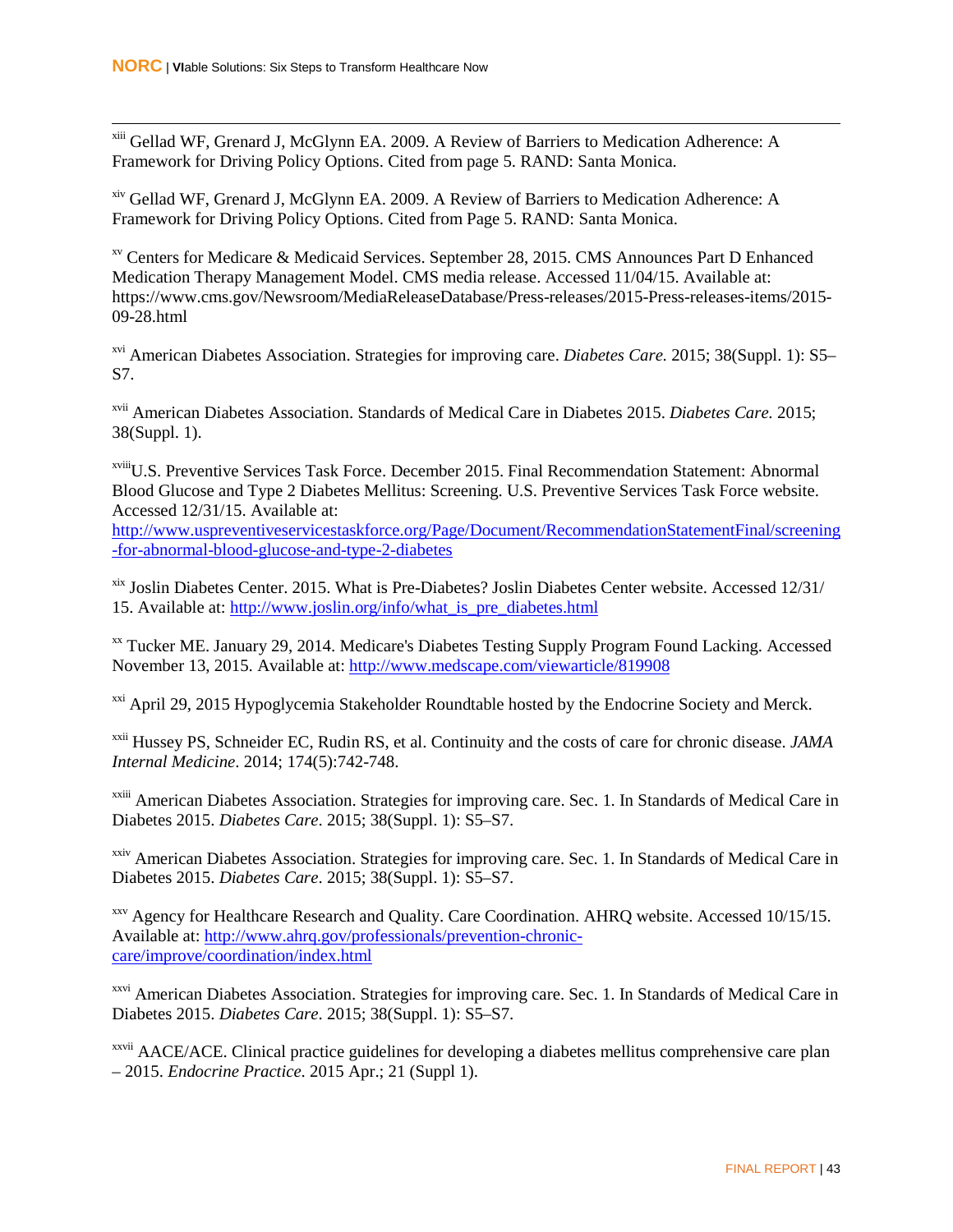xxviii Katon WJ, Lin EHB, Von Korff M, et al. Collaborative care for patients with depression and chronic illnesses. *N Engl J Med*. 2010; 363: 2611–2620.

xxix American Heart Association. Cardiovascular Disease & Diabetes. American Heart Association website. Accessed 10/23/15. Available at: http://www.heart.org/HEARTORG/Conditions/Diabetes/WhyDiabetesMatters/Cardiovascular-Disease-Diabetes\_UCM\_313865\_Article.jsp#.ViqPgpcvn\_Q

xxx American Diabetes Association. Strategies for improving care. Sec. 1. In Standards of Medical Care in Diabetes 2015. *Diabetes Care*. 2015; 38(Suppl. 1): S5–S7

<sup>xxxi</sup> National Diabetes Education Program. Nine Essential Functions of an Information System for Optimal Diabetes Care. NDEP website. Accessed 10/22/2015. Available at: [http://ndep.nih.gov/hcp-businesses](http://ndep.nih.gov/hcp-businesses-and-schools/practice-transformation/information-systems/functions.aspx#phct)[and-schools/practice-transformation/information-systems/functions.aspx#phct](http://ndep.nih.gov/hcp-businesses-and-schools/practice-transformation/information-systems/functions.aspx#phct)

xxxii Greenwood DA1, Blozis SA, Young HM, et al. Overcoming clinical inertia: a randomized clinical trial of a telehealth remote monitoring intervention using paired glucose testing in adults with type 2 diabetes. *J Med Internet Res*. 2015 Jul 21; 17(7): e178.

xxxiii Stone RA, Rao RH, Sevick MA, et al. Active care management supported by home telemonitoring in veterans with type 2 diabetes: the DiaTel randomized controlled trial. *Diabetes Care*. 2010; 33: 478–484.

xxxiv Centers for Disease Control and Prevention. Prediabetes: Am I at Risk? National Diabetes Prevention Program website. Accessed 10/23/15. Available at: <http://www.cdc.gov/diabetes/prevention/prediabetes.htm>

xxxv American Diabetes Association. Standards of Medical Care in Diabetes 2015. *Diabetes Care*. 2015; 38(Suppl. 1): S80.

xxxvi Patient-Centered Outcomes Research Institute. Project ACHIEVE (Achieving Patient-Centered Care and Optimized Health In Care Transitions by Evaluating the Value of Evidence). PCORI website. Accessed 10/22/2015. Available at: [http://www.pcori.org/research-results/2014/project-achieve](http://www.pcori.org/research-results/2014/project-achieve-achieving-patient-centered-care-and-optimized-health-care)[achieving-patient-centered-care-and-optimized-health-care](http://www.pcori.org/research-results/2014/project-achieve-achieving-patient-centered-care-and-optimized-health-care)

xxxvii Agency for Healthcare Research and Quality. Care Transitions from Hospital to Home: IDEAL Discharge Planning Implementation Handbook. [http://www.ahrq.gov/sites/default/files/wysiwyg/professionals/systems/hospital/engagingfamilies/strategy](http://www.ahrq.gov/sites/default/files/wysiwyg/professionals/systems/hospital/engagingfamilies/strategy4/Strat4_Implement_Hndbook_508_v2.pdf) [4/Strat4\\_Implement\\_Hndbook\\_508\\_v2.pdf](http://www.ahrq.gov/sites/default/files/wysiwyg/professionals/systems/hospital/engagingfamilies/strategy4/Strat4_Implement_Hndbook_508_v2.pdf)

xxxviii Agency for Healthcare Research and Quality. Care Transitions from Hospital to Home: IDEAL Discharge Planning Implementation Handbook. Accessed 10/22/2015. Available at: http://www.ahrq.gov/sites/default/files/wysiwyg/professionals/systems/hospital/engagingfamilies/strategy 4/Strat4\_Implement\_Hndbook\_508\_v2.pdf

<sup>xxxix</sup> American Diabetes Association. Diabetes care in the hospital, nursing home, and skilled nursing facility. Sec. 13. In Standards of Medical Care in Diabetes 2015. *Diabetes Care*. 2015; 38(Suppl. 1): S80– S85

xl Balaban RB. A physician's guide to talking about end-of-life care. *Journal of General Internal Medicine*. 2000; 15(3): 195-200.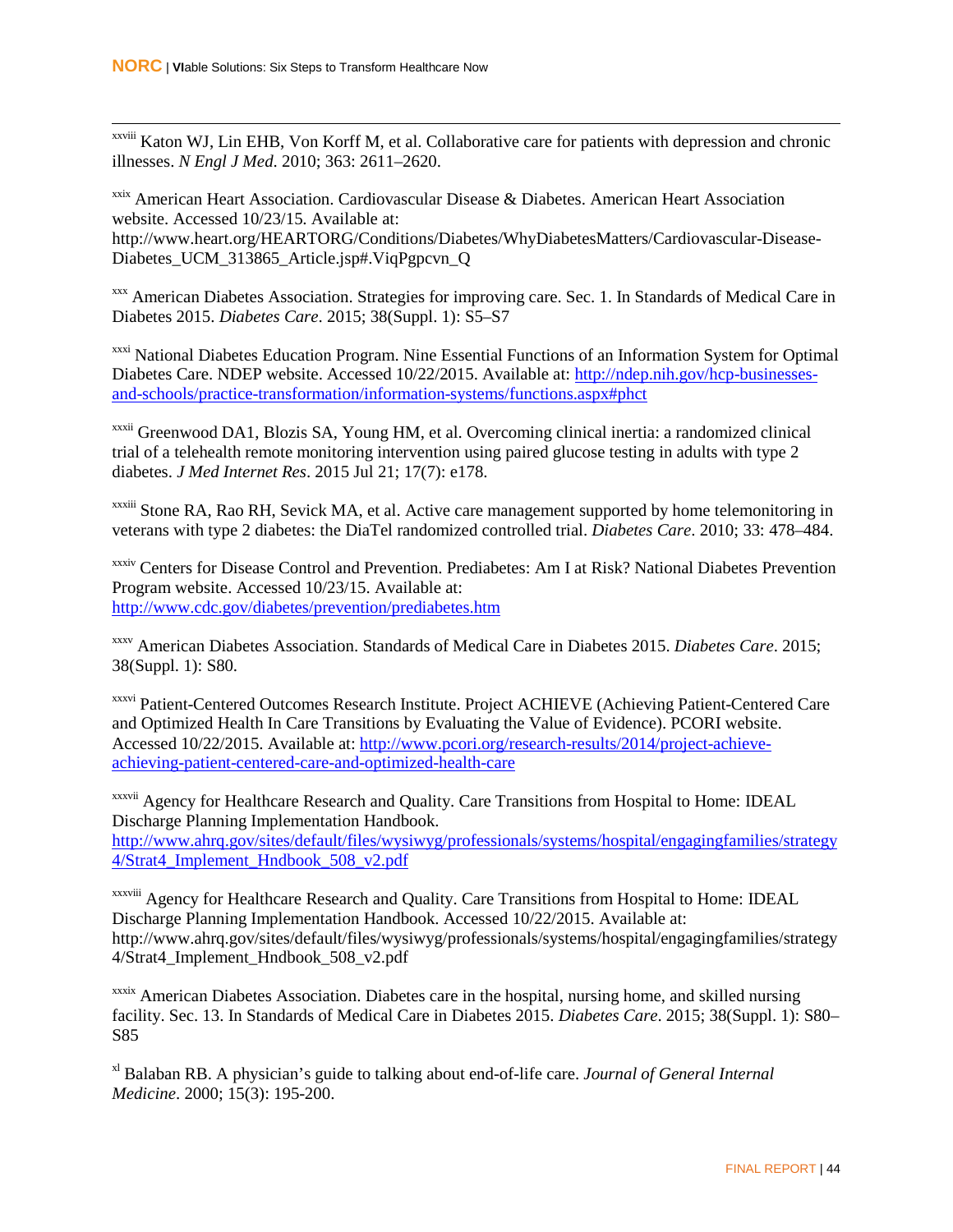<sup>xli</sup> Polonsky WH, Earles J, Smith S, et al. Integrating medical management with diabetes self-management training. *Diabetes Care*. 2003; 26: 3048-3053.

<sup>xlii</sup> Melko CN, Terry PE, Camp K, et al. Diabetes health coaching improves medication adherence: a pilot study. *American J Lifestyle Medicine*. 2010; 4(2): 187-194.

xliii Planas LG, Crosby KM, Mitchell KD, et al. Evaluation of a hypertension medication therapy management program in patients with diabetes. *J Am Pharm Assoc*. 2009; 49: 164–170.

<sup>xliv</sup> Watson LL, Bluml BM, Skoufalos A. Patient credentialing as a population health management strategy: a diabetes case study. *Popul Health Manag*. 2015 Jun; 18(3): 179-85.

xlv Pillay J, Chordiya P, Dhakal S, et al. September 2015. Behavioral Programs for Diabetes Mellitus. Evidence Report/Technology Assessment No. 221. (Prepared by the University of Alberta Evidencebased Practice Center under Contract No. 290-2012-00013-I.) AHRQ Publication No. 15-E003-EF. Rockville, MD: Agency for Healthcare Research and Quality. [www.effectivehealthcare.ahrq.gov/reports/final/cfm](http://www.effectivehealthcare.ahrq.gov/reports/final/cfm)

<sup>xlvi</sup> Li R, Shrestha SS, Lipman R, et. al. Diabetes Self-Management Education and Training Among Privately Insured Persons with Newly Diagnosed Diabetes — United States, 2011–2012. *CDC Morbidity and Mortality Weekly Report (MMWR)*. 2014 Nov 21; 63(46):1045-1049. Accessed 11/04/15. Available at[: http://www.cdc.gov/mmwr/preview/mmwrhtml/mm6346a2.htm](http://www.cdc.gov/mmwr/preview/mmwrhtml/mm6346a2.htm)

xlvii American Diabetes Association. Standards of Medical Care in Diabetes 2015. *Diabetes Care* 2015; 38(Suppl. 1)

xlviii U.S. Preventive Services Task Force (USPSTF). Final Recommendation Statement. Abnormal Blood Glucose and Type 2 Diabetes Mellitus: Screening. USPSTF website. Accessed 11/24/2015. Available at: [http://www.uspreventiveservicestaskforce.org/Page/Document/RecommendationStatementFinal/screening](http://www.uspreventiveservicestaskforce.org/Page/Document/RecommendationStatementFinal/screening-for-abnormal-blood-glucose-and-type-2-diabetes) [-for-abnormal-blood-glucose-and-type-2-diabetes.](http://www.uspreventiveservicestaskforce.org/Page/Document/RecommendationStatementFinal/screening-for-abnormal-blood-glucose-and-type-2-diabetes)

xlix Bastiaens H, Sunaert P, Wens J, et al. Supporting diabetes self-management in primary care: Pilotstudy of a group-based programme focusing on diet and exercise. *Prim Care Diabetes*. 2009; 3(2): 103- 109.

<sup>1</sup> Wadden TA, Butryn ML, Hong PS, et al. Behavioral treatment of obesity in patients encountered in primary care settings: a systematic review. *JAMA*. 2014 Nov 5; 312(17): 1779–1791.

<sup>li</sup> Pinto AM, Fava JL, Hoffmann DA, et al. Combining behavioral weight loss treatment and a commercial program: a randomized clinical trial. *Obesity*. 2013; 21: 673-680.

<sup>lii</sup> Aging & Disability Resource Center. About the Aging and Disability Resource Center Grant Program. Aging & Disability Resource Center website. Accessed 10/22/15. Available at[: http://www.adrc](http://www.adrc-tae.acl.gov/tiki-index.php?page=NewSite)[tae.acl.gov/tiki-index.php?page=NewSite](http://www.adrc-tae.acl.gov/tiki-index.php?page=NewSite)

liii Schillinger D, Grumbach K, Piette J, et al. Association of health literacy with diabetes outcomes. *JAMA*. 2002; 288(4): 475-482.

liv Seligman HK, Wallace AS, DeWalt DA, et al. Facilitating behavior change with low-literacy patient education materials. *Am J Health Behav*. 2007; 31(Suppl 1): S69–S78.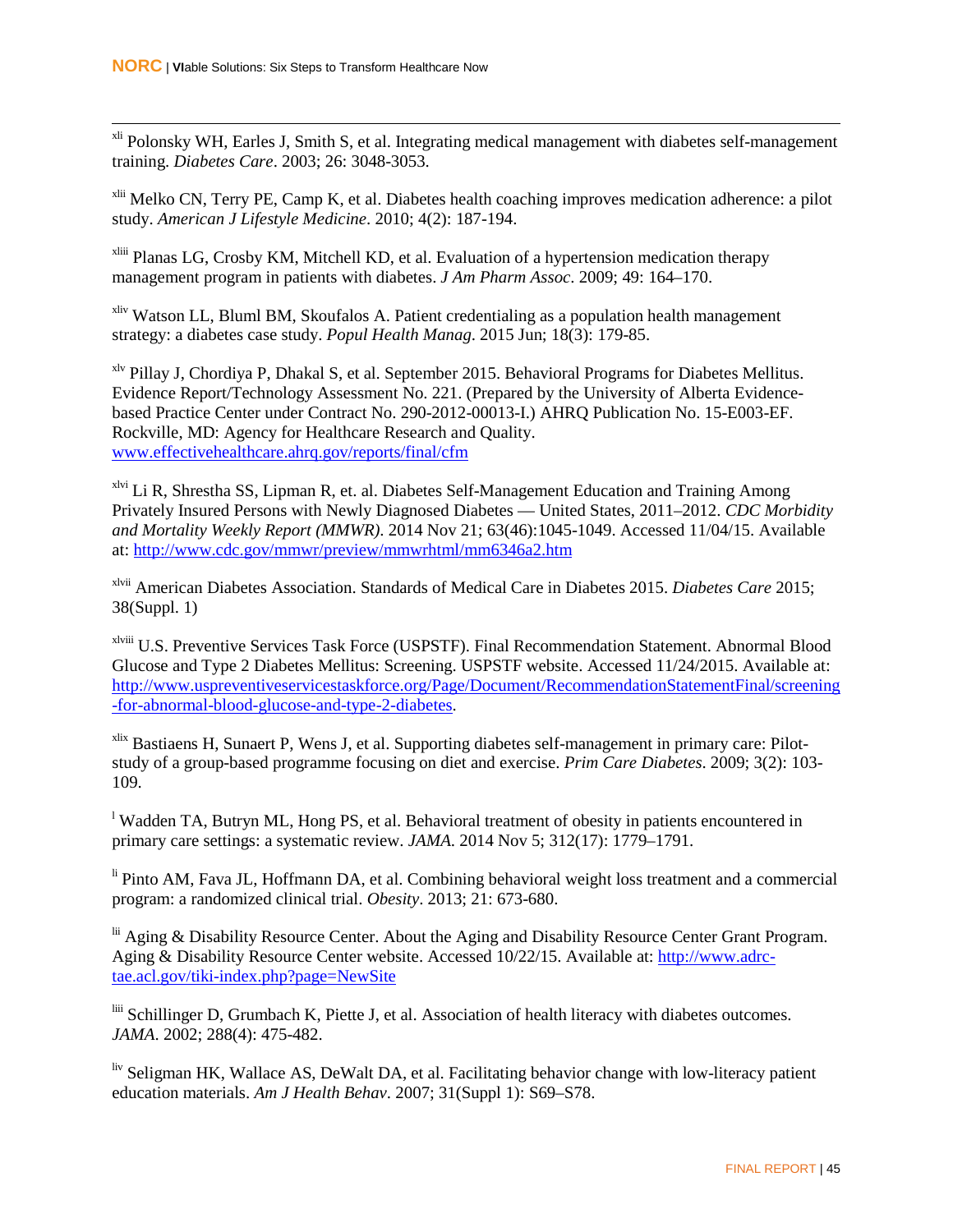<sup>lv</sup> Tripp-Reimer T, Choi E, Skemp Kelley L, et al. Cultural barriers to care: inverting the problem. *Diabetes Spectrum*. 2001 Jan; 14(1): 13-22.

<sup>lvi</sup> American Association of Diabetes Educators. July 28, 2015. Cultural Considerations in Diabetes Education. AADE Practice Synopsis. American Association of Diabetes Educators website. Accessed 10/23/15. Available at: [https://www.diabeteseducator.org/docs/default-source/default-document](https://www.diabeteseducator.org/docs/default-source/default-document-library/cultural-considerations-in-diabetes-management.pdf?sfvrsn=0)[library/cultural-considerations-in-diabetes-management.pdf?sfvrsn=0](https://www.diabeteseducator.org/docs/default-source/default-document-library/cultural-considerations-in-diabetes-management.pdf?sfvrsn=0)

lvii United States Government Accountability Office. September 2015. Electronic Health Records: Nonfederal Efforts to Help Achieve Health Information Interoperability. http://www.gao.gov/assets/680/672585.pdf

lviii Index for Excerpts from the American Recovery and Reinvestment Act of 2009 (ARRA). [https://www.healthit.gov/sites/default/files/hitech\\_act\\_excerpt\\_from\\_arra\\_with\\_index.pdf](https://www.healthit.gov/sites/default/files/hitech_act_excerpt_from_arra_with_index.pdf)

lix The Office of the National Coordinator for Health Information Technology (ONC). Report to Congress 2015: Report on Health Information Blocking. [https://www.healthit.gov/sites/default/files/reports/info\\_blocking\\_040915.pdf](https://www.healthit.gov/sites/default/files/reports/info_blocking_040915.pdf)

<sup>1x</sup> Hsiao C-J and Hing E. 2014. Use and Characteristics of Electronic Health Record Systems Among Office-Based Physician Practices: United States, 2001–2013. NCHS data brief, no 143. Hyattsville, MD: National Center for Health Statistics[. http://www.cdc.gov/nchs/data/databriefs/db143.htm](http://www.cdc.gov/nchs/data/databriefs/db143.htm)

<sup>lxi</sup> Heisey-Grove D and Patel V. September 2015. Any, Certified, or Basic: Quantifying Physician EHR Adoption. ONC Data Brief, no. 28. Washington, DC: Office of the National Coordinator for Health Information Technology.

[https://www.healthit.gov/sites/default/files/briefs/oncdatabrief28\\_certified\\_vs\\_basic.pdf](https://www.healthit.gov/sites/default/files/briefs/oncdatabrief28_certified_vs_basic.pdf)

<sup>1xii</sup> Charles D, Gabriel M., Searcy T. April 2015. Adoption of Electronic Health Record Systems among U.S. Non-Federal Acute Care Hospitals: 2008-2014. ONC Data Brief, no.23. Washington, DC: Office of the National Coordinator for Health Information Technology. <https://www.healthit.gov/sites/default/files/data-brief/2014HospitalAdoptionDataBrief.pdf>

<sup>lxiii</sup> Swain M and Galvez E. May 5, 2014. Health Information Exchange among U.S. Hospitals Continues to Grow, but Significant Work Remains. Health IT Buzz website. Accessed 11/3/15. Available at: http://www.healthit.gov/buzz-blog/health-information-exchange-2/health-information-exchangehospitals-continues-grow-significant-work-remains/

<sup>1xiv</sup> United States Government Accountability Office. September 2015. Electronic Health Records: Nonfederal Efforts to Help Achieve Health Information Interoperability. http://www.gao.gov/assets/680/672585.pdf

lxv Center for Medical Interoperability. 2015.<http://medicalinteroperability.org/>

<sup>lxvi</sup> The Office of the National Coordinator for Health Information Technology. Connecting Health and Care for the Nation: A Shared Nationwide Interoperability Roadmap. Final Version 1.0. [https://www.healthit.gov/sites/default/files/hie-interoperability/nationwide-interoperability-roadmap](https://www.healthit.gov/sites/default/files/hie-interoperability/nationwide-interoperability-roadmap-final-version-1.0.pdf)[final-version-1.0.pdf](https://www.healthit.gov/sites/default/files/hie-interoperability/nationwide-interoperability-roadmap-final-version-1.0.pdf)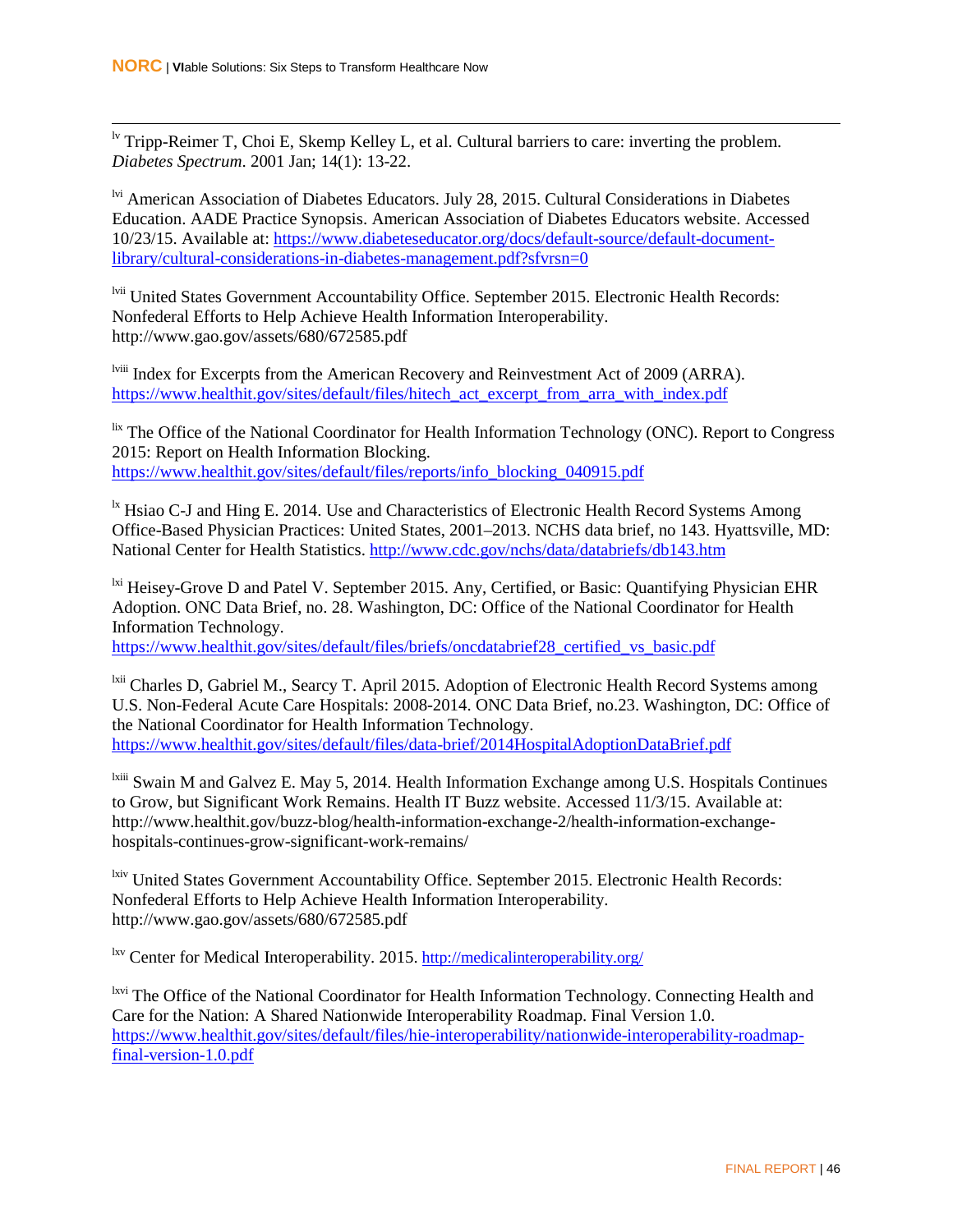lxvii The Office of the National Coordinator for Health Information Technology. Connecting Health and Care for the Nation: A Shared Nationwide Interoperability Roadmap. Final Version 1.0. [https://www.healthit.gov/sites/default/files/hie-interoperability/nationwide-interoperability-roadmap](https://www.healthit.gov/sites/default/files/hie-interoperability/nationwide-interoperability-roadmap-final-version-1.0.pdf)[final-version-1.0.pdf](https://www.healthit.gov/sites/default/files/hie-interoperability/nationwide-interoperability-roadmap-final-version-1.0.pdf)

<sup>lxviii</sup> Institute of Medicine. March 2001. Crossing the Quality Chasm: A New Health System for the 21<sup>st</sup> Century. [https://iom.nationalacademies.org/~/media/Files/Report%20Files/2001/Crossing-the-Quality-](https://iom.nationalacademies.org/~/media/Files/Report%20Files/2001/Crossing-the-Quality-Chasm/Quality%20Chasm%202001%20%20report%20brief.pdf)[Chasm/Quality%20Chasm%202001%20%20report%20brief.pdf](https://iom.nationalacademies.org/~/media/Files/Report%20Files/2001/Crossing-the-Quality-Chasm/Quality%20Chasm%202001%20%20report%20brief.pdf)

<sup>lxix</sup> Bipartisan Policy Center. December 2015. Improving Health through Interoperability and Information Sharing: Advancing Medical Innovation for a Healthier America. http://bipartisanpolicy.org/wpcontent/uploads/2015/11/BPC-Improving-Health-Interoperability.pdf

<sup>lxx</sup> Bipartisan Policy Center. December 2015. Improving Health through Interoperability and Information Sharing: Advancing Medical Innovation for a Healthier America. http://bipartisanpolicy.org/wpcontent/uploads/2015/11/BPC-Improving-Health-Interoperability.pdf

<sup>lxxi</sup> Finney Rutten LJ, Agunwamba AA, Greene SM, et al. Enabling patient-centered communication and care through health information technology. *Journal of Communication in Healthcare*. 2014; *7*(4): 255- 261.

<sup>lxxii</sup> The Office of the National Coordinator for Health Information Technology. Connecting Health and Care for the Nation: A Shared Nationwide Interoperability Roadmap. Final Version 1.0. [https://www.healthit.gov/sites/default/files/hie-interoperability/nationwide-interoperability-roadmap](https://www.healthit.gov/sites/default/files/hie-interoperability/nationwide-interoperability-roadmap-final-version-1.0.pdf)[final-version-1.0.pdf](https://www.healthit.gov/sites/default/files/hie-interoperability/nationwide-interoperability-roadmap-final-version-1.0.pdf)

lxxiii CommonWell Health Alliance. 2015. Services. CommonWell Health Alliance website. Accessed 10/26/15. Available at: <http://www.commonwellalliance.org/services/>

<sup>lxxiv</sup> HealtheConnections. What is the SHIN-NY? HealtheConnections website. Accessed 10/26/15. Available at: [http://www.healtheconnections.org/wp-content/uploads/2015/04/what-is-the-shin](http://www.healtheconnections.org/wp-content/uploads/2015/04/what-is-the-shin-ny_rob.pdf)[ny\\_rob.pdf](http://www.healtheconnections.org/wp-content/uploads/2015/04/what-is-the-shin-ny_rob.pdf)

<sup>lxxv</sup> The Office of the National Coordinator for Health Information Technology. Connecting Health and Care for the Nation: A Shared Nationwide Interoperability Roadmap. Final Version 1.0. [https://www.healthit.gov/sites/default/files/hie-interoperability/nationwide-interoperability-roadmap](https://www.healthit.gov/sites/default/files/hie-interoperability/nationwide-interoperability-roadmap-final-version-1.0.pdf)[final-version-1.0.pdf](https://www.healthit.gov/sites/default/files/hie-interoperability/nationwide-interoperability-roadmap-final-version-1.0.pdf)

<sup>lxxvi</sup> The Office of the National Coordinator for Health Information Technology. April 2015. Guide to Privacy and Security of Electronic Health Information: Version 2.0. <https://www.healthit.gov/sites/default/files/pdf/privacy/privacy-and-security-guide.pdf>

lxxvii Myers E. May 11, 2015. Presentation: Stage 3 Meaningful Use Proposed Rule Overview. eHealth: Centers for Medicare & Medicaid Services. [https://www.cms.gov/eHealth/downloads/Webinar\\_eHealth\\_May11\\_ONCStage3.pdf](https://www.cms.gov/eHealth/downloads/Webinar_eHealth_May11_ONCStage3.pdf)

lxxviii United States Government Accountability Office. Report to Congressional Requesters. September 2015. Electronic Health Records: Nonfederal Efforts to Help Achieve Health Information Interoperability.<http://www.gao.gov/assets/680/672585.pdf>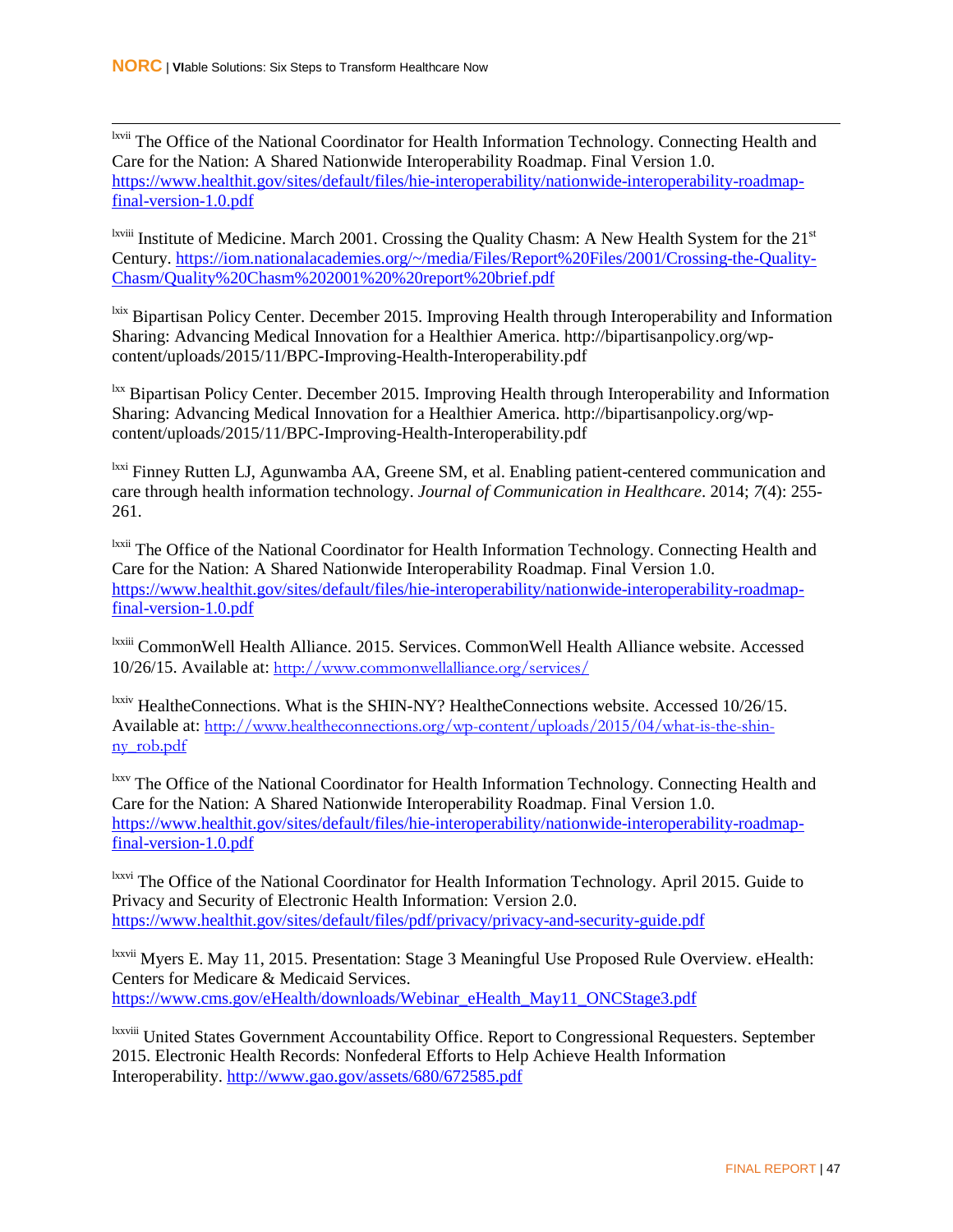lxxix The Office of the National Coordinator for Health Information Technology. Connecting Health and Care for the Nation: A Shared Nationwide Interoperability Roadmap. Final Version 1.0. [https://www.healthit.gov/sites/default/files/hie-interoperability/nationwide-interoperability-roadmap](https://www.healthit.gov/sites/default/files/hie-interoperability/nationwide-interoperability-roadmap-final-version-1.0.pdf)[final-version-1.0.pdf](https://www.healthit.gov/sites/default/files/hie-interoperability/nationwide-interoperability-roadmap-final-version-1.0.pdf)

<sup>lxxx</sup> The Office of the National Coordinator for Health Information Technology. Connecting Health and Care for the Nation: A Shared Nationwide Interoperability Roadmap. Final Version 1.0. [https://www.healthit.gov/sites/default/files/hie-interoperability/nationwide-interoperability-roadmap](https://www.healthit.gov/sites/default/files/hie-interoperability/nationwide-interoperability-roadmap-final-version-1.0.pdf)[final-version-1.0.pdf](https://www.healthit.gov/sites/default/files/hie-interoperability/nationwide-interoperability-roadmap-final-version-1.0.pdf)

lxxxi HL7 International. September 24, 2015. Main Page/Background. HL7 International website. Accessed 12/15/15. Available at: [http://argonautwiki.hl7.org/index.php?title=Main\\_Page/Background](http://argonautwiki.hl7.org/index.php?title=Main_Page/Background)

<sup>lxxxii</sup> The Sequoia Project. 2015. What is Carequality? The Sequoia Project website. Accessed 12/15/15. Available at:<http://sequoiaproject.org/carequality/>

<sup>Ixxxiii</sup> The Sequoia Project. 2015. What We Do. The Sequoia Project website. Accessed 12/15/15. Available at: http://sequoiaproject.org/carequality/what-we-do/

lxxxiv The Direct Project. October 11, 2010. The Direct Project Overview. <http://wiki.directproject.org/file/view/DirectProjectOverview.pdf>

<sup>lxxxv</sup> The Direct Project. October 11, 2010. The Direct Project Overview. <http://wiki.directproject.org/file/view/DirectProjectOverview.pdf>

lxxxvi Office of the National Coordinator for Health IT. 2016 Interoperability Standards Advisory: Best Available Standards and Implementation Specifications. https://www.healthit.gov/sites/default/files/2016interoperabilitystandardsadvisoryfinalv2\_02.pdf

lxxxvii The Office of the National Coordinator for Health Information Technology. May 2013. Governance Framework for Trusted Electronic Health Information Exchange. https://www.healthit.gov/sites/default/files/GovernanceFrameworkTrustedEHIE\_Final.pdf

lxxxviii The Office of the National Coordinator for Health Information Technology. April 2015. Report to Congress: Report on Health Information Blocking. [https://www.healthit.gov/sites/default/files/reports/info\\_blocking\\_040915.pdf](https://www.healthit.gov/sites/default/files/reports/info_blocking_040915.pdf)

lxxxix The Office of the National Coordinator for Health Information Technology. April 2015. Report to Congress: Report on Health Information Blocking. [https://www.healthit.gov/sites/default/files/reports/info\\_blocking\\_040915.pdf](https://www.healthit.gov/sites/default/files/reports/info_blocking_040915.pdf)

xc CommonWell Health Alliance. 2015. Services. CommonWell Health Alliance website. Accessed 12/15/15. Available at: http://www.commonwellalliance.org/services/

<sup>xci</sup> Moore M. October 19, 2015. Healthcare Vendors Agree to Interoperability Metric During KLAS Keystone Summit. KLAS Research Press Release. Accessed 11/2/15. Available at: [http://www.klasresearch.com/about-us/press-room/2015/10/19/healthcare-vendors-agree-to](http://www.klasresearch.com/about-us/press-room/2015/10/19/healthcare-vendors-agree-to-interoperability-metric-during-klas-keystone-summit)[interoperability-metric-during-klas-keystone-summit](http://www.klasresearch.com/about-us/press-room/2015/10/19/healthcare-vendors-agree-to-interoperability-metric-during-klas-keystone-summit)

<sup>xcii</sup> Green L. June 2, 2015. Are You a Victim of Data Blocking? The Obama Administration Wants to Know. Modern Healthcare. http://www.modernhealthcare.com/article/20150602/NEWS/150609979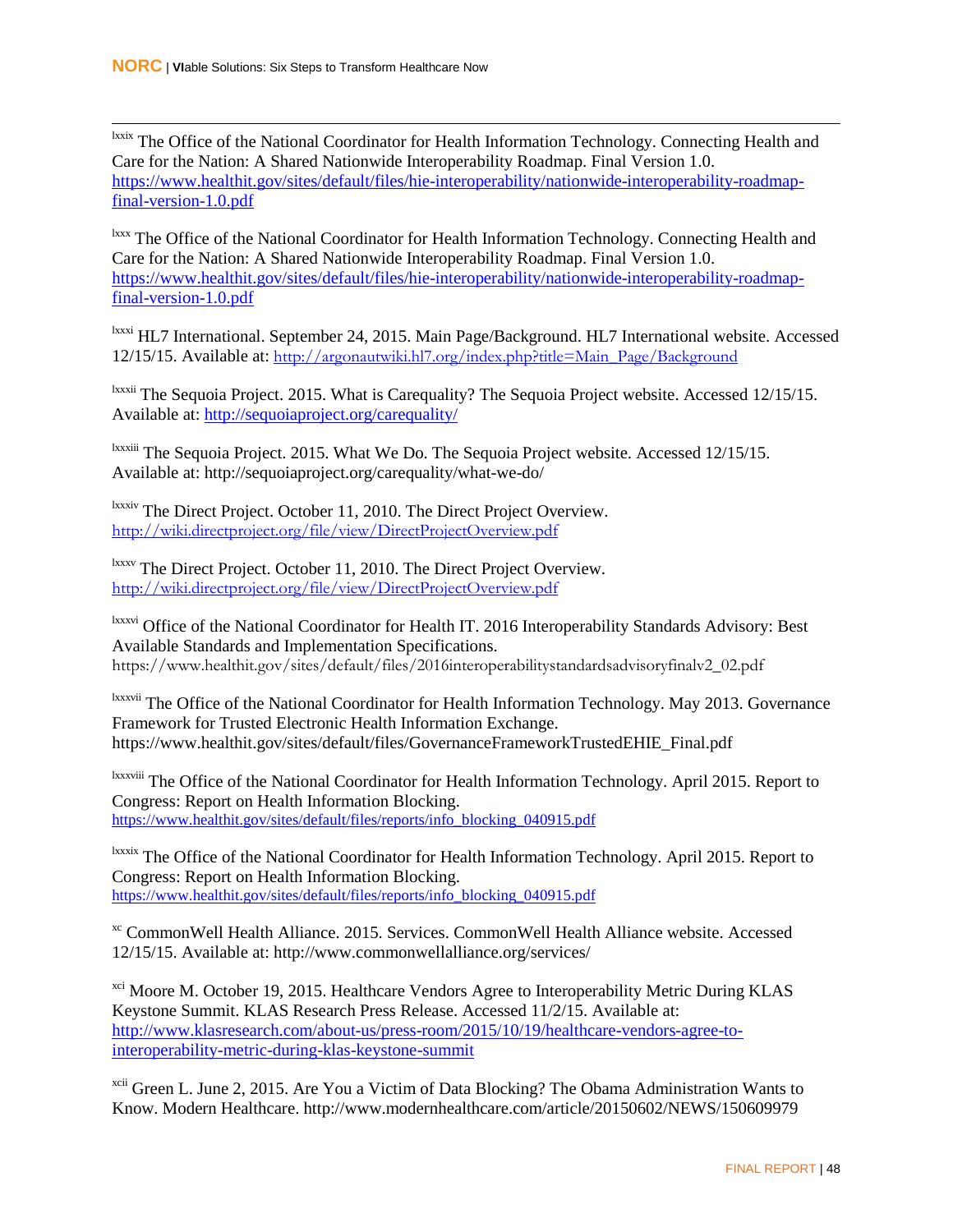xciii Green L. June 2, 2015. Are You a Victim of Data Blocking? The Obama Administration Wants to Know. Modern Healthcare. http://www.modernhealthcare.com/article/20150602/NEWS/150609979

<sup>xciv</sup> The Office of the National Coordinator for Health Information Technology. April 2015. Report to Congress: Report on Health Information Blocking. [https://www.healthit.gov/sites/default/files/reports/info\\_blocking\\_040915.pdf](https://www.healthit.gov/sites/default/files/reports/info_blocking_040915.pdf)

<sup>xcv</sup> The Office of the National Coordinator for Health Information Technology. April 2015. Report to Congress: Report on Health Information Blocking. [https://www.healthit.gov/sites/default/files/reports/info\\_blocking\\_040915.pdf](https://www.healthit.gov/sites/default/files/reports/info_blocking_040915.pdf)

xcvi U.S. Department of Health and Human Services. January 26, 2015. Better, Smarter, Healthier: In Historic Announcement, HHS Sets Clear Goals and Timeline for Shifting Medicare Reimbursements from Volume to Value. HHS Press Release. Accessed 12/9/15. Available at: [http://www.hhs.gov/about/news/2015/01/26/better-smarter-healthier-in-historic-announcement-hhs-sets](http://www.hhs.gov/about/news/2015/01/26/better-smarter-healthier-in-historic-announcement-hhs-sets-clear-goals-and-timeline-for-shifting-medicare-reimbursements-from-volume-to-value.html)[clear-goals-and-timeline-for-shifting-medicare-reimbursements-from-volume-to-value.html](http://www.hhs.gov/about/news/2015/01/26/better-smarter-healthier-in-historic-announcement-hhs-sets-clear-goals-and-timeline-for-shifting-medicare-reimbursements-from-volume-to-value.html)

 $x$ cvii 42 U.S.C. § 1320a-7b(b) (2015).

xcviii 42 U.S.C. § 1395nn(a) (2015).

xcix Pub. Law 114-10, 129 Stat. 87 ("MACRA") (Apr 16, 2015).

 $\textdegree$  MACRA, § 101(e)(7).

 $\text{c}^{\text{c}}$  MACRA, § 512(b) (i.e., "Gainsharing Report").

 $\chi$ <sup>cii</sup> Social Security Act 1128A(b)(1)

 $\chi$ <sup>ciii</sup> MACRA, § 512(a)

civ CMS, "Revisions to Payment Policies Under the Physician Fee Schedule and Other Revisions to Part B for CY 2016," 80 Fed. Reg. 41686 (July 15, 2015).

 $\degree$  80 Fed. Reg. at 41909-30.

<sup>cvi</sup> CMS, "Revisions to Payment Policies Under the Physician Fee Schedule and Other Revisions to Part B for CY 2016" 80 Fed. Reg. 70886 (November 16, 2015). Comment period ends at 5 pm (EST) on December 29, 2015.

<sup>cvii</sup> 80 Fed. Reg. at 41929.

<sup>cviii</sup> APM report (MACRA §101(e)(7)) and Gainsharing report (MACRA § 512(b)).

 $\frac{\text{cix}}{\text{80}}$  Fed. Reg. at 71341.

<sup>cx</sup> OIG "Final Waivers in Connection With the Shared Savings Program" 76 Fed. Reg. 67992; CMS "Medicare Shared Savings Program: Accountable Care Organizations" 76 Fed. Reg. 67802.

<sup>cxi</sup> OIG "Safe Harbors for Certain Electronic Prescribing and Electronic Health Records Arrangements Under the Anti-Kickback Statute" 71 Fed. Reg. 45110 (August 8, 2006); CMS "Physician Referrals to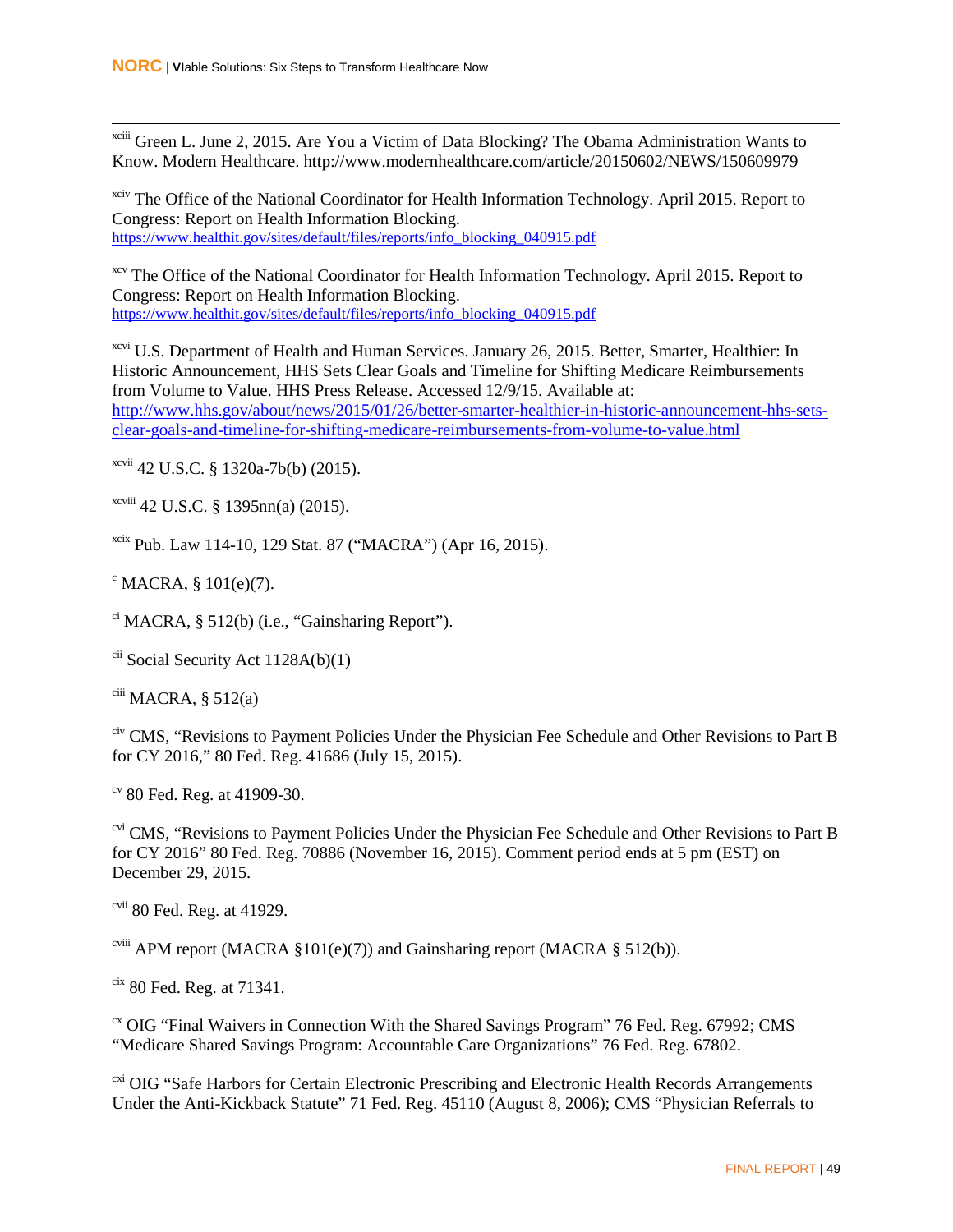$\overline{a}$ 

Health Care Entities With Which They Have Financial Relationships; Exceptions for Certain Electronic Prescribing and Electronic Health Records Arrangement" 71 Fed. Reg. 45140 (August 8, 2006)

<sup>cxii</sup> OIG, 71 Fed. Reg. at 45151-2; CMS, 71 Fed. Reg. at 45151.

<sup>cxiii</sup> OIG "Electronic Health Records Safe Harbor Under the Anti-Kickback Statute" 78 Fed. Reg. 79202 (2013); CMS "Physicians' Referrals to Health Care Entities With Which They Have Financial Relationships: Exceptions for Certain Electronic Health Records Arrangements" 78 Fed. Reg. 78751 (2013).

cxiv OIG, 78 Fed. Reg. at 79216; CMS, 78 Fed. Reg. at 78765.

cxv OIG, 78 Fed. Reg. at 79216; CMS, 78 Fed. Reg. at 78766.

<sup>cxvi</sup> Office of the Inspector General. October 6, 2015. OIG Policy Reminder: Information Blocking and the Federal Anti-Kickback Statute. [http://oig.hhs.gov/compliance/alerts/guidance/policy-reminder-](http://oig.hhs.gov/compliance/alerts/guidance/policy-reminder-100615.pdf)[100615.pdf.](http://oig.hhs.gov/compliance/alerts/guidance/policy-reminder-100615.pdf)

cxvii 80 Fed. Reg. 68126 (Nov 3, 2015).

cxviii Public Interest Committee, American Health Lawyers Association (AHLA). White Paper: A Public Policy Discussion: Taking the Measure of the Stark Law ("AHLA White Paper"). 2009; 21: 14-16. https://www.healthlawyers.org/hlresources/PI/ConvenerSessions/Documents/Stark%20White%20Paper.p df

<sup>cxix</sup> Paulhus ME. The Medicare Anti-Kickback Statute: in need of reconstructive surgery for the digital age. *59 Wash. Lee L. Rev*. 2002: 677; 706-07.

cxx Medicare Access and CHIP Reauthorization Act of 2015 ("MACRA"), Pub. Law 114-10, 129 Stat. 87, § 512(b) (Apr 16, 2015).

<sup>cxxi</sup> Public Interest Committee, American Health Lawyers Association (AHLA). White Paper: A Public Policy Discussion: Taking the Measure of the Stark Law ("AHLA White Paper"). 2009; 21: 13, 21. https://www.healthlawyers.org/hlresources/PI/ConvenerSessions/Documents/Stark%20White%20Paper.p df

**cxxii** Health Insurance Portability and Accountability Act of 1996, Pub. Law 104-191, 110 Stat. 1936 (August 21, 1996).

cxxiii The Office of the National Coordinator for Health Information Technology. Connecting Health and Care for the Nation: A Shared Nationwide Interoperability Roadmap. Final Version 1.0. [https://www.healthit.gov/sites/default/files/hie-interoperability/nationwide-interoperability-roadmap](https://www.healthit.gov/sites/default/files/hie-interoperability/nationwide-interoperability-roadmap-final-version-1.0.pdf)[final-version-1.0.pdf](https://www.healthit.gov/sites/default/files/hie-interoperability/nationwide-interoperability-roadmap-final-version-1.0.pdf)

cxxiv The Office for National Coordinator for Health Information Technology. Connecting Health and Care for the Nation: A Shared Nationwide Interoperability Roadmap. Final Version 1.0. <https://www.healthit.gov/sites/default/files/hie-interoperability/nationwide-interoperability-roadmap-final-version-1.0.pdf>

cxxv The Sequoia Project. 2015. A Framework for Cross-Organizational Patient Identity Matching Available Now for Public Comment. [http://sequoiaproject.org/framework-for-cross-organizational](http://sequoiaproject.org/framework-for-cross-organizational-patient-identity-matching/)[patient-identity-matching/](http://sequoiaproject.org/framework-for-cross-organizational-patient-identity-matching/)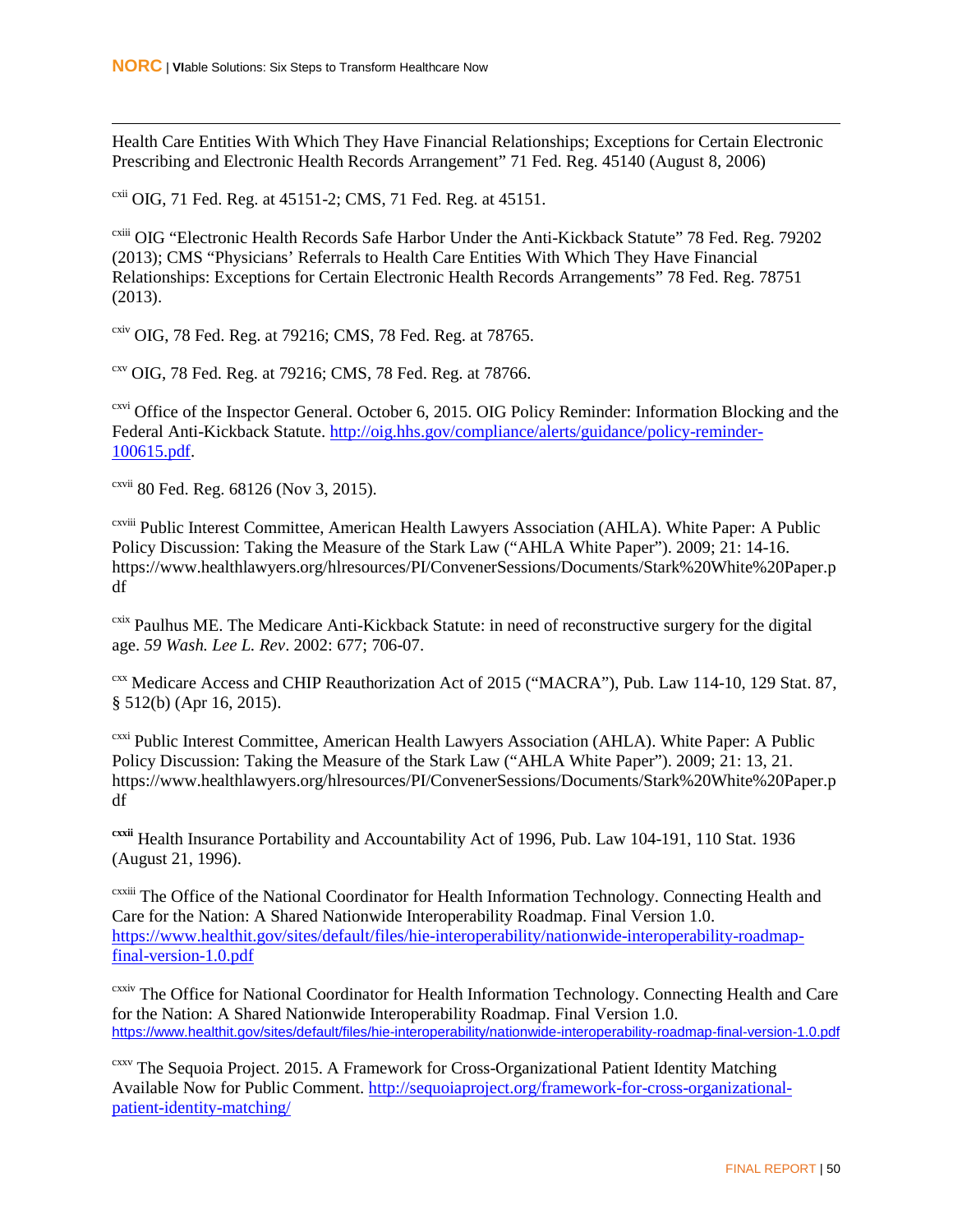cxxvi Audacious Inquiry, LLC. February 7, 2014. Prepared for the Office of the National Coordinator for Health Information Technology. Patient Identification and Matching Final Report. [https://www.healthit.gov/sites/default/files/patient\\_identification\\_matching\\_final\\_report.pdf](https://www.healthit.gov/sites/default/files/patient_identification_matching_final_report.pdf)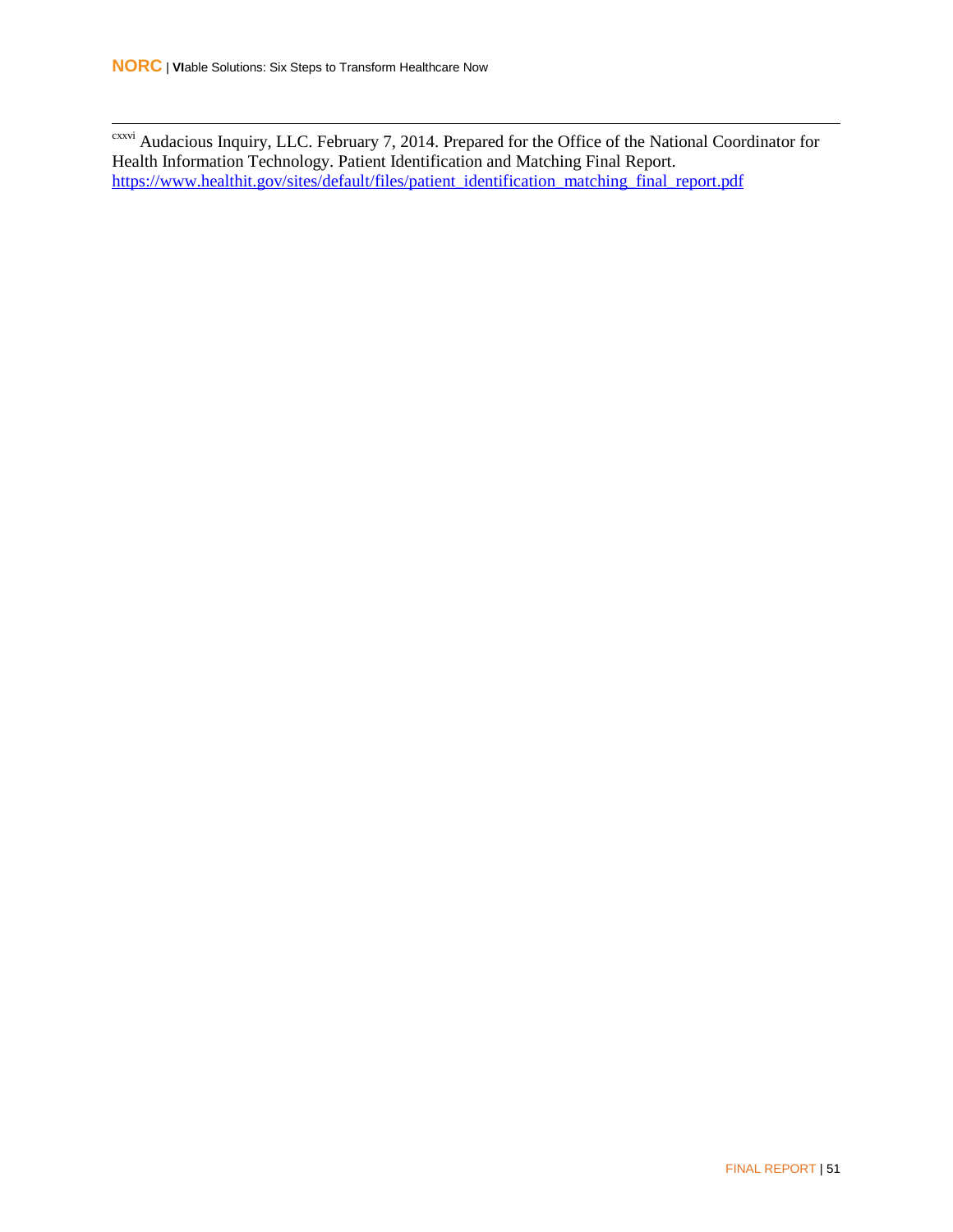# <span id="page-60-0"></span>**Appendix A**

#### <span id="page-60-1"></span>**Table 6.** Issues with FDA Regulations

| <b>Issue</b>                                                                                                                                                                                                                                                                                                                                                                                                                                | <b>Summary</b>                                                                                                                                                                                                                                                                                                                                                                                                                                                                                                                                                                                                                                                                                                                                                                                                                                                                                                                                                                                                                                                                                                                                                                                                                                                                                                             |
|---------------------------------------------------------------------------------------------------------------------------------------------------------------------------------------------------------------------------------------------------------------------------------------------------------------------------------------------------------------------------------------------------------------------------------------------|----------------------------------------------------------------------------------------------------------------------------------------------------------------------------------------------------------------------------------------------------------------------------------------------------------------------------------------------------------------------------------------------------------------------------------------------------------------------------------------------------------------------------------------------------------------------------------------------------------------------------------------------------------------------------------------------------------------------------------------------------------------------------------------------------------------------------------------------------------------------------------------------------------------------------------------------------------------------------------------------------------------------------------------------------------------------------------------------------------------------------------------------------------------------------------------------------------------------------------------------------------------------------------------------------------------------------|
| <b>Reduce Regulatory Burdens on Multicenter</b><br>Clinical Trials - Eliminate the prohibition on<br>using a single IRB of record for device trials,<br>conforming the statute to the requirements for<br>drug trials and the practice for other types of<br>multicenter trials, and would require FDA to<br>develop guidance on the use of such single IRBs<br>in device trials (Cures Sections 2261 and<br>2262) <sup>cxxviicxxviii</sup> | Five problem areas:<br>. HIPAA has overburdened IRBs, confused prospective<br>research participants, and slowed research and increased<br>its cost<br>• Local review of multicenter studies delays research and<br>does not improve protocols or consent forms<br>• Reporting off-site adverse events to local IRBs is wasteful<br>of the resources of sponsors, investigators, and local IRBs<br>and does not add to participant safety<br>• Uncertainties about key terms in the regulations governing<br>pediatric research lead to marked differences in the ways<br>that local IRBs review research involving children<br>Lack of consensus on when IRB review is required for quality<br>improvement efforts is slowing progress<br>• FDA and OHRP support the use of central IRBs for<br>multicenter trials<br>In July 2011, DHHS invited comments on their proposal to<br>change the Common Rule to include mandated centralized<br>review for multicenter trials<br>Local IRBs vary in their willingness to defer to centralized<br><b>IRB</b> review                                                                                                                                                                                                                                                             |
| Recognition of Standards Reduce FDA<br><b>Premarket Submission Rule - Reduce the</b><br>review burden on FDA and companies by<br>allowing companies to make certain changes to<br>devices without a premarket submission if their<br>quality system has been certified as capable of<br>evaluating such changes (Cures Section<br>$2201)^{\text{cxxix}}$                                                                                    | Center for Devices and Radiological Health (CDRH) believes<br>that conformance with recognized consensus standards can<br>support a reasonable assurance of safety and/or<br>effectiveness for many applicable aspects of medical devices<br>Information submitted on conformance with such standards<br>should have a direct bearing on safety and effectiveness<br>determinations made during the review of IDEs, HDEs,<br>PMAs, and PDPs<br>In 510(k)s, information on conformance with recognized<br>consensus standards may help establish the substantial<br>equivalence of a new device to a legally marketed predicate<br>device<br>if any premarket submission contains a declaration of<br>conformity to the recognized consensus standards, this<br>declaration should, in many cases, eliminate the need to<br>review the actual test data for those aspects of the device<br>addressed by the standards<br>Conformance with recognized consensus standards may not<br>always be a sufficient basis for regulatory decision, for<br>example, a specific device may raise a safety or<br>effectiveness issue not addressed by any recognized<br>consensus standard, or a specific FDA regulation may<br>require additional information beyond what conformity to the<br>recognized consensus standards provides |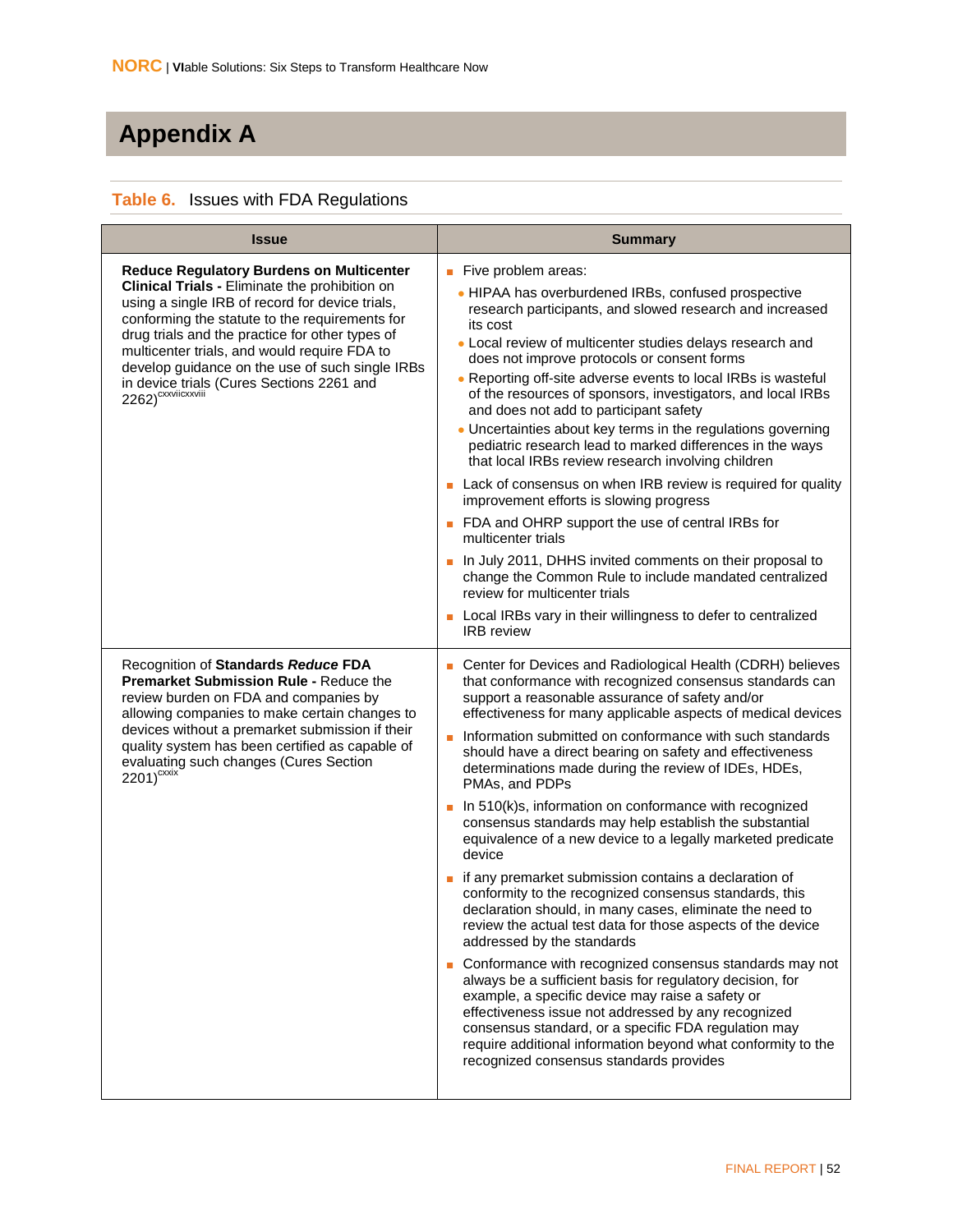| <b>Issue</b>                                                                                                                                                                                                                                                                                                                                                                                                                                                                                                                                                                                                                                                                                                                                                                                                                                                                                                                                                                                                                                                                                                | <b>Summary</b>                                                                                                                                                                                                                                                                                                                                                                                                                                                                                                                                                                                                                                                                                                                                                                                                                                                                                                                                                                                                                                                                                                                             |
|-------------------------------------------------------------------------------------------------------------------------------------------------------------------------------------------------------------------------------------------------------------------------------------------------------------------------------------------------------------------------------------------------------------------------------------------------------------------------------------------------------------------------------------------------------------------------------------------------------------------------------------------------------------------------------------------------------------------------------------------------------------------------------------------------------------------------------------------------------------------------------------------------------------------------------------------------------------------------------------------------------------------------------------------------------------------------------------------------------------|--------------------------------------------------------------------------------------------------------------------------------------------------------------------------------------------------------------------------------------------------------------------------------------------------------------------------------------------------------------------------------------------------------------------------------------------------------------------------------------------------------------------------------------------------------------------------------------------------------------------------------------------------------------------------------------------------------------------------------------------------------------------------------------------------------------------------------------------------------------------------------------------------------------------------------------------------------------------------------------------------------------------------------------------------------------------------------------------------------------------------------------------|
| Valid Scientific Evidence - Expanding valid<br>scientific evidence to include evidence described<br>in well-documented case histories, including<br>registry data, studies published in peer-reviewed<br>journals, and data collected in countries outside<br>the United States would allow greater flexibility in<br>the FDA review of medical devices and improve<br>access to new therapies for patients. (Cures<br>Section 2222) <sup>cxxx</sup>                                                                                                                                                                                                                                                                                                                                                                                                                                                                                                                                                                                                                                                        | • FDA relies upon only valid scientific evidence to determine<br>whether there is reasonable assurance that the device is<br>safe and effective<br>FDA defines valid scientific evidence as evidence from well-<br>controlled investigations, partially controlled studies, studies<br>and objective trials without matched controls, well-<br>documented case histories conducted by qualified experts,<br>and reports of significant human experience with a marketed<br>device, from which it can fairly and responsibly be concluded<br>by qualified experts that there is reasonable assurance of the<br>safety and effectiveness of a device under its conditions of<br>use evidence required may vary according to the<br>characteristics of the device, its conditions of use, the<br>existence and adequacy of warnings and other restrictions,<br>and the extent of experience with its use<br>Isolated case reports, random experience, reports lacking<br>sufficient details to permit scientific evaluation, and<br>unsubstantiated opinions are not regarded as valid scientific<br>evidence to show safety or effectiveness |
| <b>Training and Implementation of Least</b><br><b>Burdensome Requirement for Premarket</b><br>Review of Devices-Training related to the<br>meaning and implementation of the least<br>burdensome provisions would increase efficiency<br>and consistency for the FDA and manufacturers,<br>allowing greater innovation for patients.<br>Improved understanding and use of the least<br>burdensome provisions would minimize the time<br>involved in bringing new treatments to patients,<br>while maintaining FDA's high standards for<br>safety and efficacy. (Cures Section 2223)                                                                                                                                                                                                                                                                                                                                                                                                                                                                                                                         | Senators Richard Burr (R-NC) and Al Franken (D-MN)<br>introduced the FDA Device Accountability Act<br>The Act would eliminate unnecessary burdens that are<br>slowing down FDA's consideration of new, innovative<br>medical devices<br>The Act: (i) extends application of the "least burdensome"<br>requirement to premarket application (PMA) reviews and to<br>all significant decisions, and adds training, review and<br>auditing of FDA's application of the requirement; (ii) explicitly<br>permits non-local or centralized IRBs for device clinical trials;<br>and (iii) requires FDA to update its existing regulatory<br>guidance to clarify the criteria for waiving CLIA requirements,<br>specifically certain considerations for in vitro diagnostics.                                                                                                                                                                                                                                                                                                                                                                      |
| Section 114 of the Food and Drug Administration<br>Modernization Act of 1997 (FDAMA)<br>Increase flexibility to share scientific and<br>healthcare economic information with<br>population health decision-makers -<br>Biopharmaceutical manufacturers can and should<br>partner with payers and providers in efforts to<br>communicate about and optimize the clinical<br>benefits of prescribed treatments. The push for<br>value-based payment is accelerating demands by<br>payers and providers for a growing range of<br>information about the clinical and economic<br>outcomes of their products. Biopharmaceutical<br>companies routinely develop data describing the<br>cost-effectiveness of various treatment options,<br>data based on post-market use of these<br>medicines, as well as safety and efficacy<br>information. Application of these data can<br>enhance patient care and the efficiency of the<br>healthcare system, but companies are not<br>currently permitted to share such information<br>proactively with healthcare professionals or<br>payers. <sup>cxxxi</sup> , cxxxii | Mandates the application of "competent and reliable scientific<br>٠<br>evidence" standard to FDA review of Healthcare Economic<br>Information (HCEI) in prescription drug promotion if it is<br>"provided to a formulary committee, or other similar entity"<br>and "directly relates" to an approved indication<br>Changes standard of evidence for the dissemination of only<br>HCEI to experts who make health plan coverage decisions<br>for formulary decision making, did not change the substantial<br>evidence requirement that applies to effectiveness claims in<br>all other types of prescription drug labeling and promotion<br>Not intended to be used to communicate with the public,<br>patient, or individual providers                                                                                                                                                                                                                                                                                                                                                                                                   |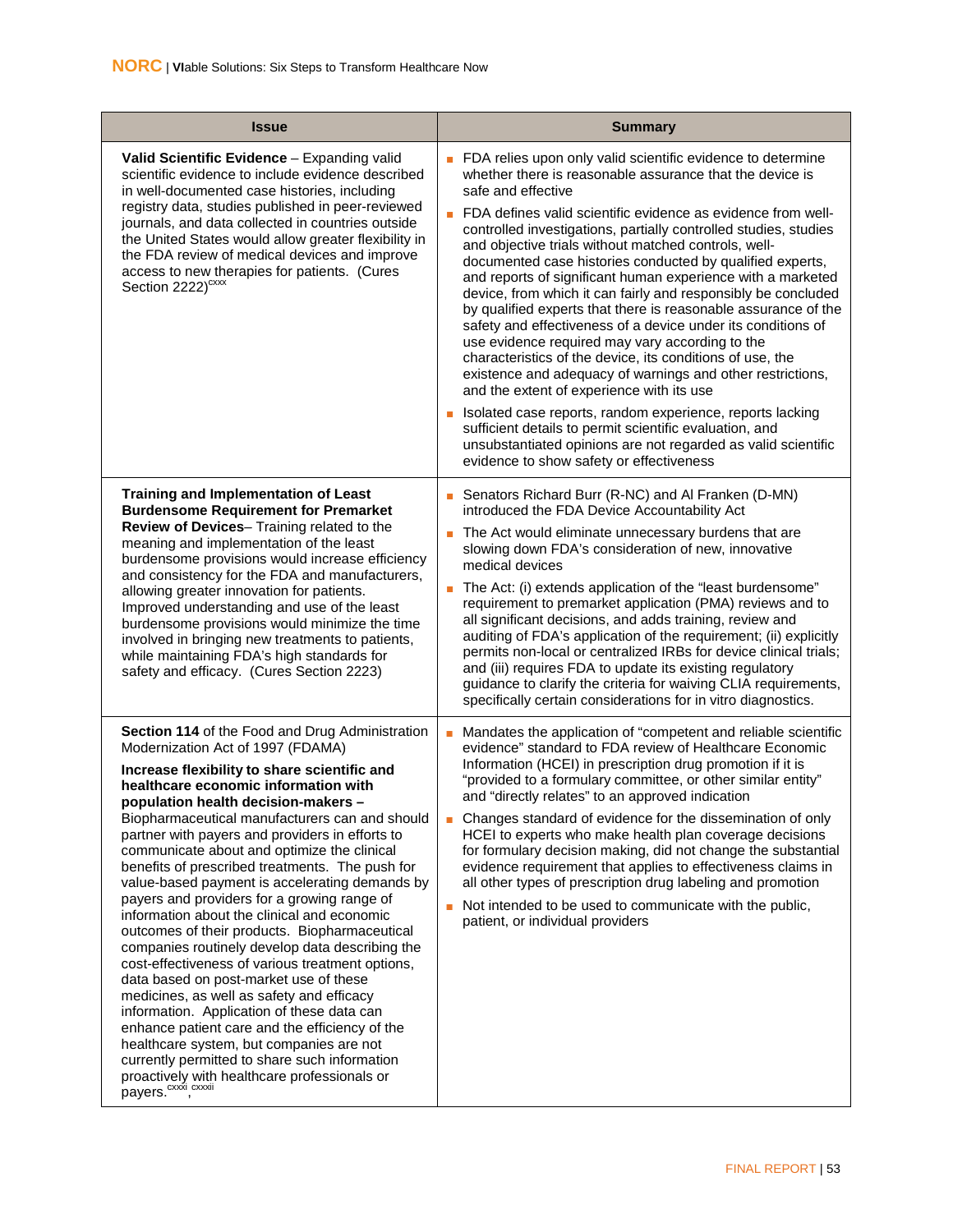#### **Appendix A Citations**

 cxxvii Clinical Trials Transformation Initiative. Use of Central IRBs for Multicenter Clinical Trials: Final Report.<http://www.ctti-clinicaltrials.org/files/documents/CentralIRBFinalReport.pdf>

cxxviii Infectious Diseases Society of America. Grinding to a halt: the effects of the increasing regulatory burden on research and quality improvement efforts. *Clin Infect Dis.* 2009; 49(3): 328-35.

cxxixU.S. Food and Drug Administration. September 17, 2007. Guidance for Industry and FDA Staff-Recognition and Use of Consensus Standards.

[http://www.fda.gov/MedicalDevices/DeviceRegulationandGuidance/GuidanceDocuments/ucm077274.ht](http://www.fda.gov/MedicalDevices/DeviceRegulationandGuidance/GuidanceDocuments/ucm077274.htm) [m](http://www.fda.gov/MedicalDevices/DeviceRegulationandGuidance/GuidanceDocuments/ucm077274.htm)

cxxx Medical Device Classification Procedures, 21 C.F.R. § 860.7 (2015). <http://www.accessdata.fda.gov/scripts/cdrh/cfdocs/cfCFR/CFRSearch.cfm?FR=860.7>

cxxxi Perfetto EM, Burke L, Oehrlein EM, et al. FDAMA Section 114: why the renewed interest? *J Manag Care Pharm.* 2015; 21(5): 368-74.

cxxxii Stone B. June 6, 2012. FDA Official Offers Interpretation of FDAMA 114 Standard for Health Care Economic Information (HCEI). Accessed 11/10/15. Available at: [http://www.hlregulation.com/2012/06/06/fda-official-offers-interpretation-of-fdama-114-standard-for](http://www.hlregulation.com/2012/06/06/fda-official-offers-interpretation-of-fdama-114-standard-for-health-care-economic-information-hcei/)[health-care-economic-information-hcei/](http://www.hlregulation.com/2012/06/06/fda-official-offers-interpretation-of-fdama-114-standard-for-health-care-economic-information-hcei/)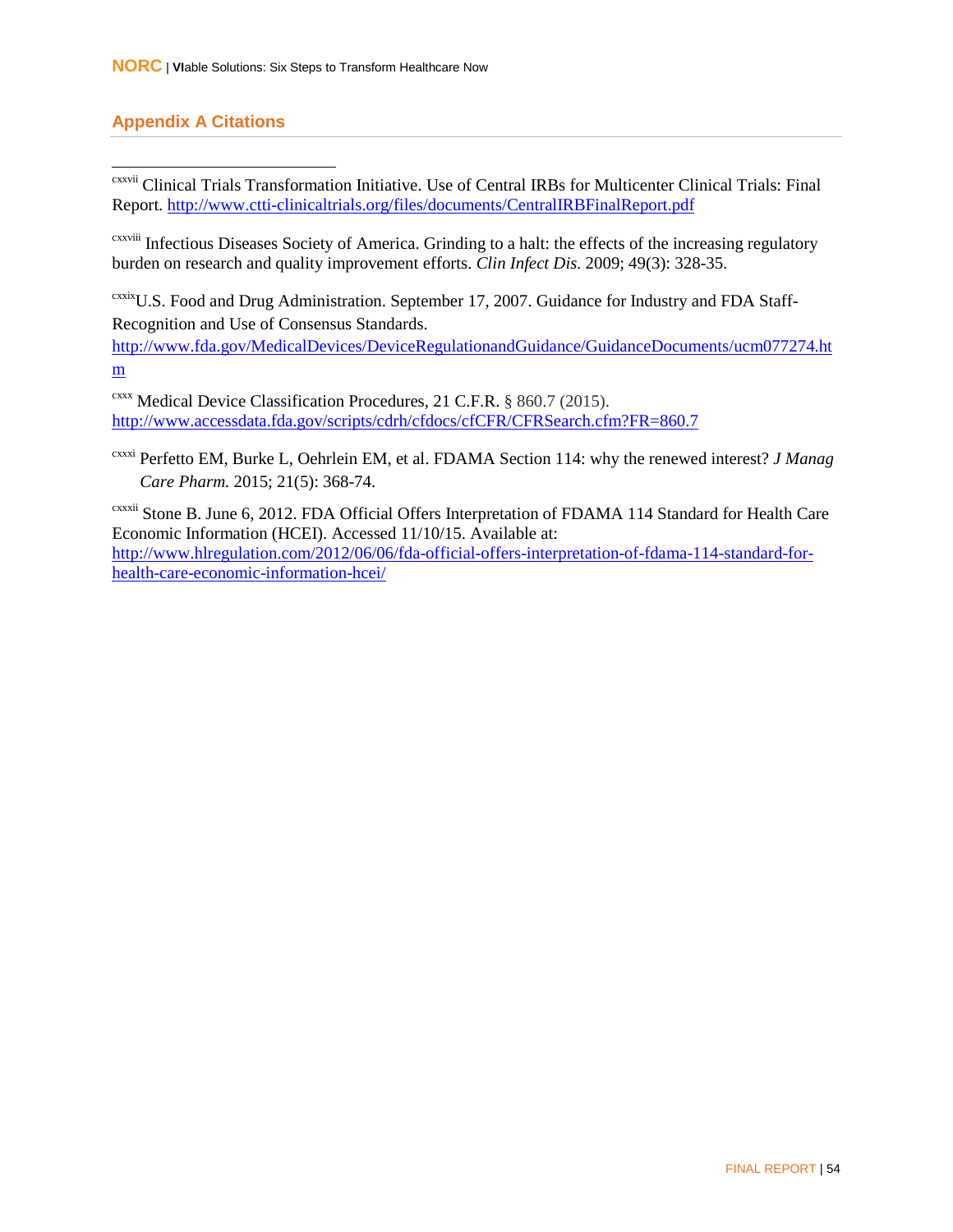### <span id="page-63-0"></span>**Appendix B**



#### NATIONAL DIALOGUE FOR Healthcare Innovation

#### **The Healthcare Leadership Council Would Like to Thank the Following Organizations for Engaging in the 2015 National Dialogue for Healthcare Innovation Process:**

AARP Academy of Nutrition and Dietetics

AdvaMed Aetna Alliance for Aging Research American Association of Diabetes Educators American Diabetes Association American Medical Association American Public Health Association America's Health Insurance Plans AmerisourceBergen Amgen AMN Healthcare Anthem **Ascension** athenahealth BaylorScott & White Health Bio-Reference Laboratories Bipartisan Policy Center BlueCross BlueShield of Tennessee Boehringer Ingelheim USA Business Roundtable C.R. Bard Cancer Support Community CAPG Cardinal Health Center of Health Engagement Centers for Medicare & Medicaid Services Change Healthcare Cleveland Clinic Costs of Care Dartmouth University Geisel School of Medicine Diabetes Hands Foundation

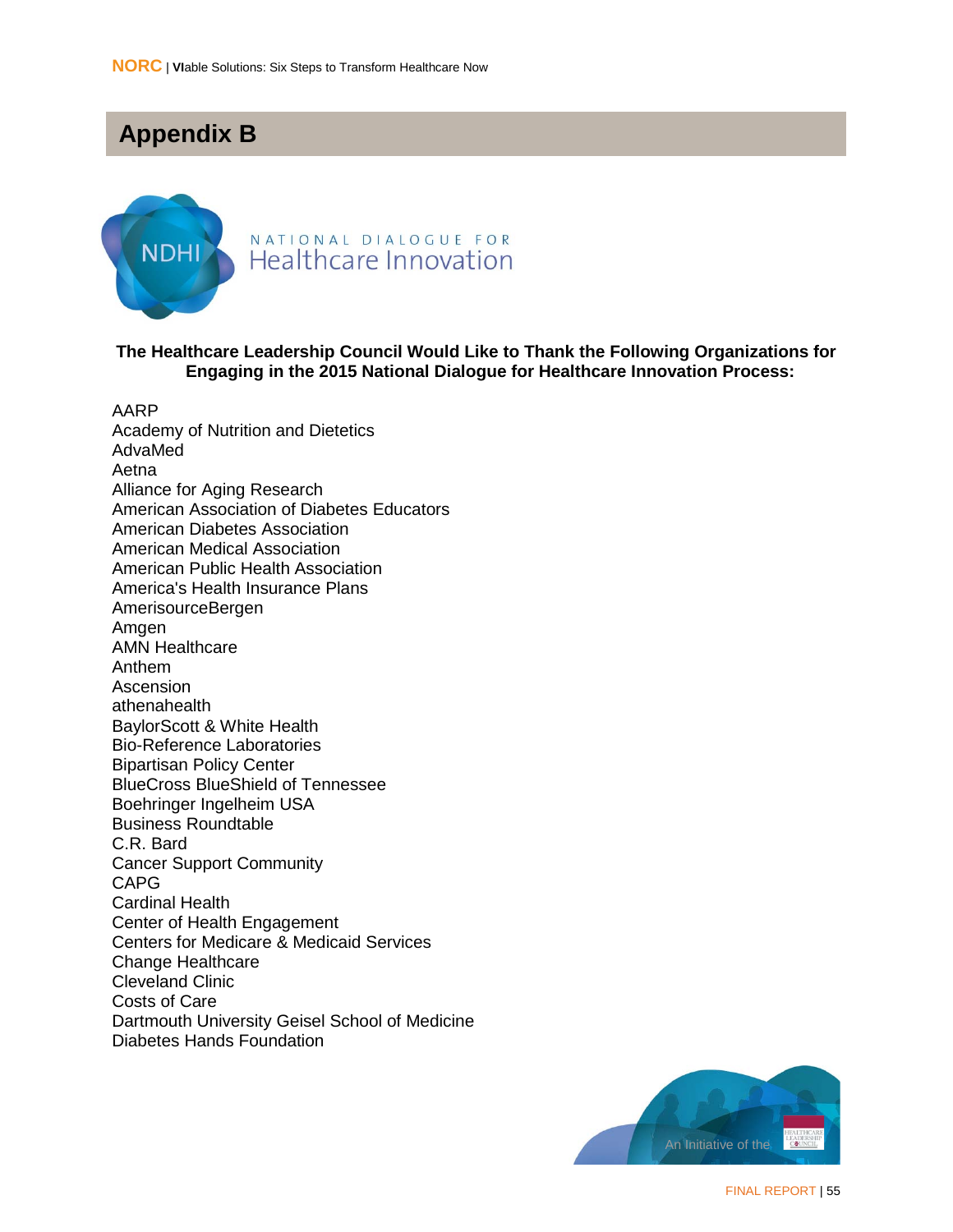ECRI Institute Edwards Lifesciences Eli Lilly and Company **FasterCures** Federation of State Medical Boards Food and Drug Administration Franciscan Missionaries of Our Lady Health System, Inc. GlaxoSmithKline Golden Living Health Care Service Corporation Health Management Associates Healthcare Incentives Improvement Institute HealthCare Institute of New Jersey Healthcare Leadership Council Indiana University Health Johnson & Johnson Leapfrog Group Leidos Lewis Sullivan Institute for Healthcare Innovation Patient Experience Council Mallinckrodt (formerly Ikaria) Marshfield Clinic Health System Mayo Clinic McKesson Corporation McKinsey & Co. MedCare Investment Funds **Medtronic** MemorialCare Health System Merck Milken Institute School of Public Health George Washington University National Association of Medicaid Directors National Business Coalition on Health National Coalition on Health Care National Minority Quality Forum National Pharmaceutical Council Nestlé Health Science Network for Excellence in Health Innovation NewYork-Presbyterian Hosptial NORC at the University of Chicago NorthShore University HealthSystem Novartis Pharmaceuticals Novo Nordisk Owens & Minor Patient-Centered Primary Care Collaborative Pfizer Pharmaceutical Care Management Association Pharmaceutical Research and Manufacturers of America Premier healthcare alliance Prescriptions for a Healthy America